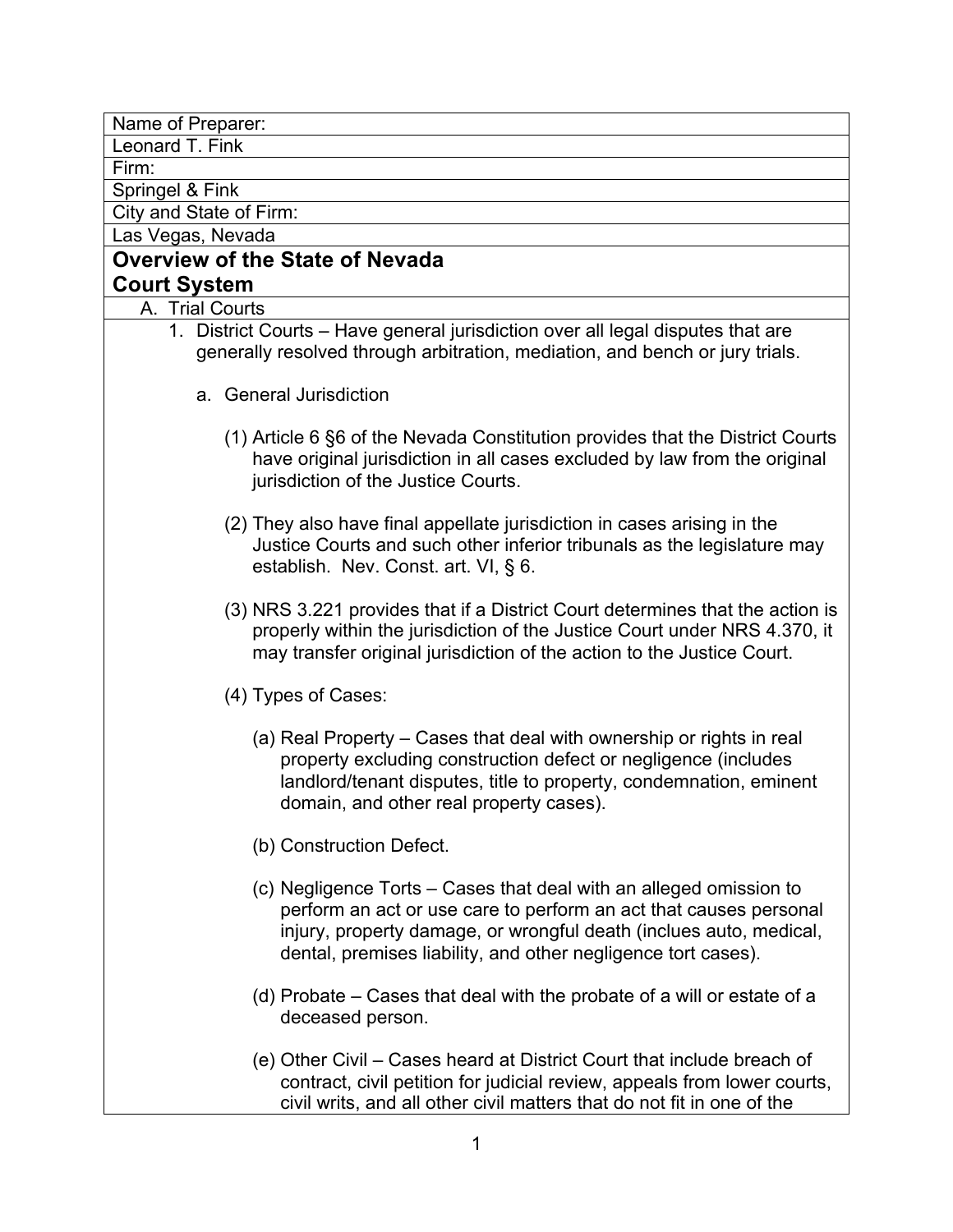above case types.

(f) Domestic, Juvenile, and Other Family-Related Matters.

(g) Criminal.

- b. Composition: Article 6 § 5 of the Nevada Constitution and NRS 3.010 divide the 17 County Courts of Nevada into 10 judicial districts as follows:
	- (1) First Judicial District Court Storey County and Carson City Courts
	- (2) Second Judicial District Court Washoe County Court
	- (3) Third Judicial District Court Lyon County Court
	- (4) Fourth Judicial District Court Elko County Court
	- (5) Fifth Judicial District Court Esmeralda, Nye, and Mineral County **Court**
	- (6) Sixth Judicial District Court Humboldt, Lander, and Pershing County **Courts**
	- (7) Seventh Judicial District Court Eureka, White Pine, and Lincoln County Courts
	- (8) Eighth Judicial District Court Clark County Court
	- (9) Ninth Judicial District Court Douglas County Court
	- (10)Tenth Judicial District Court Churchill County Court
- c. Procedure
	- (1) Jury Trial
		- (a) A party may demand a trial by jury of any triable issue by filing and serving a written demand on all parties. The failure to do so constitutes a waiver of the right. NRCP 38.
		- (b) The parties may stipulate that the jury shall consist of 4 jurors rather than 8 jurors. NRCP 48.
	- (2) Bench Trial -- Issues not demanded for trial by jury shall be tried by the court. NRCP 39(b). The parties may stipulate to trial by the court or the court may order a bench trial if it finds that a right of trial by jury of some or all of the issues does not exist under the Nevada Constitution.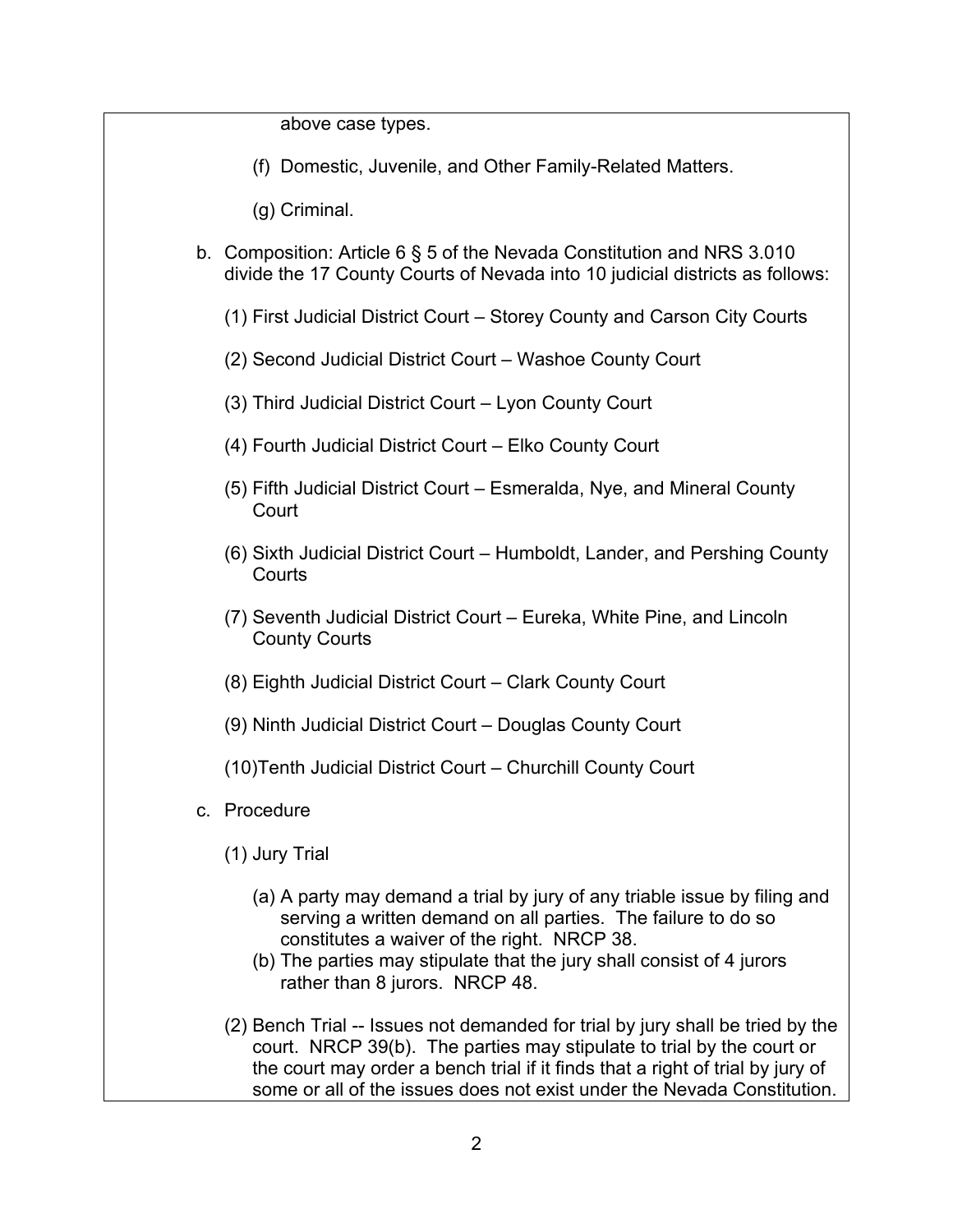NRCP 39(a).

(3) Alternative Dispute Resolution – All civil actions filed in District Court in which the amount of damages does not exceed \$50,000 per plaintiff (except for certain types of cases as listed in NRS 38.255(3)), exclusive of attorney's fees, interest, and court costs, must be submitted to non-binding arbitration, unless the parties have otherwise agreed to submit the action to an alternative method of resolving disputes, including a settlement conference, mediation, or a short trial. NRS 38.250(1)(a).

A party can appeal an arbitration award by requesting a trial de novo NAR 18. The arbitration award is admissible evidence and if the appealing party does not receive a verdict that is better than the award, it may be responsible for the other side's attorneys' fees and costs. NAR 20.

- 2. Justice Courts
	- a. Limited Jurisdiction
		- (1) Article 6 § 8 of the Nevada Constitution provides that the Legislature determines the limits of the Justice Courts' jurisdiction according to the amount in controversy, the nature of the case, and the penalty provided or any combination thereof.
		- (2) NRS 4.370 limits the jurisdiction of the Justice Courts to the following types of civil actions:
			- (a) General Civil Cases that do not exceed \$10,000.
			- (b) Small Claims Cases governed by NRS Chapter 73 that do not exceed \$7,500.
			- (c) Landlord/Tenant Cases that deal with the exclusion of tenant for default of rent or specific categories of unlawful detainer.
			- (d) Temporary Protective Orders Cases that deal with temporary orders for protection.
		- (3) If an action is transferred from the District Court to the Justice Court pursuant to NRS 3.221, the transfer of the action does not constitute a new filing that requires a party to pay a new filing fee and will not be construed to affect any period of limitation concerning the filing of the action. NRS 4.371.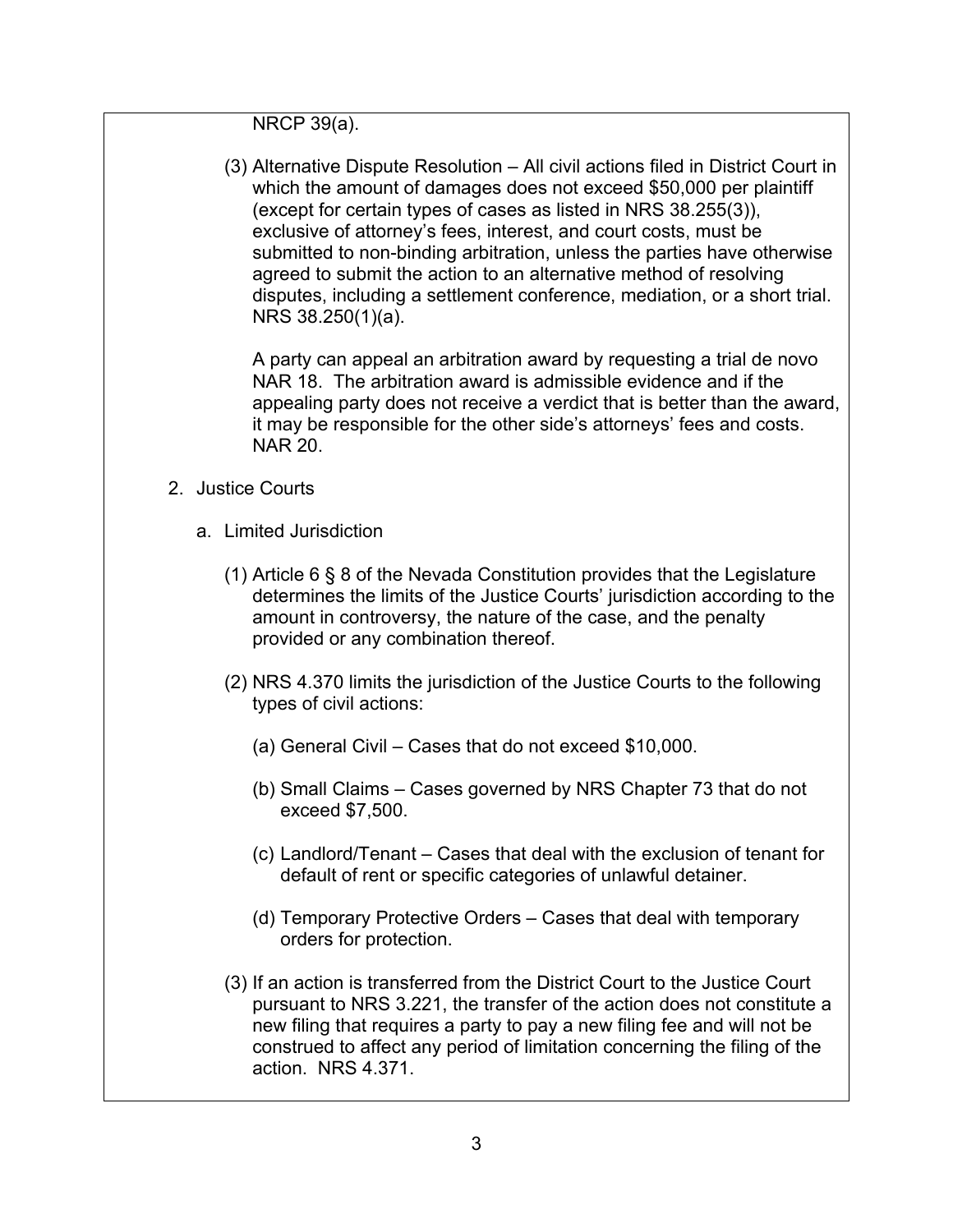- (4) Appeals to District Court Any aggrieved party has standing to appeal any appealable judgment or order in a civil action or proceeding. The District Court may consider errors of law and the sufficiency of evidence. Justice Court Rules of Civil Procedure 73A(a).
- b. Procedure
	- (1) Trial by Jury The Justice Court Rule of Civil Procedure ("JCRCP") preserve the right of trial by jury. JCRCP 38(a).
		- (a) Any party may demand a trial by jury of any issue triable of right by a jury by filing and serving upon the other parties a demand in writing. JCRCP 38(b). The demand may request trial by jury on all or some of the issues and if not specified, the party will be deemed to have demanded a jury trial for all triable issues. JCRCP 38(c).
		- (b) Pursuant to the Justice Court Rules of Civil Procedure, the jury may consist of any number not more than 6 and not less than 4. NRS 67.020(2).
			- i. The standard jury size is 4, but upon a showing of good cause, a party may request a jury of 6 members. JCRCP 47(a).
			- ii. For a 4 member jury, a majority verdict requires a verdict or finding of 3 of the jurors. JCRCP 48.
			- iii. For a 6 member jury, a majority verdict requires a verdict or finding of 5 of the jurors. JCRCP 48.
		- (c) The jury trial is a short form trial---the plaintiffs and the defendants are each allotted 2 hours to present their cases, unless otherwise granted by the court. All plaintiffs and all defendants are collectively treated as a single plaintiff and a single defendant. JCRCP 39A(c).
	- (2) Bench Trials Issues not demanded for trial by jury shall be tried by the court. JCRCP 39(b). The parties may stipulate to trial by the court or the court may order a bench trial if it finds that a right of trial by jury of some or all of the issues does not exist under the Nevada Constitution. JCRCP 39(a).
	- (3) Alternative Dispute Resolution ("ADR")
		- (a) Voluntary, Binding ADR A civil action may be submitted to binding arbitration or to an alternative method of resolving disputes,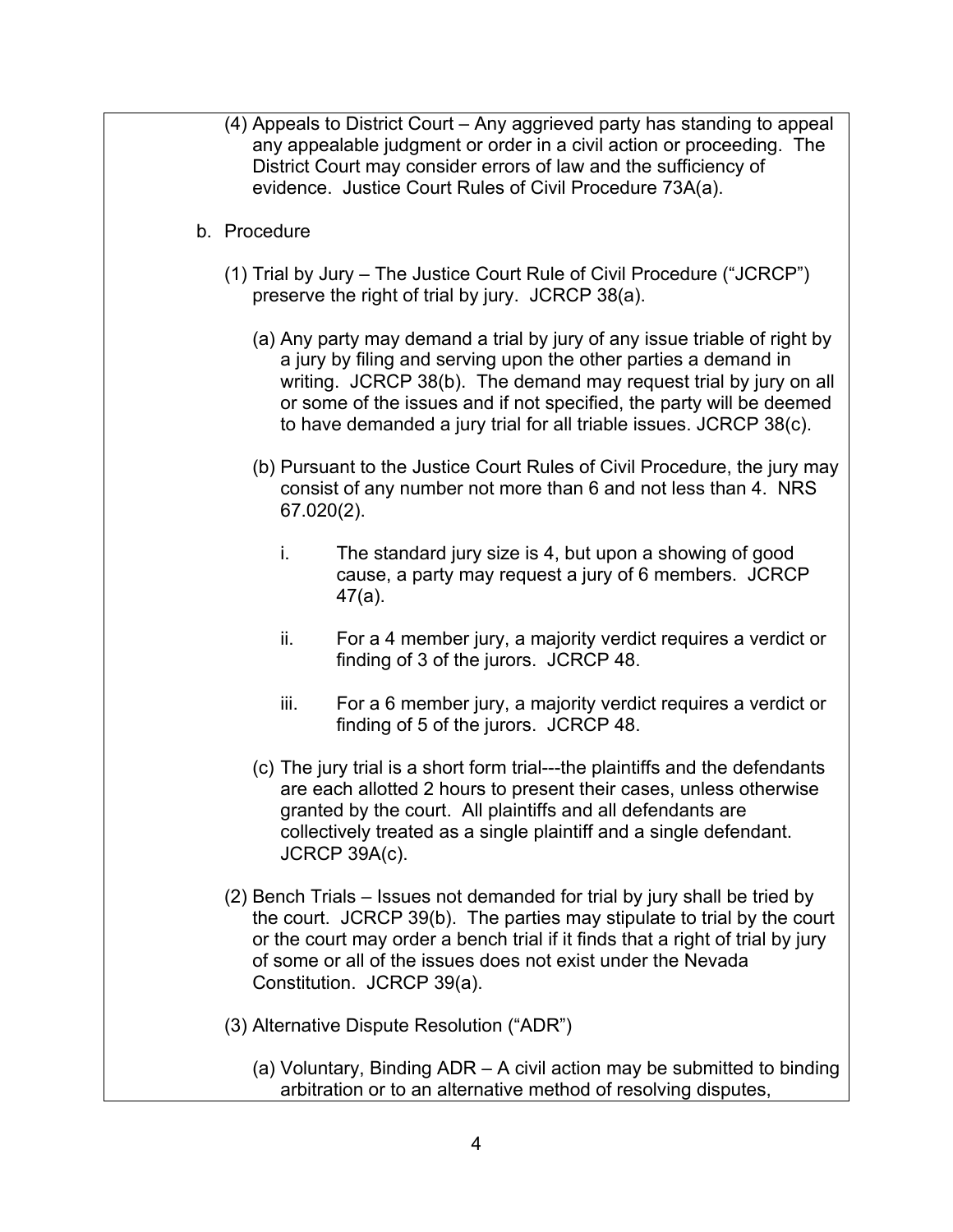including a settlement conference or mediation, if the parties agree to the submission. NRS 38.250(1)(b). 3. Municipal Courts a. Limited Jurisdiction (1) Article 6 § 9 of the Nevada Constitution provides that the jurisdiction of the Municipal Courts shall be made by law prescribing the powers, duties, and responsibilities so as not to conflict with that of other courts. (2) NRS 5.010 dictates that each city must have a Municipal Court presided over by a municipal judge. (3) NRS 5.050 provides that Municipal Courts have jurisdiction of civil actions or proceedings for the violation of any ordinance of their respective cities and certain civil matters where the matter does not exceed \$2,500. b. Appeals to District Court (1) NRS 5.073 provides that an appeal perfected transfers the action to the District Court for trial anew, unless the Municipal Court is designated as a court of record pursuant to NRS 5.010. (2) NRS 5.090 requires that when an appeal of a civil case from a Municipal Court to a District Court has been perfected and the District Court has rendered a judgment on the appeal, the District Court must give written notice to the Municipal Court of the disposition of the appeal within 10 days from the date of such judgment. B. Appellate Courts 1. Supreme Court a. Jurisdiction (1) Article 6 §4 of the Nevada Constitution provides the Supreme Court with appellate jurisdiction in all civil cases arising in the District Courts. (2) NRS 2.090(1) dictates that the Court has jurisdiction to review on appeal a judgment from the District Courts and also any intermediate order or decision involving the merits and necessarily affecting the

5

judgment.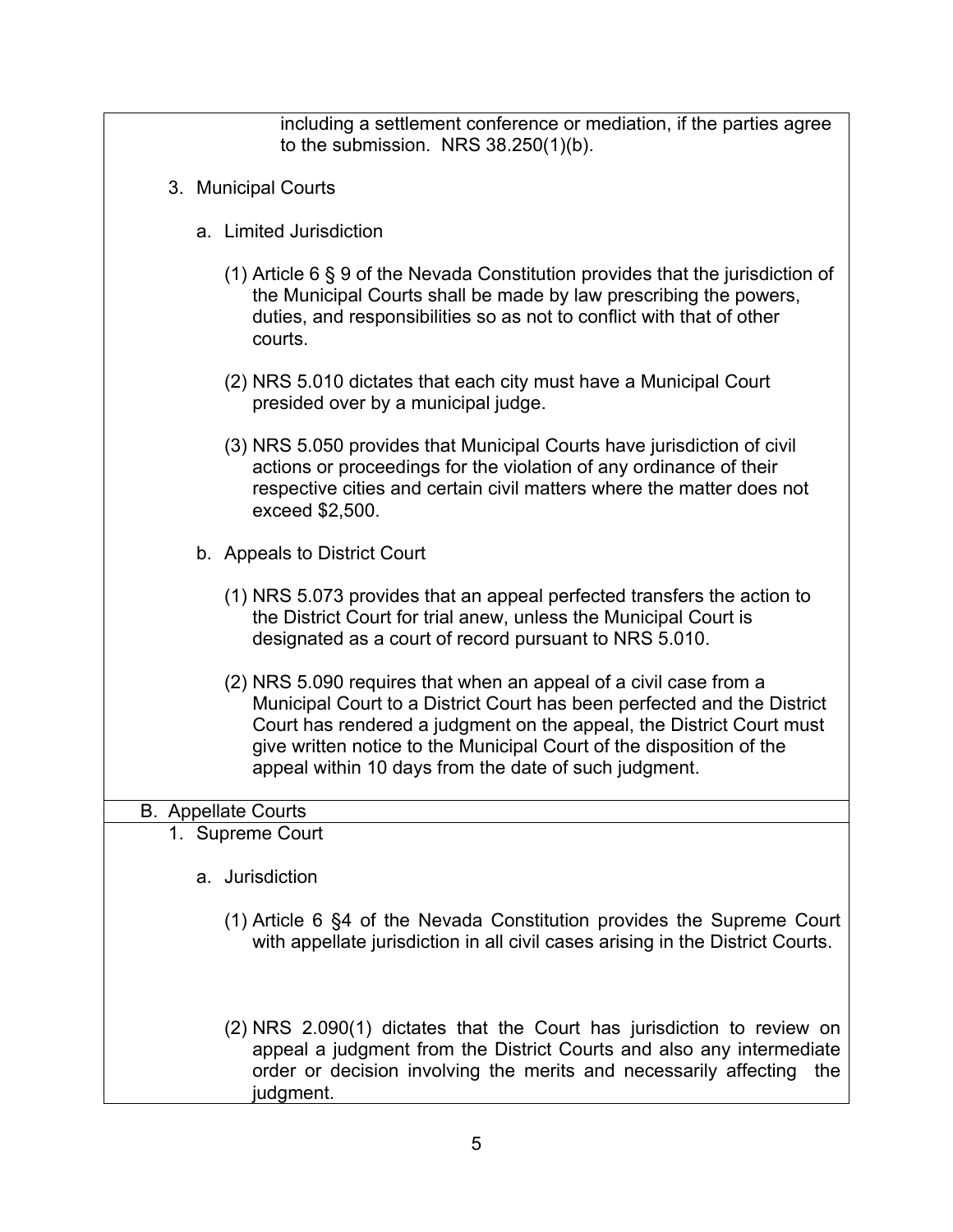- (3) NRS 2.090(2) also provides the Court with jurisdiction to review on appeal from the District Courts an order granting or refusing a new trial, an order in a civil case changing or refusing to change the place of trial, and from an order granting or refusing to grant an injunction or mandamus in the case provided for by law.
- b. Composition
	- (1) There are 7 justices total, consisting of a Chief Justice and six associate justices, all of whom are elected and commissioned by the Governor. Nev. Const. art. VI, § 4; NRS 2.010.
		- (a) A full Court consists of all 7 members and a panel consists of 3 members. NRAP 25A(b)(2).
	- (2) The justices are chosen at the general election and serve a term of six years. NRS 2.030.
	- (3) Vacancies are filled by the Governor, who grants a commission to the temporary justice, which expires at the next general election and upon the qualification of his successor. At the next general election a justice shall be chosen by the people for the balance of the unexpired term. NRS 2.040.
	- (4) NRS 2.135 permits the Court to assign any case over which it has jurisdiction to a panel of 3 justices to hear and decide the case. Concurrence of a majority of the justices sitting on the panel is necessary to decide a case. The full Court must reconsider any case decided by a panel if any two justices so request. NRS 2.135.
	- (5) In cases not decided by a panel, four justices constitute a quorum for the transaction of business and the concurrence of four justices who heard an argument is necessary to pronounce a judgment. NRS 2.140.
- c. Appellate Procedure
	- (1) Appeals from a District Court to the Supreme Court and applications for extraordinary writs in the Supreme Court are governed by the Nevada Rules of Appellate Procedure ("NRAP"). NRCP 81(a).
	- (2) An appeal permitted by law from a District Court to the Supreme Court may be taken only by filing a notice of appeal with the District Court clerk within the time allowed. NRAP 3(a)(1).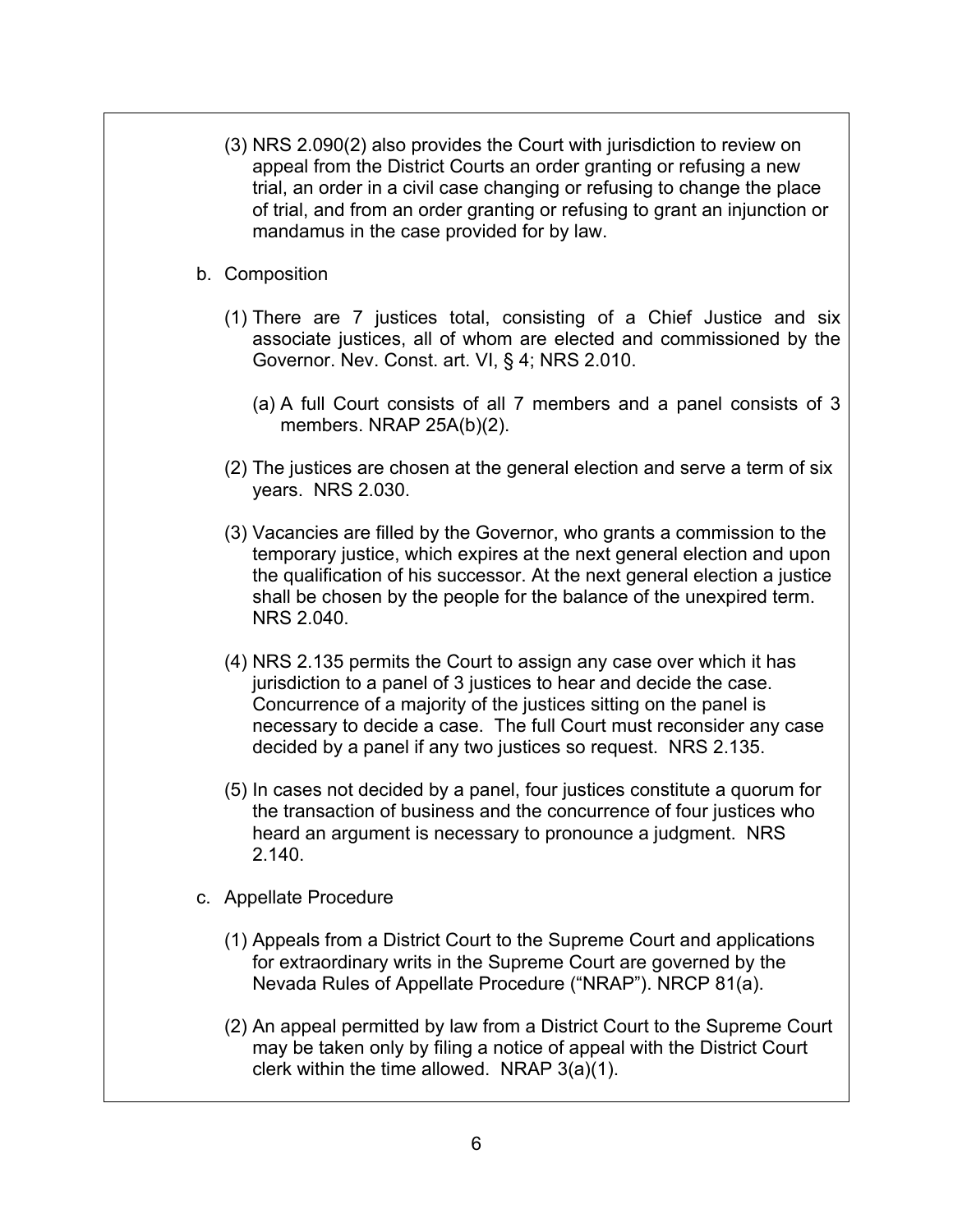- (3) Standing NRAP provides that a party who is aggrieved by an appealable judgment or order as defined in NRAP 3B may appeal from it.
- (4) Extraordinary Relief NRAP 21 provides for writs of mandamus, or prohibition and other extraordinary writs.
	- (a) Certiorari NRS 34.01020 dictates that a writ shall be granted:
		- i. In all cases when an inferior tribunal, board or officer, exercising judicial functions, has exceeded the jurisdiction of such tribunal, board or officer and there is no appeal, nor, in the judgment of the court, any plain, speedy and adequate remedy.
		- ii. In any case prosecuted for the violation of a statute or municipal ordinance wherein an appeal has been taken from a Justice Court or from a Municipal Court, and wherein the District Court has passed upon the constitutionality or validity of such statute or ordinance, the writ shall be granted by the Supreme Court upon application of the State or municipality or defendant, for the purpose of reviewing the constitutionality or validity of such statute or ordinance, but in no case shall the defendant be tried again for the same offense.
	- (b) Mandamus NRS 34.160 provides that a writ may be issued by the Supreme Court … to compel the performance of an act which the law especially enjoins as a duty resulting from an office, trust or station; or to compel the admission of a party to the use and enjoyment of a right or office to which the party is entitled and from which the party is unlawfully precluded by such inferior tribunal, corporation, board or person.

This writ shall be issued in all cases where there is not a plain, speedy and adequate remedy in the ordinary course of law. It shall be issued upon affidavit, on the application of the party beneficially interested. NRS 34.170.

- (c) Prohibition NRS 34.320 provides that a writ of prohibition is the counterpart of the writ of mandate. It arrests the proceedings of any tribunal, corporation, board or person exercising judicial functions, when such proceedings are without or in excess of the jurisdiction of such tribunal, corporation, board or person.
	- i. The writ may be issued only by the Supreme Court or a District Court to an inferior tribunal, or to a corporation, board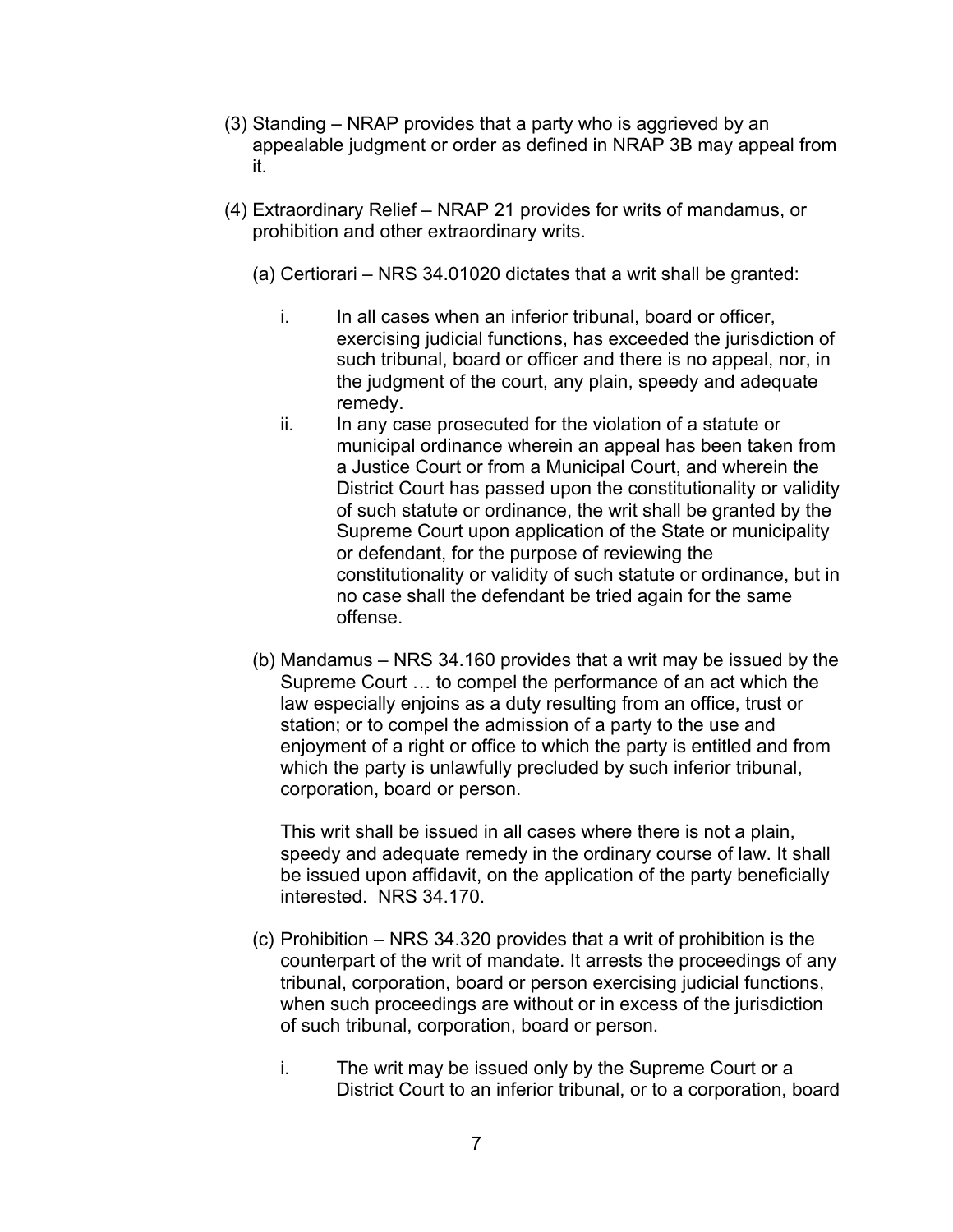or person, in all cases where there is not a plain, speedy and adequate remedy in the ordinary course of law. It is issued upon affidavit, on the application of the person beneficially interested. NRS 34.330.

ii. The writ must be either alternative or peremptory: The alternative writ must state generally the allegation against the party to whom it is directed and command such party to desist or refrain from further proceedings in the action or matter specified therein, until the further order of the court from which it is issued, and to show cause before such court, at a specified time and place, why such party should not be absolutely restrained from any further proceedings in such action or matter.

The peremptory writ must be in a form similar to the alternative writ, except that the words requiring the party to show cause why the party should not be absolutely restrained from any further proceedings in such action or matter, must be omitted and a return day inserted. NRS 34.340.

- (d) Whether a writ of mandamus or prohibition will be considered is purely discretionary with the Supreme Court. *Smith v. District Court*, 107 Nev. 674, 677, 818 P.l2d 849, 851 (1991). Neither writ is appropriate when the petitioner has a plain, speedy, and adequate remedy at law, NRS 34.170; NRS 34.330, and the Supreme Court has consistently held that an appeal is generally an adequate legal remedy precluding writ relief. *Pan v. Dist. Ct*., 120 Nev. 222, 224, 88 P.3d 840, 841 (2004).
- (5) Bond Civil Cases
	- (a) Unless an appellant is exempted by law, or has filed a supersedes bond or other undertaking which includes security for the payment of costs on appeal, the appellant must file a bond for costs on appeal or equivalent security in the District Court with the notice of appeal. A bond is not required of an appellant who is not subject to costs. NRAP 7(a).
	- (b) The bond or equivalent security shall be in the sum or value of \$500 unless the District Court fixes a different amount. NRAP 7(b).
- (6) Interest on Judgments Unless the law provides otherwise, if a money judgment is affirmed, whatever interest is allowed by law is payable from the date when the District Court's judgment was entered. NRAP 37.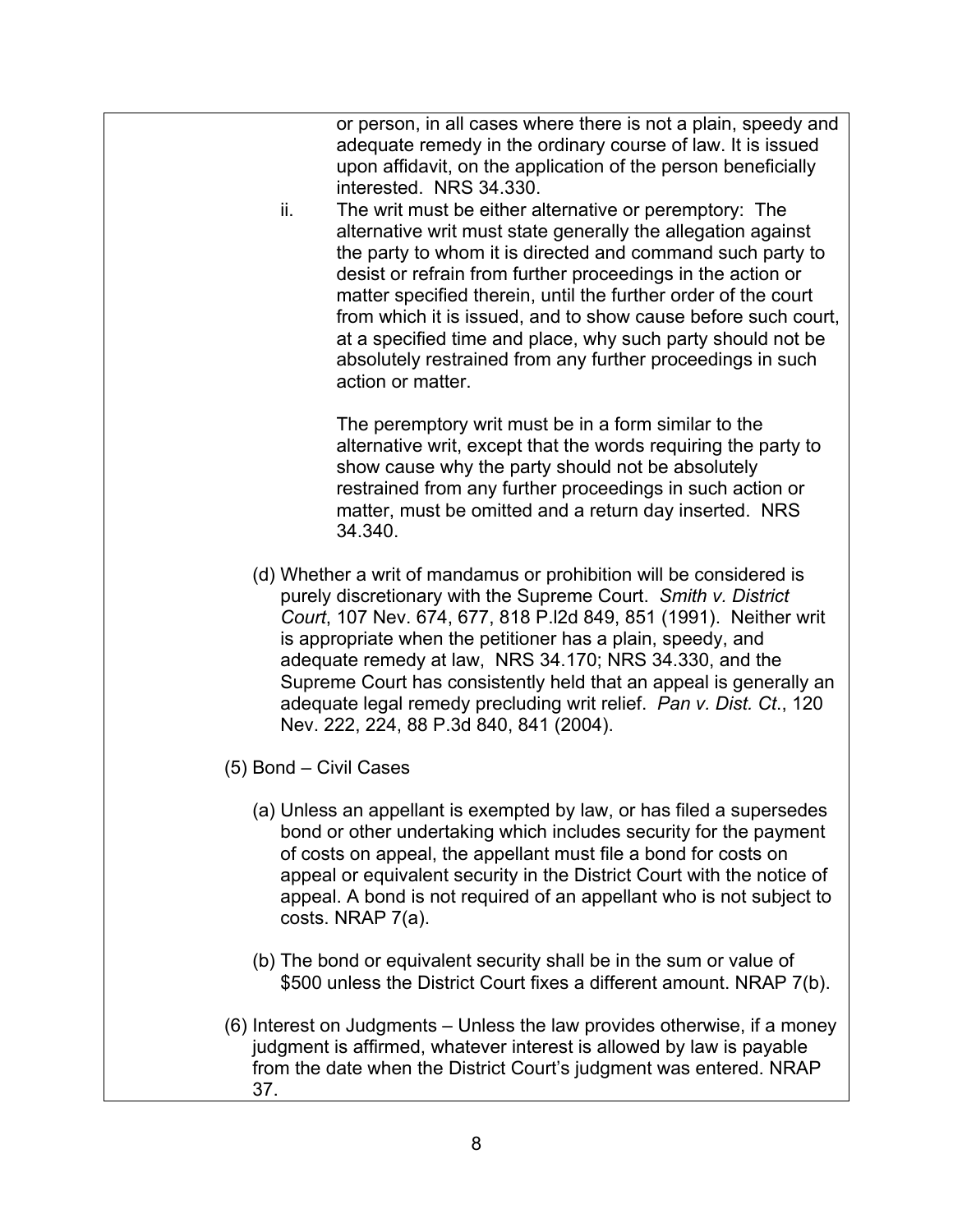| 2. There are no intermediate court of appeals in Nevada; however, the District<br>Court, judges may hear appeals from the Justice and Municipal Courts in                                                                                                                                                                  |
|----------------------------------------------------------------------------------------------------------------------------------------------------------------------------------------------------------------------------------------------------------------------------------------------------------------------------|
| certain cases.<br><b>Procedural</b>                                                                                                                                                                                                                                                                                        |
| A. Venue                                                                                                                                                                                                                                                                                                                   |
| 1. Where Actions Are to be Commenced:                                                                                                                                                                                                                                                                                      |
|                                                                                                                                                                                                                                                                                                                            |
| a. Contractual Obligations – Venue is proper in the county in which the<br>obligation is to be performed or in which the person resides. The county<br>in which the obligation is, is also the county in which it is to be performed,<br>unless there is a special contract to the contrary. NRS 13.010(1).                |
| b. Certain Actions Involving Real Property – For certain actions involving real<br>estate, venue is proper in the county in which the subject of the action is<br>situated. NRS 13.010(2).                                                                                                                                 |
| c. Other Cases – Under NRS 13.010, in all cases not specifically provided<br>for by statute, venue is proper:                                                                                                                                                                                                              |
| (1) In the county in which the defendants or any one of them resides at the<br>commencement of the action;                                                                                                                                                                                                                 |
| (2) In any county with the plaintiff may designate in the complaint if none<br>of the defendants reside in the State or their residence is unknown to<br>plaintiff;                                                                                                                                                        |
| (3) In any county where either of the parties reside or service may be had<br>if any of the defendants is about to depart from the State.                                                                                                                                                                                  |
| 2. Changing Venue                                                                                                                                                                                                                                                                                                          |
| a. Transfer for Improper Venue - If venue is improper, the action may still be<br>tried therein, unless: (1) the defendant files a written demand to change<br>venue before the time for answering expires, (2) the parties consent to<br>change venue, or (3) the court orders the venue be changed. NRS<br>$13.050(1)$ . |
| b. Permissive Transfer -- On motion, the court may change venue in cases<br>where: $(1)$ the designated county is improper, $(2)$ there is reason to<br>believe that an impartial trial cannot be had therein, or (3) to promote the<br>convenience of the witnesses and the ends of justice. NRS 13.050(2).               |
| <b>B.</b> Statute of Limitations                                                                                                                                                                                                                                                                                           |
| 1. Miscellaneous Rules:                                                                                                                                                                                                                                                                                                    |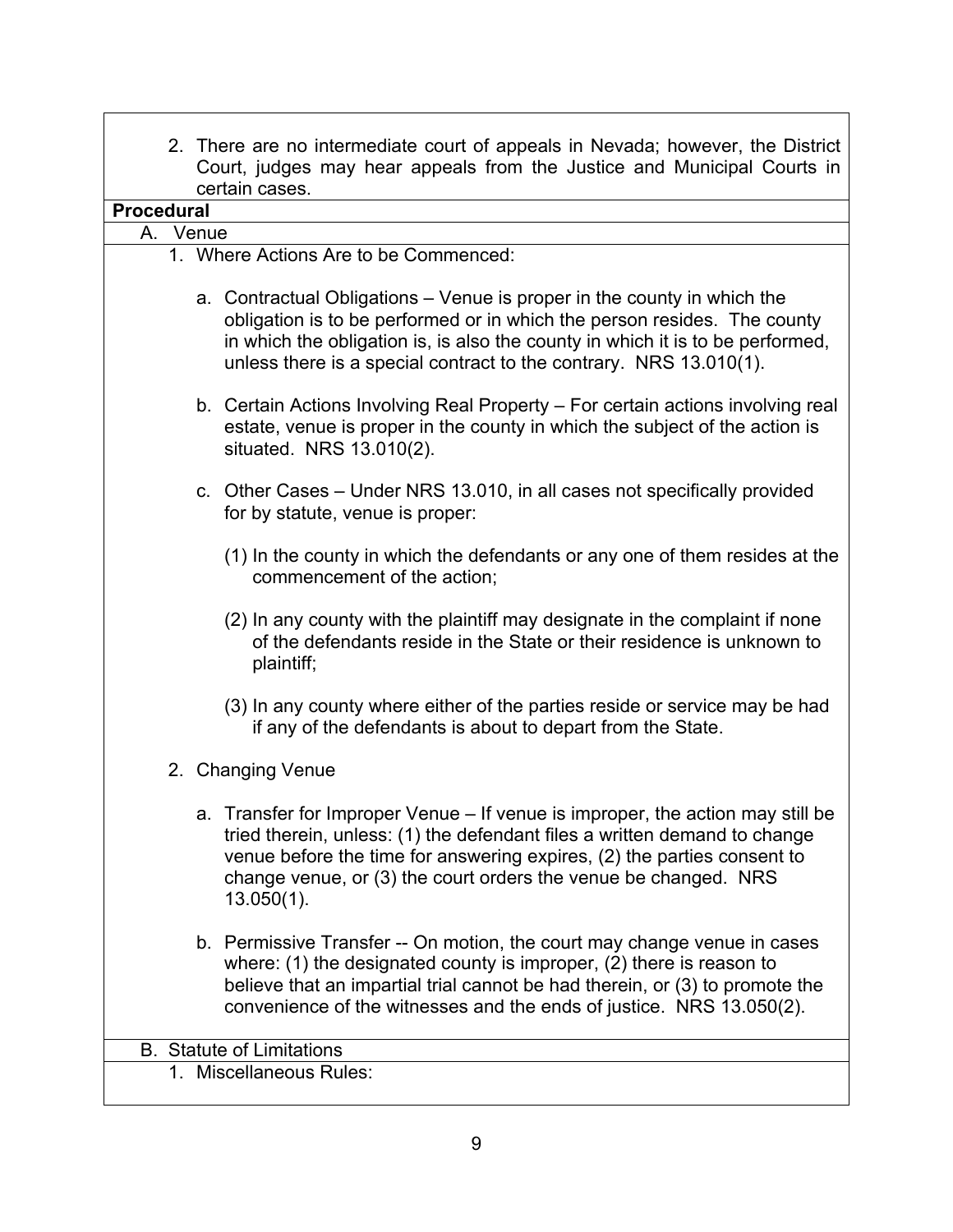- a. Accrual When dealing with statutes that do not specify when a cause of action accrues, the discovery rule applies. See *Bemis v. Estate of Bemis*, 114 Nev. 1021, 1025 n.1 (1998).
- b. Discovery Rule Generally, a cause of action accrues on the date of injury or the date the party should reasonably have discovered the injury and its causal relationship to some action of the defendant. See *Beazer Homes Nev., Inc. v. Eighth Judicial Dist. Court*, 120 Nev. 575, 585, 97 P.3d 1132 (2004); *Pope v. Gray*, 104 Nev. 358, 760 P.2d 763 (1988).
- c. Disabilities that Toll Running of a Statute Other than actions to recover real property, if the person entitled to bring the action is either a minor (under 18 years of age), insane, or was a minor in the custodial care of the State (except when the person is imprisoned, paroled, or on probation) when the action accrued, the applicable time is tolled until all disabilities are removed. NRS 11.250; NRS 11.360; NRS 11.370.
- 2. Statutory Limitations:
	- a. Bodily Injury & Wrongful Death Within 2 years. NRS 11.190(4)(e).
	- b. Personal Property Damage Within 3 years. NRS 11.190(3)(c).
	- c. Real Property Damage Actions for waste or trespass of real property must be brought within 3 years. NRS 11.190(3)(b). A 4 year limitation period applies to suits concerning tortious damage to real property (other than waste or trespass). *Oak Grove Investors v. Bell & Gossett Co*., 99 Nev. 616, 621, 668 P.2d 1075, 1078 (1983).
	- d. Contractual Obligations in Writing Within 6 years. NRS 11.190(1)(b). Nevada courts have determined various causes of action fall under the 6 year limitations period:
		- (1) Uninsured Motorist Because insurance policies are contracts, NRS 11.190(1)(b)'s 6-year period of limitation applies to actions for breach of an insurance policy. A claim for breach of an insurance contract does not accrue until a claimant calls on the insurer to satisfy its duties under the contract and thereafter the insurer fails to do so. See *Grayson v. State Farm Mut. Auto. Ins*., 114 Nev. 1379, 971 P.2d 798 (1998).
		- (2) Additional Insured The period begins to run on the date the contract was breached, i.e., when the insurer formally denies coverage benefits. See *State Farm Mut. Auto. Ins. Co. v. Fitts*, 120 Nev. 707, 711, 99 P.3d 1160, 1162 (2004).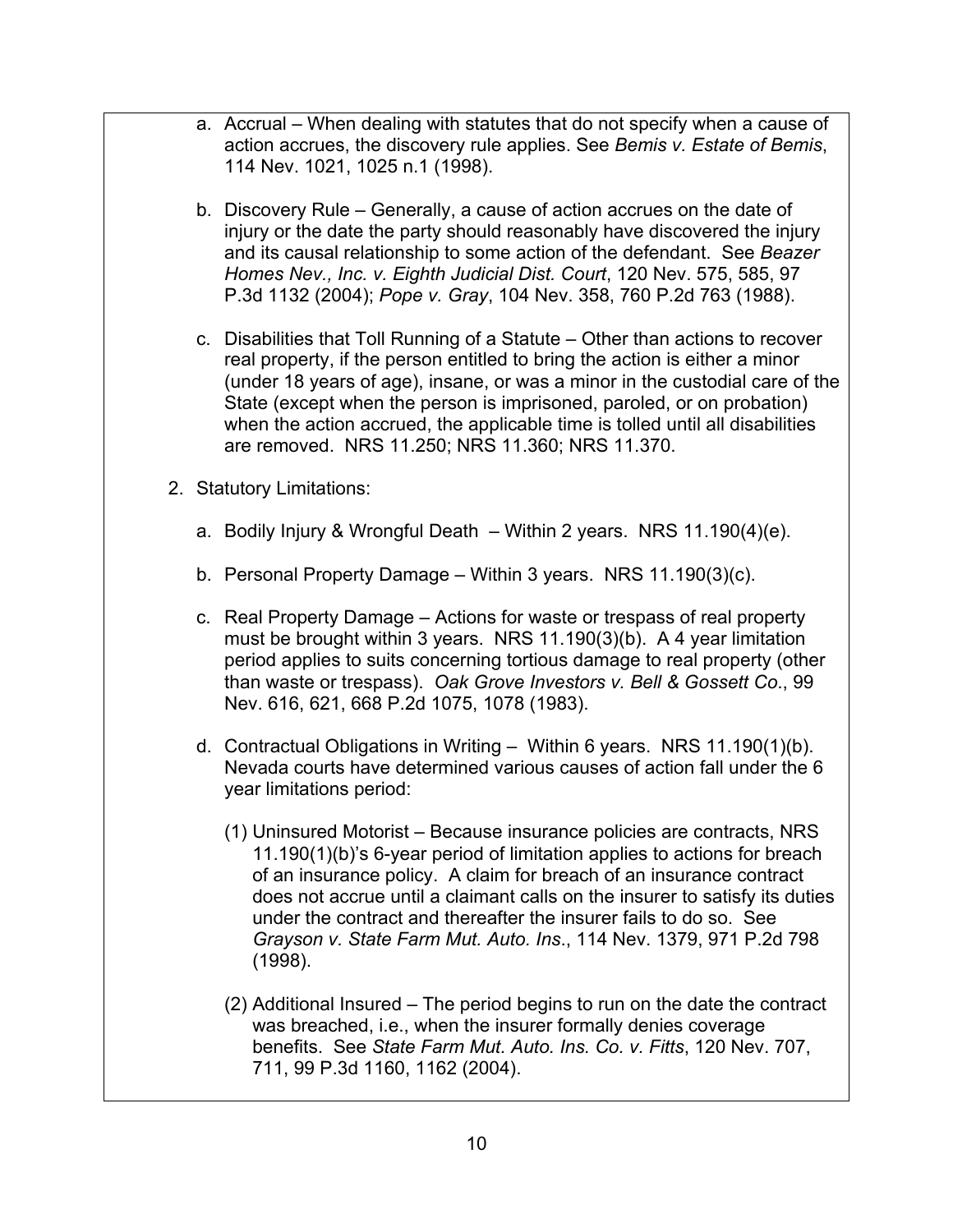- (3) Express Indemnity -- As is the general rule for statutes of limitation, a breach of contract cause of action accrues at the time the "litigant discovers, or reasonably should have discovered, facts giving rise to the action." *Beazer Homes Nev., Inc. v. Eighth Judicial Dist. Court*, 120 Nev. 575, 585, 97 P.3d 1132 (2004).
- e. Contract Obligations Not in Writing Within 4 years. NRS 11.190(2)(c). Nevada courts have determined various causes of action fall under the 4 year limitations period:
	- (1) Equitable Indemnity The applicable statute of limitation for an equitable indemnity claim is that of implied contract, not of the underlying tort. *Saylor v. Arcotta*, 126 Nev. Adv. Rep. 9, 225 P.3d 1276, 1278 (2010). A cause of action for indemnity or contribution accrues when payment is made. *Aetna Ins. & Sur. v. Aztec Plumbing Corp*., 106 Nev. 474, 476, 796 P.2d 227 (1990).
- f. "Catch-All" Statute For actions not specifically provided for by statute, a 4 year statute of limitation applies. NRS 11.220.
- g. Special Statutes of Limitation/Miscellaneous Claims:
	- (1) Contribution A party seeking contribution by separate action must commence the action within one year after the judgment has become final. NRS 17.285. A cause of action for indemnity or contribution accrues when payment is made. *Aetna Ins. & Sur. v. Aztec Plumbing Corp.*, 106 Nev. 474, 476, 796 P.2d 227 (1990).
	- (2) Declaratory Actions NRS 30.040(1) allows "[a]ny person interested under a deed, written contract or other writings constituting a contract, or whose rights, status or other legal relations are affected by a statute, municipal ordinance, contract or franchise, may have determined any question of construction or validity arising under the instrument, statute, ordinance, contract or franchise and obtain a declaration of rights, status or other legal relations thereunder." The prescriptions of the Nevada Rules of Civil Procedure apply to requests for declaratory judgment. NRCP 57.

As a declaratory judgment does not carry with it the element of coercion, merely determining the legal rights of the parties without undertaking to compel either party to take some affirmative act, a request for declaratory relief does not present a "cause of action" as contemplated by NRS Chapter 11, Nevada's statutes of limitation. See *Aronoff v. Katleman*, 75 Nev. 424, 345 P.2d 221 (1959); *Dredge Corp. v. Wells Cargo*, 80 Nev. 99, 102, 389 P.2d 394, 396 (1964). Rather, the Nevada Supreme Court has held such requests to be similar to the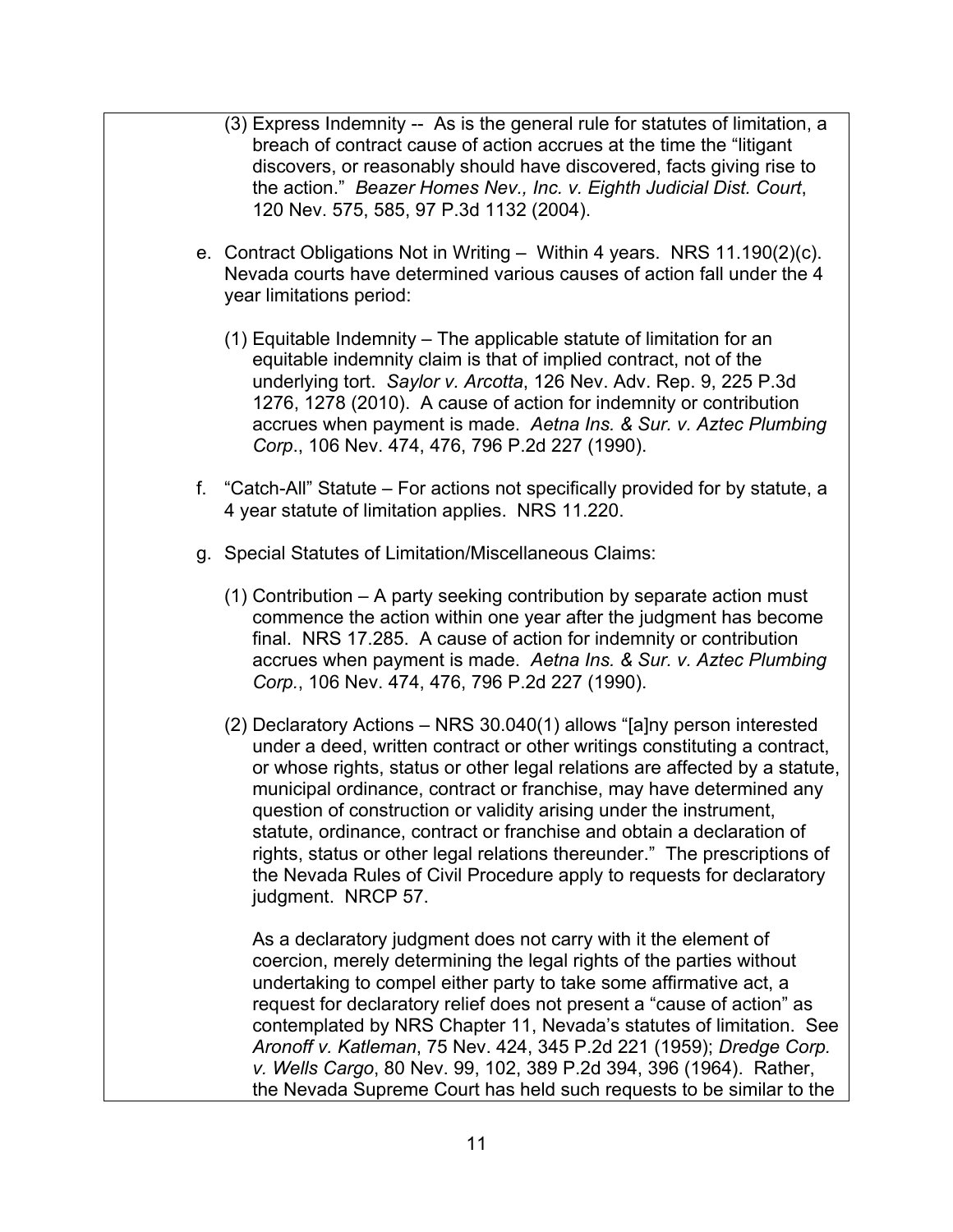nature of defense, noting that "[l]imitations do not run against defenses." *Dredge Corp*., 80 Nev. at 102, 389 P.2d at 396.

- (3) Medical or Dental Malpractice Actions for injury or death against a provider of health care may not be commenced more than 3 years after the date of injury or 1 year after the plaintiff discovers or reasonably should have discovered the injury, whichever occurs first. NRS 41A.097. The time limitation is tolled during any period during which the health care provider conceals any act, error, or omission upon which the action is based and which it knows or reasonably should know. NRS 41A(3).
- (4) Residential Construction Defect Claims Must satisfy both the applicable statutes of limitations and the applicable statutes of repose (discussed below). The 4 year limitation period begins to run at the time the plaintiff learns, or in the exercise of reasonable diligence should have learned, of the harm to the property caused by a construction defect. See *Tahoe Village Homeowners Ass'n v. Douglas County*, 106 Nev. 660, 662-663, 799 P.2d 556, 558 (1990).
- 3. Statutes of Repose Under Nevada law, claims involving construction of improvements to real property are subject to both the statutes of limitation and the statutes of repose.
	- a. The applicable statutes of repose commence when an improvement has been "substantially completed" and establish an outside limit by which claims must be brought, regardless of whether damage or an injury has been discovered. See *G & H Assocs. v. Ernest W. Hahn, Inc*., 113 Nev. 265, 272, 934 P.2d 229 (1997).
	- b. Substantial Completion -- Occurs upon the latter of: (a) the date of the final building inspection, (b) the date the notice of completion is issued, or (c) the date of the Certificate of Occupancy. NRS 11.2055(1). If none of these dates apply, the date of substantial completion is determined by common law rules. NRS 11.2055(2).
	- c. The applicable statutes of repose are as follows:
		- (1) Known Deficiencies After 10 years, NRS 11.203(1) bars causes of action for damages caused by a deficiency in an improvement to real property that was known or should have been known through the use of reasonable diligence by the defendant.
		- (2) Latent Deficiencies After 8 years, NRS 11.204 bars causes of action for damages caused by latent deficiencies in an improvement to real property.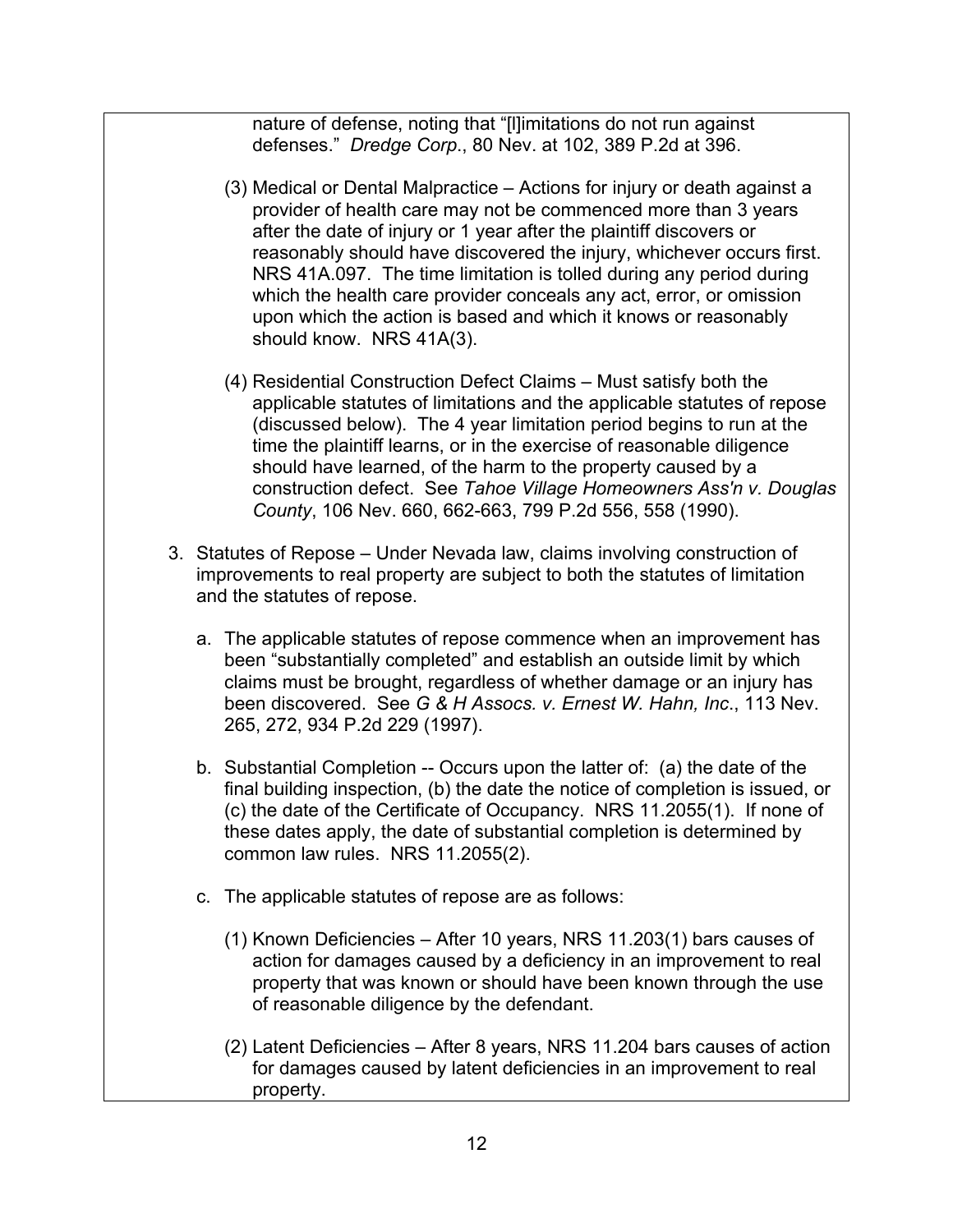| (3) Patent Deficiencies – After 6 years, NRS 11.205 bars causes of action<br>for damages caused by patent deficiencies in an improvement to real<br>property.                                                                                                                    |  |
|----------------------------------------------------------------------------------------------------------------------------------------------------------------------------------------------------------------------------------------------------------------------------------|--|
| (4) Savings Statute – If an injury occurs in the last year of any of the<br>above repose periods, the injured party may bring a claim within 2<br>years after the date of such injury. See NRS 11.203(2); 11.204(2);<br>$11.205(2)$ .                                            |  |
| (5) Willful Misconduct or Fraudulently Concealed Deficiencies -- These<br>claims may be pursued within the appropriate statute of limitations at<br>any time after substantial completion. NRS 11.202.                                                                           |  |
| C. Time for Filing An Answer                                                                                                                                                                                                                                                     |  |
| 1. In general, a defendant must file an Answer within 20 days after service of the<br>Summons and Complaint. NRCP 12(a)(1). Whenever a statute provides for<br>service, service of process and the time for answering may be governed by<br>the statute. $Id$ ; NRCP4 $(e)(3)$ . |  |
| 2. Computation of Time – Governed by NRCP 6.                                                                                                                                                                                                                                     |  |
| a. The actual date of service is not included.                                                                                                                                                                                                                                   |  |
| b. The last day of the computed period is included unless it is a Saturday,<br>Sunday, or a nonjudicial day, in which case the next day when the court is<br>open shall be the due date.                                                                                         |  |
| c. Weekends and holidays are not included when the prescribed period is<br>less than 11 days.                                                                                                                                                                                    |  |
| d. When a party is authorized to serve by mail or electronic means, 3 days<br>are added to the prescribed period. NRCP $5(b)(2)(D)$ governs service by<br>electronic means, which includes facsimile and electronic-mail.                                                        |  |
| 3. Rule 12(b) Affirmative Defenses – A defendant must assert these defenses in<br>its first responsive pleading or they are considered waived, except for the<br>following defenses:                                                                                             |  |
| a. Lack of Subject Matter Jurisdiction<br>b. Failure to State a Claim Upon Which Relief Can be Granted<br>c. Failure to Join a Necessary Party. NRCP 7(h).                                                                                                                       |  |
| D. Dismissal Re-Filing of Suit                                                                                                                                                                                                                                                   |  |
| 1. Voluntary Dismissal - NRCP 41(a).                                                                                                                                                                                                                                             |  |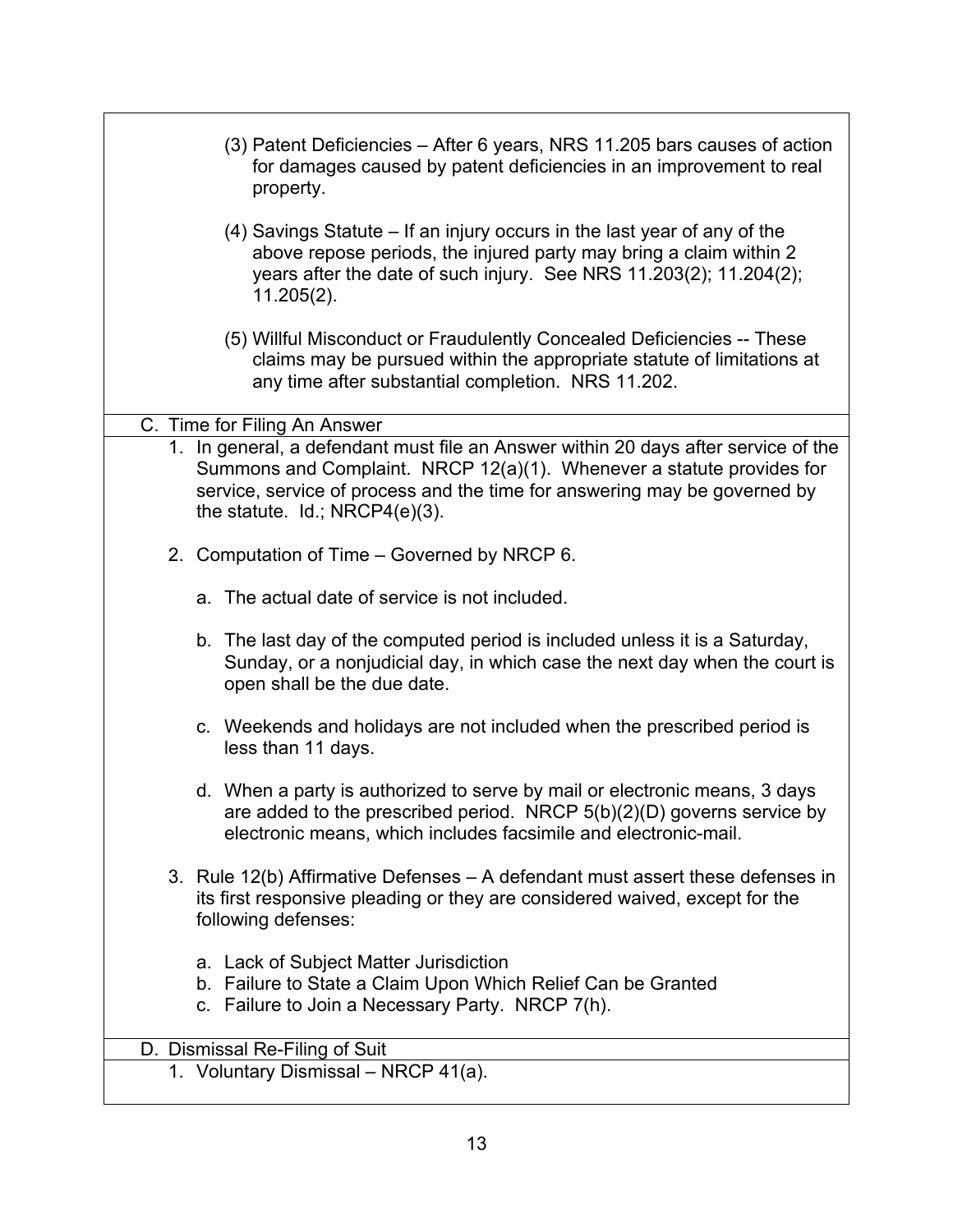|           | a. By Plaintiff or Stipulation - Subject to other statutory provisions, a plaintiff<br>may dismiss an action upon repayment of defendant's filing fees without<br>order of court by filing:                                                                                                                                                                                                |
|-----------|--------------------------------------------------------------------------------------------------------------------------------------------------------------------------------------------------------------------------------------------------------------------------------------------------------------------------------------------------------------------------------------------|
|           | (1) A notice of dismissal at any time before service of the adverse party's<br>answer or of a motion for summary judgment, whichever is first; or                                                                                                                                                                                                                                          |
|           | (2) A stipulation of dismissal signed by all parties who have appeared.                                                                                                                                                                                                                                                                                                                    |
|           | (3) The notice of dismissal is presumed without prejudice unless otherwise<br>stated.                                                                                                                                                                                                                                                                                                      |
|           | b. By Court Order -- Except as provided above, an action shall not be<br>dismissed at the plaintiff's instance unless the court so orders. If<br>defendant pleaded a counterclaim prior to plaintiff serving its motion to<br>dismiss, the action cannot be dismissed against the defendant's objection<br>unless the court can independently adjudicate the counterclaim.                 |
|           | 2. Involuntary Dismissal - Under NRCP 41(b), a defendant may move for<br>dismissal of any claim against it for plaintiff's failure to comply with the NRCP<br>or any court order. The dismissal is an adjudication on the merits unless it is<br>for lack of jurisdiction, improper venue or failure to join a necessary party.                                                            |
|           | 3. Failure to Prosecute:                                                                                                                                                                                                                                                                                                                                                                   |
|           | a. Discretionary Dismissal – If plaintiff fails to bring the action to trial within 2<br>years of filing the complaint, the court may dismiss the action on motion by<br>any party or at the court's discretion after notice to the parties.                                                                                                                                               |
|           | b. Mandatory Dismissal – If plaintiff has failed to bring the action to trial<br>within 5 years of filing the complaint, the court must dismiss the action,<br>unless the parties stipulate to continue the trial date.                                                                                                                                                                    |
|           | 4. Refiling -- For actions dismissed without prejudice for lack of subject matter<br>jurisdiction, NRS 11.500 allows a plaintiff to recommence the action one time<br>within the applicable period of limitation or 90 days after dismissal, whichever<br>is later.                                                                                                                        |
| Liability |                                                                                                                                                                                                                                                                                                                                                                                            |
|           | A. Negligence                                                                                                                                                                                                                                                                                                                                                                              |
|           | 1. Common Law Negligence                                                                                                                                                                                                                                                                                                                                                                   |
|           | a. Definition – Negligence is the failure to exercise the degree of care that an<br>ordinarily careful and prudent person would exercise under the same or<br>similar circumstances to avoid injury to themselves or to others. Failure to<br>exercise ordinary care amounts to legal fault if it is found that it caused or<br>contributed to the injury or damage suffered by plaintiff. |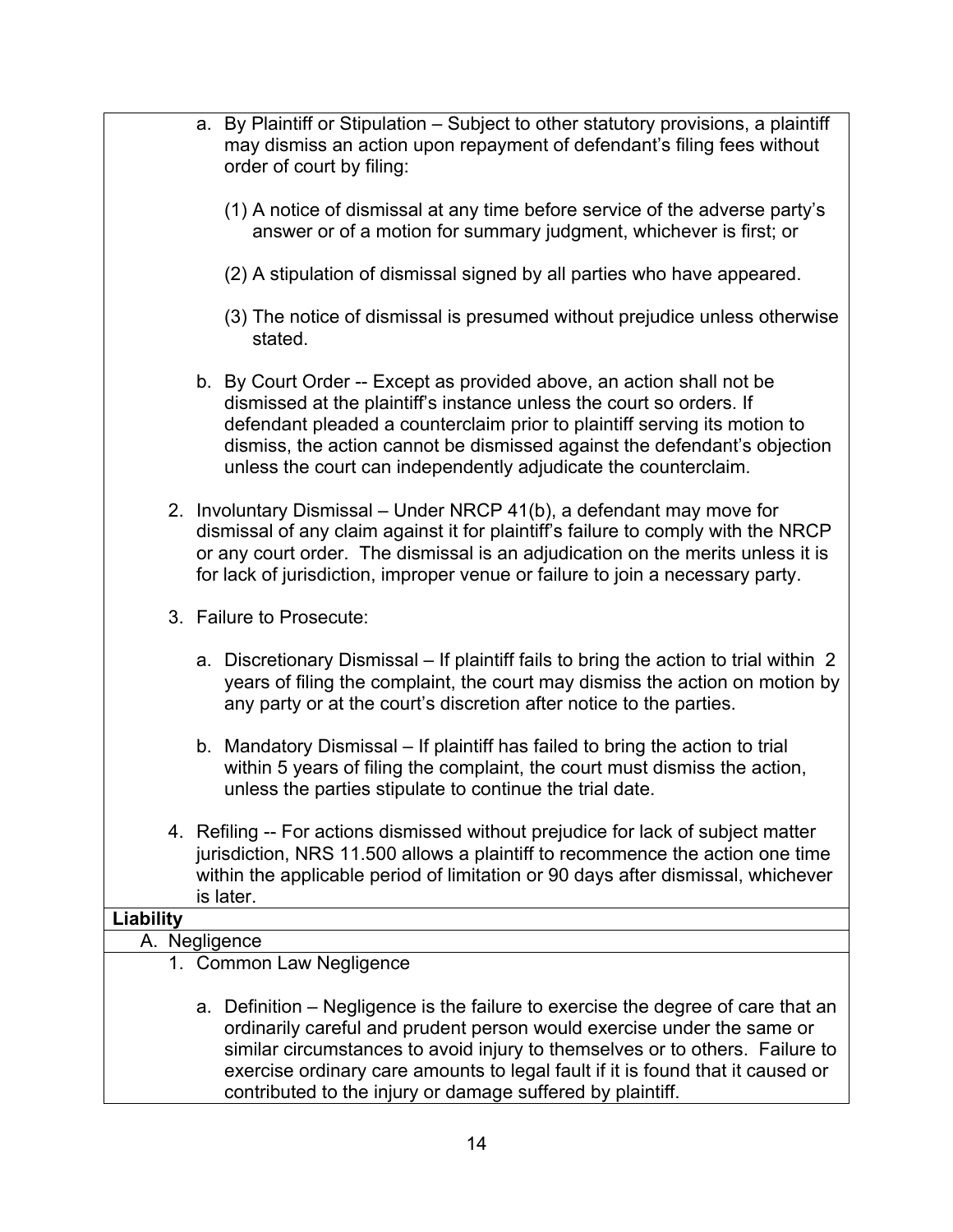|  |    | b. Elements – Plaintiff must prove 4 elements: (1) an existing duty of care,<br>(2) breach of the duty, (3) legal causation, and (4) damages. Turner v.<br>Mandalay Sports Entm't, LLC, 124 Nev. 213, 217, 180 P.3d 1172, 1175<br>(2008).                                                                                                                                                                                                            |
|--|----|------------------------------------------------------------------------------------------------------------------------------------------------------------------------------------------------------------------------------------------------------------------------------------------------------------------------------------------------------------------------------------------------------------------------------------------------------|
|  |    | 2. Statutory Negligence - Nevada imposes a modified comparative fault<br>standard (no recovery if plaintiff's fault is found to be 51% or greater). NRS<br>41.141:                                                                                                                                                                                                                                                                                   |
|  |    | a. When comparative negligence is asserted as a defense, a plaintiff may not<br>recover if their negligence is found to be greater than the combined<br>negligence of all persons against whom recovery is sought.                                                                                                                                                                                                                                   |
|  |    | b. If plaintiff's fault is found to be equal to or less than all defendants' fault,<br>plaintiff may recover, but the total amount of damages will be reduced by<br>the percentage of plaintiff's own negligence determined by special verdict<br>form.                                                                                                                                                                                              |
|  |    | c. A plaintiff's damages award, however, will not be reduced in actions based<br>on willful and wanton misconduct, Davies v. Butler, 95 Nev. 763, 602 P.2d<br>605 (1979), or on strict products liability. Young's Mach. v. Long, 100 Nev.<br>692, 692 P.2d 24 (1984).                                                                                                                                                                               |
|  |    | d. Note: In cases where comparative negligence is asserted as a defense,<br>NRS 41.141(2)(a) requires a trial court to instruct the jury on modified<br>comparative fault, whether a party requests the instruction or not.                                                                                                                                                                                                                          |
|  |    | e. NRS 41.141 applies only to situations where the plaintiff's contributory<br>negligence may be properly asserted as a bona fide issue in the case.<br>Buck v. Greyhound Lines, Inc., 105 Nev. 756, 764, 783 P.2d 437, 442<br>(1989).                                                                                                                                                                                                               |
|  |    | <b>B.</b> Negligence Defenses                                                                                                                                                                                                                                                                                                                                                                                                                        |
|  |    | 1. Assumption of the Risk                                                                                                                                                                                                                                                                                                                                                                                                                            |
|  |    | a. Express Assumption of Risk – Occurs when a plaintiff consents in<br>exposing itself to a defendant's negligence. Express assumption of risk<br>stems from a contractual undertaking expressly relieving the potential<br>defendant from liability and remains a viable defense following the<br>enactment of Nevada's comparative negligence statute. Turner v.<br>Mandalay Sports Entm't, LLC, 124 Nev. 213, 220, 180 P.3d 1172, 1177<br>(2008). |
|  | b. | Primary Implied Assumption of Risk – Arises when plaintiff impliedly                                                                                                                                                                                                                                                                                                                                                                                 |

15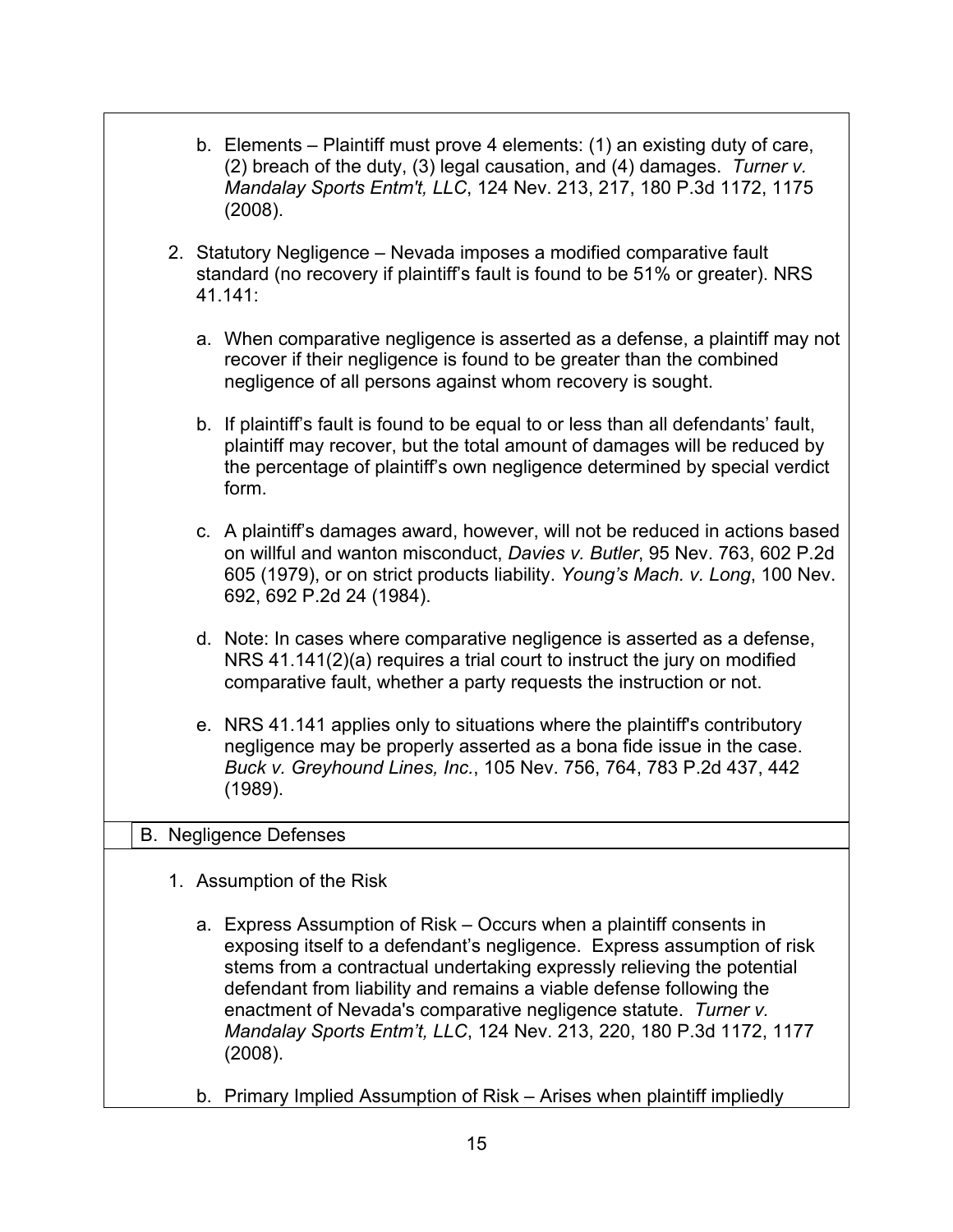assumes those risks that are inherent in a particular activity. *Turner v. Mandalay Sports Entm't, LLC*, 124 Nev. 213, 220, 180 P.3d 1172, 1177 (2008). The doctrine is typically applied in cases involving athletic events. This doctrine was not abolished by the enactment of Nevada's comparative negligence statute. *Id*. The question whether the doctrine bars a plaintiff's claim should be incorporated into a court's initial legal analysis of the element of duty of due care and should not be treated as an affirmative defense to be decided by a jury. *Id*.

- c. Secondary Implied Assumption of Risk Arises where a plaintiff knowingly encounters a risk created by the defendant's negligence. *Turner v. Mandalay Sports Entm't, LLC*, 124 Nev. 213, 220 Fn. 22, 180 P.3d 1172, 1177 Fn.22 (2008)(quoting *Davenport v. Cotton Hope Plantation*, 508 S.E.2d 565, 571 (S.C. 1998)). The doctrine is a question of comparative negligence and does not bar recovery by a plaintiff, unless the plaintiff's degree of fault is greater than the negligence of the defendant. See *Kerns v. Hoppe*, 2012 Nev. Unpub. LEXIS 1103 (Nev. Unpub. 2012).
- d. Assumption of risk remains a defense to strict products liability. *Centel Tele. v. Fixtures Mfg.*, 103 Nev. 298, 738 P.2d 510 (1987).
- e. Exculpatory Clauses Nevada Courts routinely uphold exculpatory clauses as a "valid exercise of the freedom of contract." *Miller v. A & R Joint Venture*, 97 Nev. 580, 582 (1981). When the exculpatory language is unambiguous, the contract must be strictly construed. *Agricultural Aviation Eng'g Co. v. Board of Clark County Comm'rs*, 106 Nev. 396, 399- 400 (1990). There is no opposing public policy in Nevada that prevents voluntary transactions in which one party agrees to assume a risk which the law may otherwise place on the other party. *Id*.

"Parties may agree to assume risks by contract, and in Nevada, the issue of assumption of the risk is a question for the court, not a jury." *Burnett v. Tufguy Prods*., 2010 U.S. Dist. LEXIS 112539 (D. Nev. Oct. 14, 2010). Express assumption of the risk "stems from a contractual undertaking that expressly relieves a putative defendant from any duty of care to the injured party; such a party has consented to bear the consequences of a voluntary exposure to a known risk. *Mizushima v. Sunset Ranch*, 103 Nev. 259, 262 (1987) (overruled on other grounds). In order for a person to have assumed a risk, there must have been: (1) voluntary exposure to the danger, and (2) actual knowledge of the risk assumed. *Renaud v. 200 Convention Ctr*., 102 Nev. 500, 501 (Nev. 1986) (citing *Sierra Pacific v. Anderson*, 77 Nev. 68, 73 358 P. 2d 892, 894 (1961)). A person can voluntarily assume a risk if they knew and fully appreciated the danger.

2. Comparative Negligence (discussed above).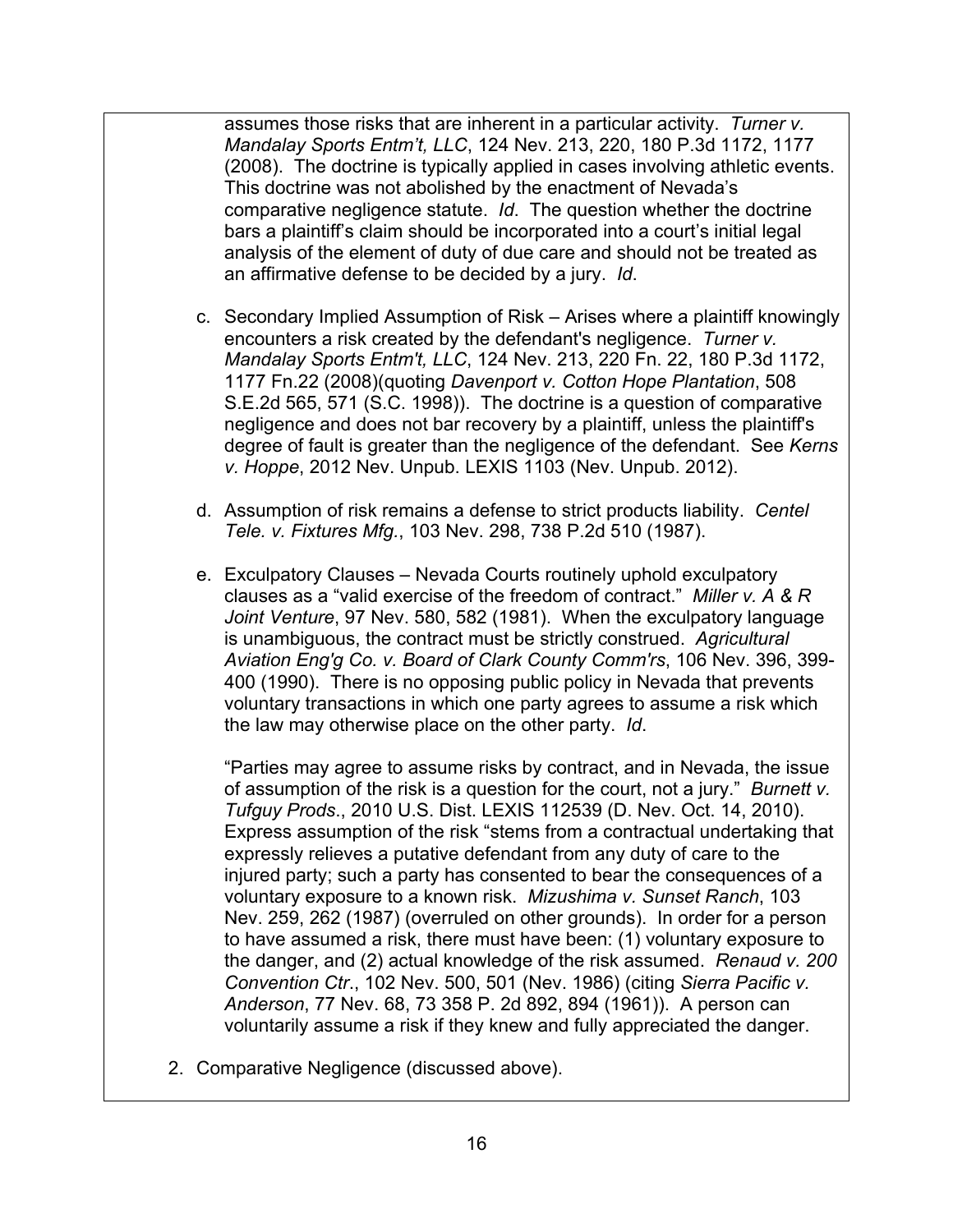| 3. Last Clear Chance Doctrine – The Nevada Supreme Court has recognized<br>the "Last Clear Chance" doctrine is inapplicable in light of Nevada's<br>comparative negligence statute. Davies v. Butler, 95 Nev. 763, 776, 602 P.2d<br>605, 613 (1979).                                                                                                                                                                                                                                                                                                                                                                                                        |
|-------------------------------------------------------------------------------------------------------------------------------------------------------------------------------------------------------------------------------------------------------------------------------------------------------------------------------------------------------------------------------------------------------------------------------------------------------------------------------------------------------------------------------------------------------------------------------------------------------------------------------------------------------------|
| 4. Consent – To be effective, consent must be: (a) by one who has the capacity<br>to consent and (b) to the particular conduct, or substantially the same conduct<br>(i.e., the act must not exceed the scope of the consent). Furthermore,<br>capacity to consent requires the mental ability to appreciate the nature, extent<br>and probable consequences of the conduct consented to. If the plaintiff is<br>known to be incapable of giving consent (e.g., because of intoxication), his<br>failure to object, or even his active manifestation of consent will not protect<br>the defendant. Davies v. Butler, 95 Nev. 763, 774, 602 P.2d 605 (1979). |
| C. Gross Negligence, Recklessness, Willful and Wanton Conduct                                                                                                                                                                                                                                                                                                                                                                                                                                                                                                                                                                                               |
| 1. The Nevada Supreme Court has consistently distinguished the concepts of<br>ordinary or gross negligence from the concepts of willful or wanton<br>misconduct:                                                                                                                                                                                                                                                                                                                                                                                                                                                                                            |
| a. Gross Negligence: Such negligence is manifestly a smaller amount of<br>watchfulness and circumspection than the circumstances require of a<br>prudent man. But it falls short of being such reckless disregard of<br>probable consequences as is equivalent to a willful and intentional wrong.<br>Ordinary and gross negligence differ in degree of inattention, while both<br>differ in kind from willful and intentional conduct which is or ought to be<br>known to have a tendency to injure. Davies v. Butler, 95 Nev. 763, 776,<br>602 P.2d 605, 613 (1979).                                                                                      |
| b. Wanton Misconduct: Involves an intention to perform an act that the actor<br>knows, or should know, will very probably cause harm. To be wanton,<br>such conduct must be beyond the routine. There must be some act of<br>perversity, depravity or oppression. Id.                                                                                                                                                                                                                                                                                                                                                                                       |
| Willful and Wanton Conduct – Willful or wanton misconduct is intentional<br>wrongful conduct, done either with knowledge that serious injury to<br>another will probably result, or with a wanton or reckless disregard of the<br>possible results. Davies v. Butler, 95 Nev. 763, 769, 602 P.2d 605 (1979).                                                                                                                                                                                                                                                                                                                                                |
| D. Negligent Hiring and Retention                                                                                                                                                                                                                                                                                                                                                                                                                                                                                                                                                                                                                           |
| 1. Negligent Hiring                                                                                                                                                                                                                                                                                                                                                                                                                                                                                                                                                                                                                                         |
| a. In Nevada, the tort of negligent hiring imposes a general duty on the<br>employer to conduct a reasonable background check on a potential                                                                                                                                                                                                                                                                                                                                                                                                                                                                                                                |

employee to ensure that the employee is fit for the position. *Burnett v.*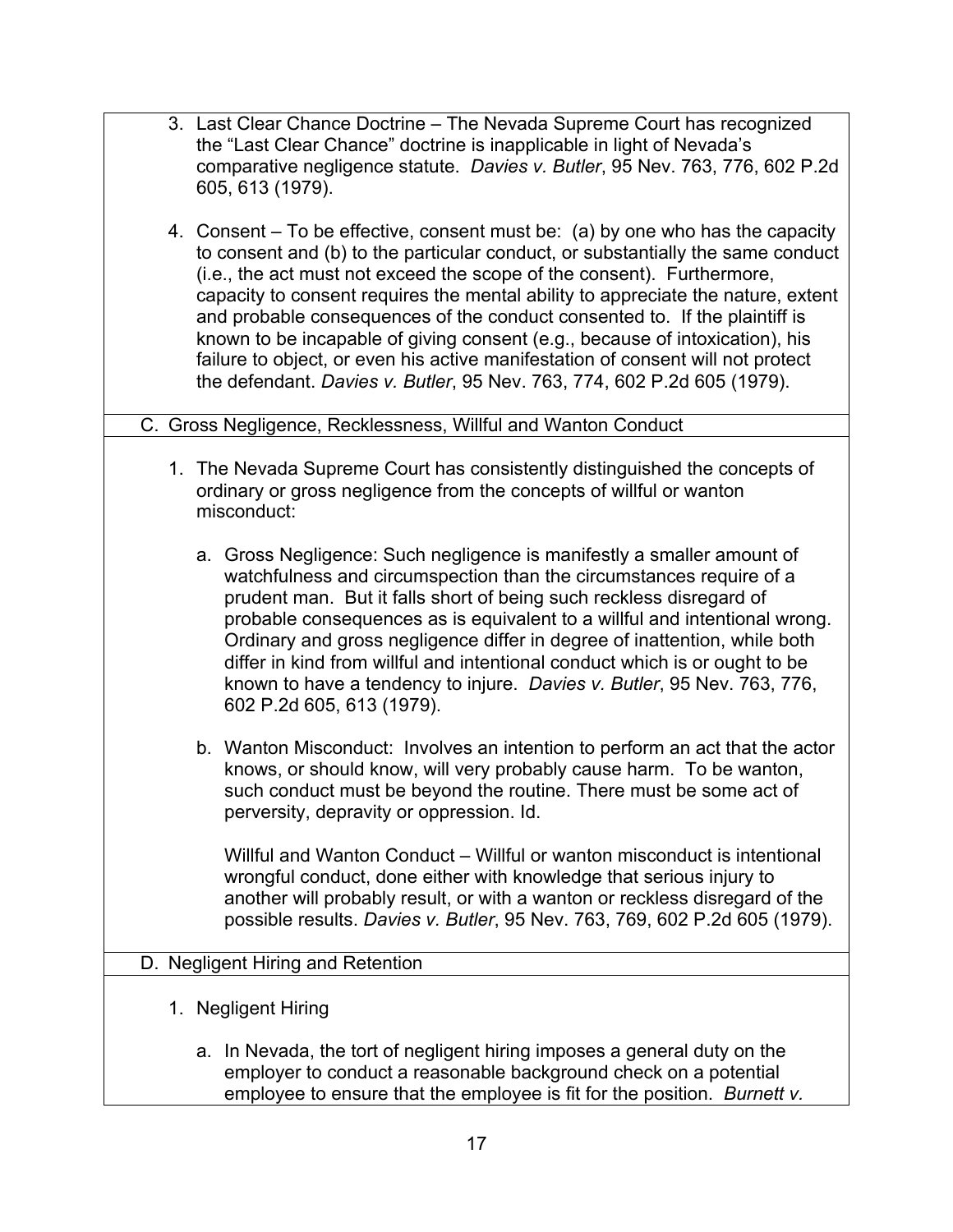*C.B.A. Security Service, Inc.*, 107 Nev. 787, 789, 820 P.2d 750, 751 (1991) (per curiam). An employer breaches this duty when it hires an employee even though the employer knew or should have known of that employee's dangerous propensities. *Hall v. SSF, Inc.* 112 Nev. 1384, 1392, 930 P.2d 94, 98, 99 (1996). Whether the employer conducted a reasonable background check is the central inquiry in negligent hiring cases.

b. Elements: "'The tort of negligent hiring imposes a general duty on the employer to conduct a reasonable background check on a potential employee to ensure that the employee is fit for the position.' An employer breaches this duty when it hires an employee even though the employer knew, or should have known, of that employee's dangerous propensities." *Hall v. SSF, Inc.,* 112 Nev. 1384, 1392 (Nev. 1996) (internal citations omitted).

## 2. Negligent Retention

a. A cause of action for negligent retention turns on the employer's duty to use reasonable care to make sure that the employees are fit for their positions. Id. at 99 (citing 27 Am. Jur. 2d Employment Relationship §§ 475-76 (1996)).

Once an employee is hired, the employer still owes a duty to ensure the employee is still proper for the position. "In Nevada, a proprietor owes a general duty to use reasonable care to keep the premises in a reasonably safe condition for use. *Moody v. Manny's Auto Repair*, 110 Nev. 320, 331-33, 871 P.2d 935, 942-43 (1994).

b. Standard: "As is the case in hiring an employee, the employer has a duty to use reasonable care in the training, supervision, and retention of his or her employees to make sure that the employees are fit for their positions." *Hall*, 112 Nev. At 1393, 930 P.2d at 100.

### E. Negligent Entrustment

- 1. Elements:
	- a. Whether an entrustment actually occurred, and
	- b. Whether the entrustment was negligent. *Zugel v. Miller*, 100 Nev. 525, 528, 688 P.2d 310, 313 (1984).
- 2. Vehicles: The person entrusting the vehicle knew or should have known that the person being entrusted, because of his youth, inexperience or otherwise,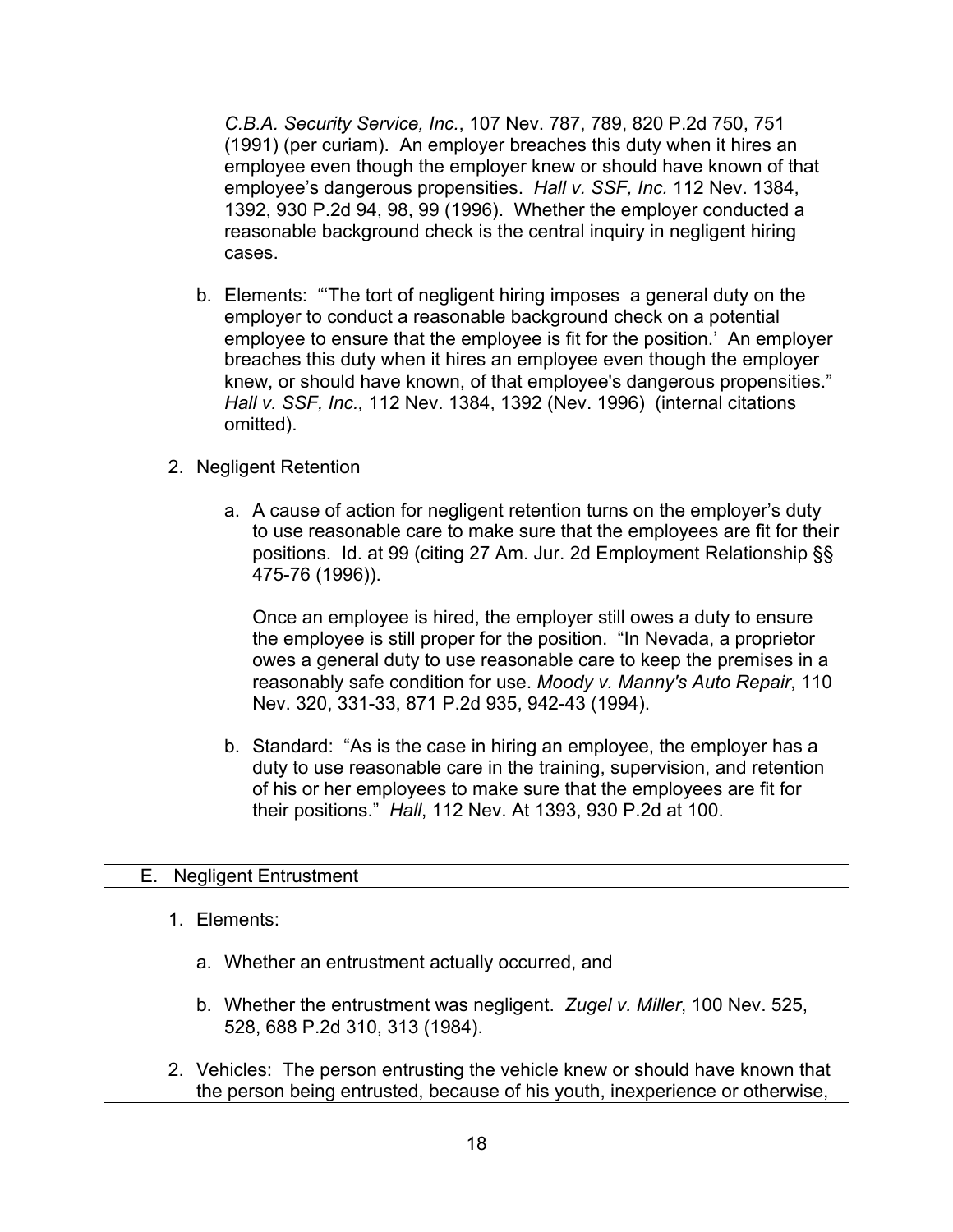is incompetent to operate a vehicle. Id. A parent who entrusts his child with motor vehicle is liable even when parent expressly instructs child not to use vehicle on public roadway. *Zugel v. Miller*, 100 Nev. 525, 528. A parent or guardian having custody and control of minor child is liable for the willful misconduct of their minor up to \$10,000. Nev. Rev. Stat. § 41.470; *Roddick v. Plank*, 608 F. Supp. 229 (D. Nev. 1985).

#### F. Dram Shop

- 1. Nevada does not recognize dram-shop liability. See *Rodriguez v. Primadonna Co.*, LLC, 125 Nev. Adv. Op. No. 25, 216 P.3d 793, 799 (2009).
- 2. A person who serves, sells or otherwise furnishes an alcoholic beverage to another person who is 21 years of age or older is not liable in a civil action for any damages caused by the person to whom the alcoholic beverage was served, sold or furnished as a result of the consumption of the alcoholic beverage. NRS 41.1305.

### G. Joint and Several Liability

- 1. General Rule:
	- a. Each defendant is severally liable to the plaintiff only for that portion of the judgment that represents the percentage of its own negligence. NRS 41.141(4).
	- b. This general rule does not apply and defendants will be held jointly liable in actions based upon: (a) strict liability; (b) intentional torts; (c) the emission, disposal or spillage of a toxic or hazardous substance; (d) the concerted acts of the defendants; or (e) products liability. NRS 41.141(5).
		- (1) Concert of Action Exception -- To be jointly and severally liable under NRS 41.141(5)(d), the defendants must have agreed to engage in conduct that is inherently dangerous or poses a substantial risk of harm to others. *GES, Inc. v. Corbitt*, 117 Nev. 265, 271, 21 P.3d 11, 15 (2001).

This requirement is met when the defendants agree to engage in an inherently dangerous activity with a known risk of harm that could lead to the commission of a tort. *Id.* Mere joint negligence, or an agreement to act jointly, does not suffice. *Id.*

2. Contribution – Where two or more persons become jointly or severally liable in tort for the same injury to person or property or for the same wrongful death, there is a right of contribution among them even though judgment has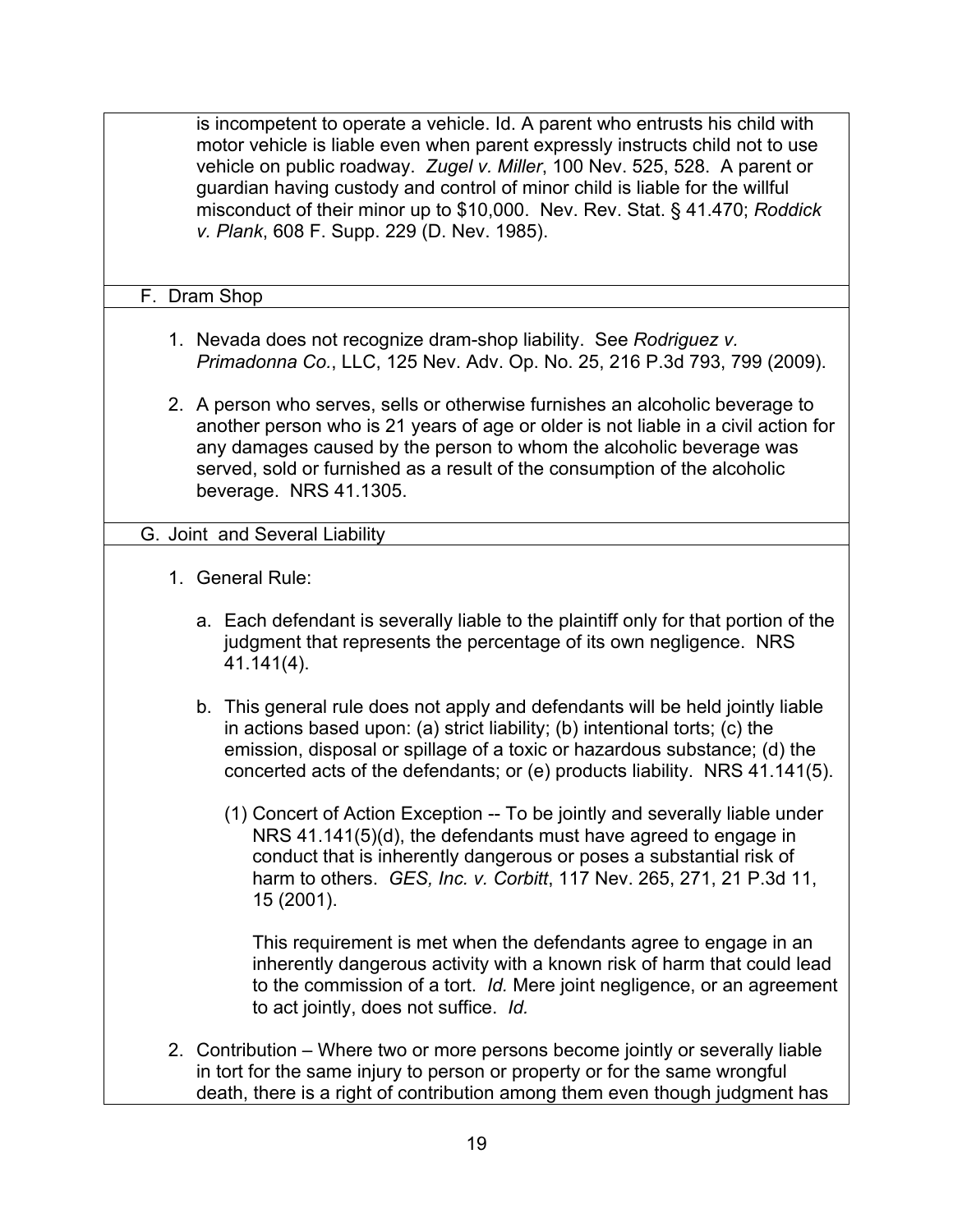|    | not been recovered against all or any of them. NRS 17.225.                                                                                                                                                                                                                                                                                                                                                                                                                                                                                   |
|----|----------------------------------------------------------------------------------------------------------------------------------------------------------------------------------------------------------------------------------------------------------------------------------------------------------------------------------------------------------------------------------------------------------------------------------------------------------------------------------------------------------------------------------------------|
|    | a. The right of contribution exists only in favor of a tortfeasor who has paid<br>more than his equitable share of the common liability, and the tortfeasor's<br>total recovery is limited to the amount paid by the tortfeasor in excess of<br>his equitable share. No tortfeasor is compelled to make contribution<br>beyond his own equitable share of the entire liability.                                                                                                                                                              |
|    | b. A tortfeasor who enters into a settlement with a claimant is not entitled to<br>recover contribution from another tortfeasor whose liability for the injury or<br>wrongful death is not extinguished by the settlement nor in respect to any<br>amount paid in a settlement which is in excess of what was reasonable.                                                                                                                                                                                                                    |
|    | c. The recovery of a judgment for an injury or wrongful death against one<br>tortfeasor does not of itself discharge the other tortfeasors from liability for<br>the injury or wrongful death unless the judgment is satisfied. The<br>satisfaction of the judgment does not impair any right of contribution. NRS<br>17.235.                                                                                                                                                                                                                |
|    | d. A release or covenant not to sue or not to enforce judgment to one of<br>multiple tortfeasors does not discharge any other tortfeasor from liability,<br>but it reduces the claim against the others to the greater of any amount<br>stipulated or the amount paid in consideration for the release. NRS<br>17.245. It discharges the tortfeasor to whom it is given from all liability for<br>contribution and for equitable indemnity to any other tortfeasor.                                                                          |
|    | e. There is no right of contribution in favor of any tortfeasor who has<br>intentionally caused or contributed to the injury or wrongful death. NRS<br>17.255.                                                                                                                                                                                                                                                                                                                                                                               |
| f. | The right of contribution does not impair any right of indemnity under<br>existing law; however, where one tortfeasor is entitled to indemnity from<br>another, the indemnitee is entitled to indemnification and not contribution.<br>NRS 17.265.                                                                                                                                                                                                                                                                                           |
|    | H. Wrongful Death and/or Survival Actions                                                                                                                                                                                                                                                                                                                                                                                                                                                                                                    |
|    | 1. Recovery - In a case where a death is caused by a wrongful act or neglect,<br>NRS 41.085 provides the exclusive remedy for claimants in a wrongful death<br>action, permitting only the decedent's heirs or the personal representative to<br>maintain an action for damages against the person who caused the death.<br>The heirs and personal representative of the estate may both maintain an<br>action and the claims may be consolidated. An heir may not maintain such<br>an action if found responsible for the decedent's death. |

2. Recoverable Damages: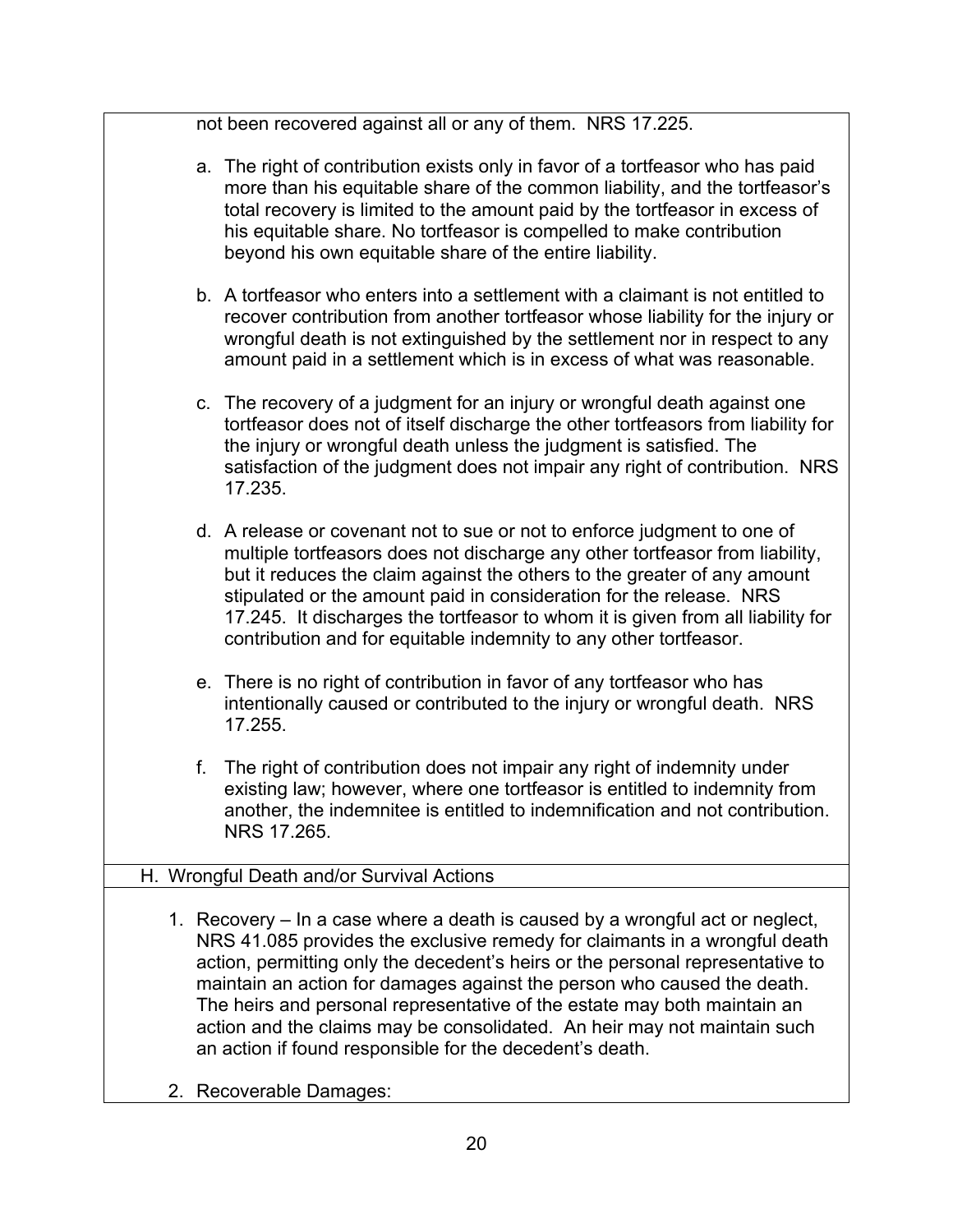|    | a. Heir – May be awarded pecuniary damages for grief and sorrow over the<br>loss, loss of probably support, companionship, society, consortium, and<br>damages for the pain and suffering and disfigurement of the decedent.<br>Hedonic damages, such as loss of enjoyment of life are recoverable, but<br>are limited to the damages and loss the decedent could experience prior<br>to death. The proceeds of any such recovery are not liable for any debt of<br>the decedent.                           |
|----|-------------------------------------------------------------------------------------------------------------------------------------------------------------------------------------------------------------------------------------------------------------------------------------------------------------------------------------------------------------------------------------------------------------------------------------------------------------------------------------------------------------|
|    | b. Personal Representative – May be awarded special damages, the<br>decedent's medical expenses, funeral expenses, and any punitive or<br>exemplary damages the decedent would have recovered if he/she had<br>lived. No pain and suffering may be awarded. The estate's recovery may<br>be liable for the debts of the decedent.                                                                                                                                                                           |
| L. | <b>Vicarious Liability</b>                                                                                                                                                                                                                                                                                                                                                                                                                                                                                  |
|    | 1. Vicarious Liability for a Minor's Willful Misconduct - NRS 41.470 imposes<br>liability for any act of willful misconduct that results in any injury or death to<br>another person or injury to private or public property to the parents or<br>guardian having custody and control of the minor for all purposes of civil<br>damages, and the parents or guardian having custody or control are jointly<br>and severally liable with the minor for all damages resulting from the willful<br>misconduct. |
|    | a. Monetary Limitation – The joint and several liability of one or both parents<br>or guardian having custody or control of a minor cannot exceed \$10,000<br>for any such act of willful misconduct of the minor.                                                                                                                                                                                                                                                                                          |
|    | b. Such liability is in addition to any other liability imposed by law.                                                                                                                                                                                                                                                                                                                                                                                                                                     |
|    | c. Regarding the term "willful misconduct", the statute is not implicated<br>unless there is evidence that the minor either intended to do harm or that<br>the minor knew or should have known that the actions would very<br>probably cause harm. Roddick v. Plank, 608 F. Supp. 220 (D. Nev. 1985).                                                                                                                                                                                                       |
|    | 2. Respondeat Superior                                                                                                                                                                                                                                                                                                                                                                                                                                                                                      |
|    | a. Statute: NRS 41.130 provides that whenever any person suffers personal<br>injury by wrongful act, neglect, or default of another, the person causing<br>the injury is liable to the person injured for damages; and where the<br>person causing the injury is employed by another person or corporation<br>responsible for his conduct, that person or corporation so responsible is<br>liable to the person injured for damages.                                                                        |

b. Standard & Elements: *Respondeat superior* liability attaches only when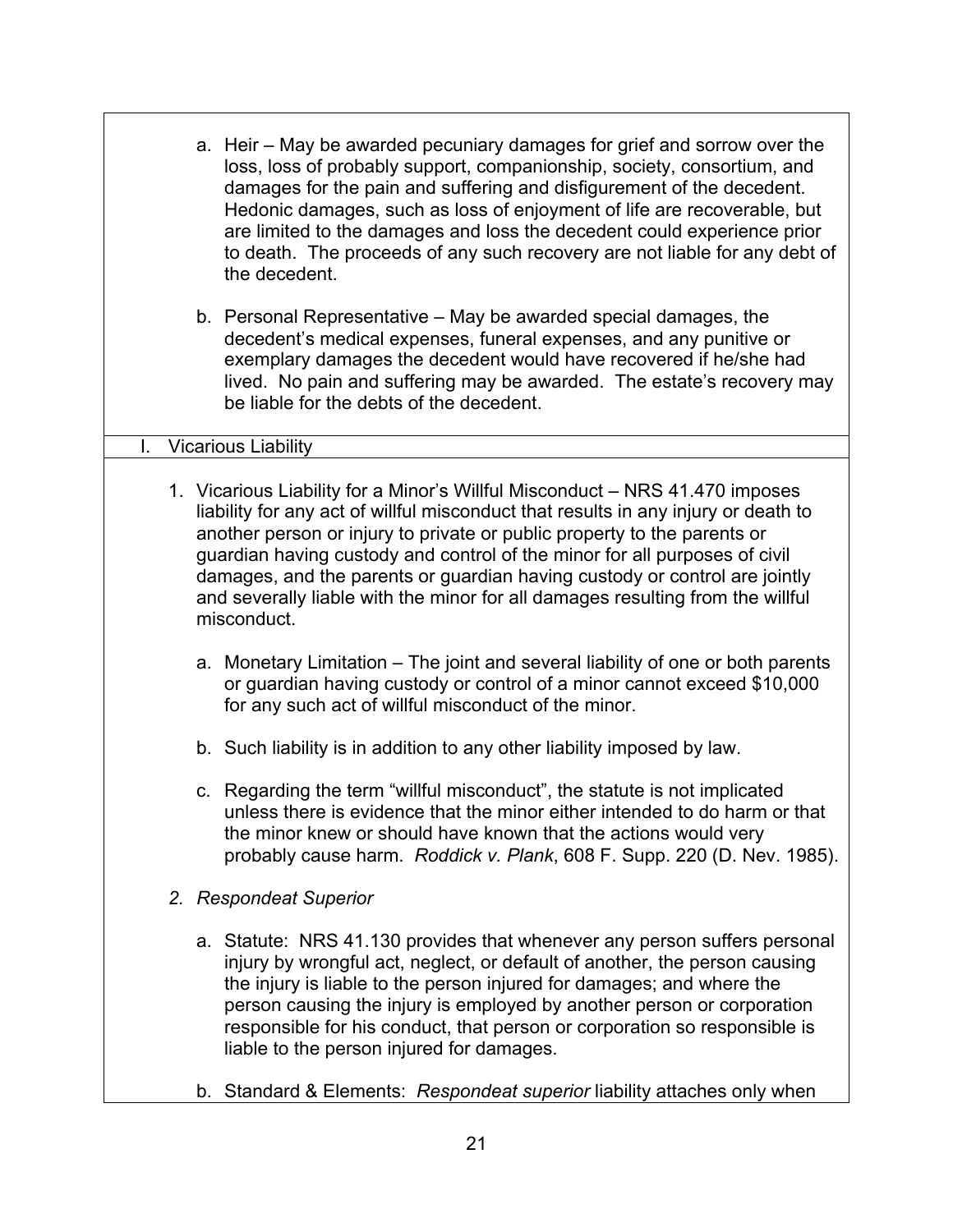the employee is under the control of the employer and when the act is within the scope of employment." *Molino v. Asher,* 96 Nev. 814, 817, 618 P.2d 878, 879 (1980). Therefore, an actionable claim on a theory of *respondeat superior* requires proof that: (1) the actor at issue was an employee, and (2) the action complained of occurred within the scope of the actor's employment. *Rockwell v. Sun Harbor Budge Suites*, 112 Nev. 1217, 295 P.2d 1175 (1996).

Generally, an employee who is traveling to or from work is outside the scope of his or her employment unless the employee is performing an errand for the employer or otherwise conferring a benefit upon the employer. Id.; *National Convenience Stores v. Fantauzzi*, 94 Nev. 655, 658-59, 584 P.2d 689, 691-92 (1978); see also *Burnett v. C.B.A. Security Service, Inc*., 107 Nev. 787, 820 P.2d 750 (1991) (employer was not liable for injuries caused by employee when employee's actions were not furthering the business interests of the employer).

*Evans v. Southwest Gas*, 108 Nev. 1002, 1006, 842 P.2d 719, 722 (1992). The court has also stated "[u]nder the modern rationale for *respondeat superior*, the test for determining whether an employer is vicariously liable for the tortious conduct of his employee is closely related to the test applied in workers' compensation cases for determining whether an injury arose out of or in the course of employment." *Wood v. Safeway, Inc*., 121 Nev. 724, 740, 121 P.3d 1026, 1037 (2005).

The determination as to whether an employee was within the "course and scope" of employment is a fact-intensive question. Generally "whether an employee was acting within the scope of his or her employment for the purposes of *respondeat superior* liability is a question to be determined by the trier of fact. However, where undisputed evidence exists concerning the employee's status at the time of the tortious act, the issue may be resolved as a matter of law." *Evans*, 108 Nev. at 1006, 842 P.2d at 721.

- c. Intentional Acts:
	- (1) Standard: An employer is not liable for harm or injury caused by the intentional conduct of an employee if the conduct of the employee:
		- (a) Was a truly independent venture of the employee;
		- (b) Was not committed in the course of the very task assigned to the employee; and
		- (c) Was not reasonably foreseeable under the facts and circumstances of the case considering the nature and scope of his employment.

Conduct of an employee is reasonably foreseeable if a person of ordinary intelligence and prudence could have reasonably anticipated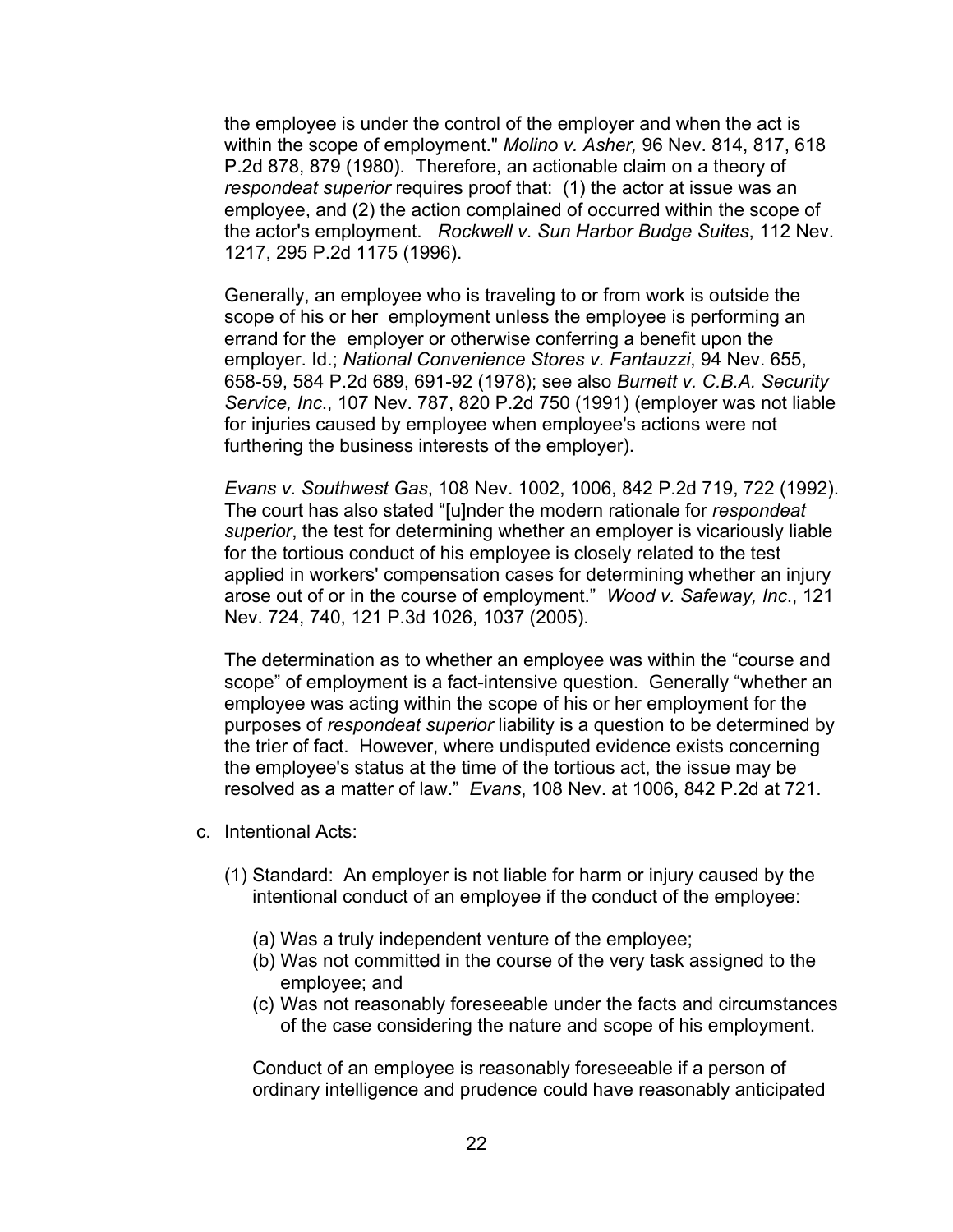the conduct and the probability of injury. NRS 41.475. Furthermore, nothing imposes strict liability on an employer for any unforesseable intentional act of his employee. NRS 41.475(2).

### J. Exclusivity of Workers' Compensation

- 1. Generally: The Nevada Industrial Insurance Act ("NIIA"), NRS Chapters 616A to 616D, provides the exclusive remedy for employees injured on the job, and an employer is immune from suit by an employee for injuries "arising out of and in the course of the employment." NRS 616A.020(1), (2); *Wood v. Safeway, Inc.* 121 Nev. 724, 121 P.3d 1026, 1032 (2005). This provision not only bars a suit brought by the employee, but also those by his or her legal representative and dependents. NRS 616A.020(1); *Wood*, 121 P.3d at 1031- 32.
- 2. Court Treatment: The Nevada Supreme Court has recognized that the NIIA does not make an employer absolutely liable and, therefore, absolutely immune from suit for any and all on-the-job injuries suffered by its employees. Id. (citing *Rio Suite Hotel & Casino v. Gorsky*, 113 Nev. 600, 605, 939 P.2d 1043, 1046 (1997). Instead, injuries that fall within the ambit of the NIIA's coverage are those that both arise out of the employment and occur within the course of that employment. *Id*.; NRS 616A.020(1). An injury arises out of an employee's employment when there is a causal connection between the employee's injury and the nature of the work or workplace. *Id*. (comparing *Gorsky*, 113 Nev. At 604, 939 P.2d at 1046. In contrast, whether an injury occurs within the course of the employment refers merely to the time and place of employment: whether the injury occurs at work, during working hours, and while the employee is reasonably performing his or her duties. *Id*.

#### **Damages**

### A. Statutory Caps on Damages

The most common damage limitations are for punitive damages and medical and dental malpractice claims.

- 1. Non-Contract Cases: NRS 42.005(1) provides that Nevada law allows a claim for punitive or exemplary damages in non-contract cases and limits an exemplary damage award to three times the compensatory damages awarded, if the compensatory damages awarded \$100,000 or more, or limited to \$300,000 if the award of compensatory damages is less than \$100,000.
- 2. Exemplary Damages: NRS 42.005(2) provides that there is no limit on an exemplary damage award in the following types of cases:
	- a. A products liability claim against a manufacturer, distributor or seller of the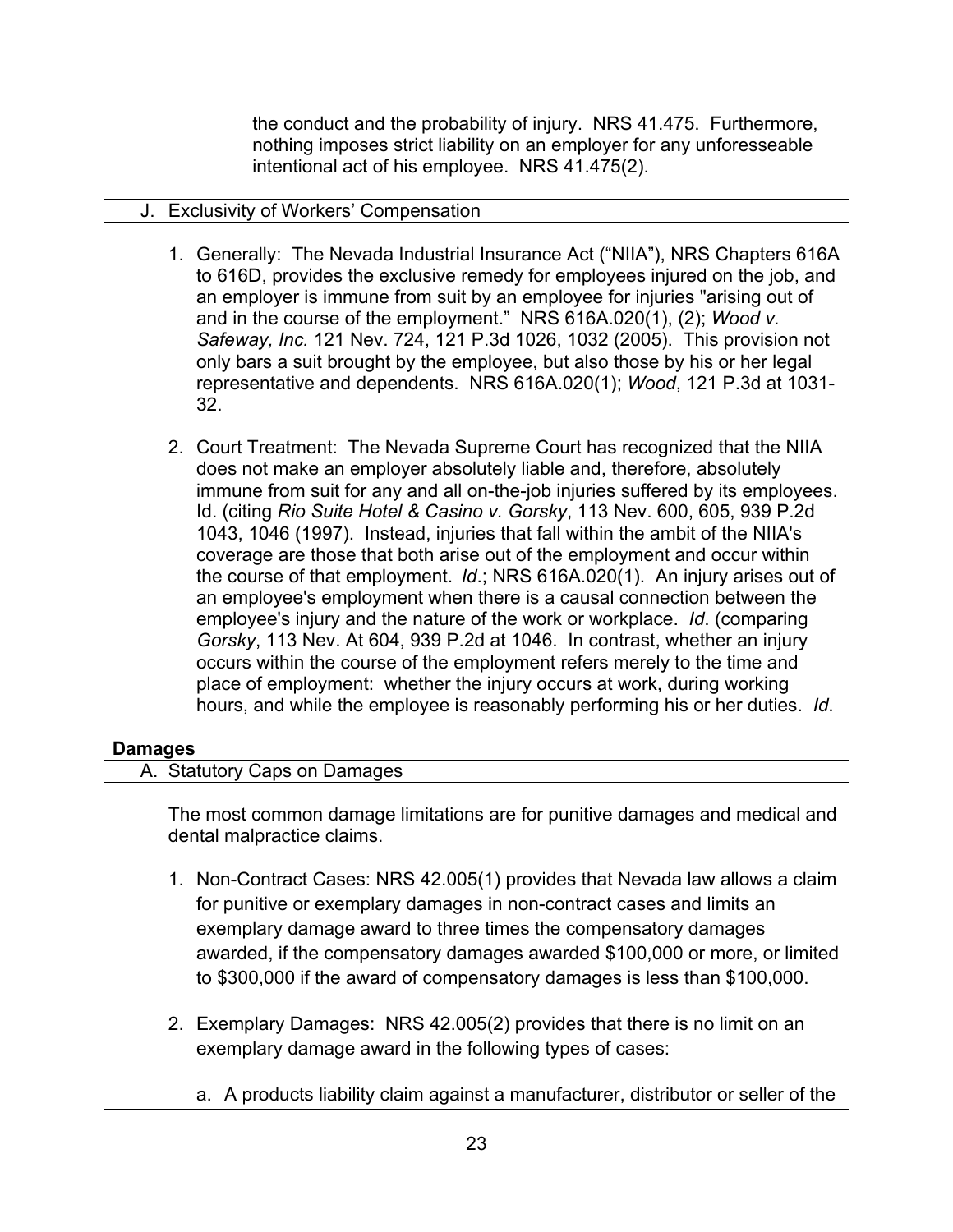product.

- b. A bad faith action against an insurer.
- c. A claim against a person for violating Federal and State law regarding discriminatory housing practices.
- d. A claim made for damage caused the emission, disposal and spilling of a toxic, radioactive or hazardous substance.
- e. A claim for defamation.
- 3. Injury Caused by Intoxicated Driver: NRS 42.010 provides that there is a right to punitive damages, without limitation, in a claim for injury caused by driving under the influence.
- 4. *Respondeat Superior*: NRS 42.007 provides that an employer is not liable for wrongful conduct of its employee with regard to exemplary damages unless:
	- a. The employer had advance notice of that the employee was unfit for the purposes of employment and employed the employee with the conscious disregard of the safety of others.
	- b. The employer expressly authorized or ratified the employee's wrongful conduct.
	- c. The employer is guilty of oppression, fraud, and malice whether express or implied.
- 5. Dental & Medical Malpractice Cases: NRS 41A.035 provides a limitation of \$350,000 for non-economic damages in dental and medical malpractice cases. Further, in such cases, there is no joint liability among healthcare providers; all such defendants/tortfeasors are severally liable. See NRS 41A.045.

# B. Compensatory Damages for Bodily Injury

- 1. Generally: Compensatory damages are awarded to attempt to make the aggrieved party whole. *Hornwood v. Smith's Food King No. 1*, 107 Nev. 80 (1991). Any loss actually or proximately caused by the negligence of another can be included under this category, including medical and hospital bills, ambulance charges, loss of wages, property repair, replacement costs or loss of use. *Id.*
- 2. Loss of Consortium Damages intended to compensate the injured plaintiff's spouse. Loss of consortium damages anticipate the possibility that injury to a plaintiff may cause damage to that person's marital relationship. Loss of consortium is considered to be a derivative claim---the claim is dependent on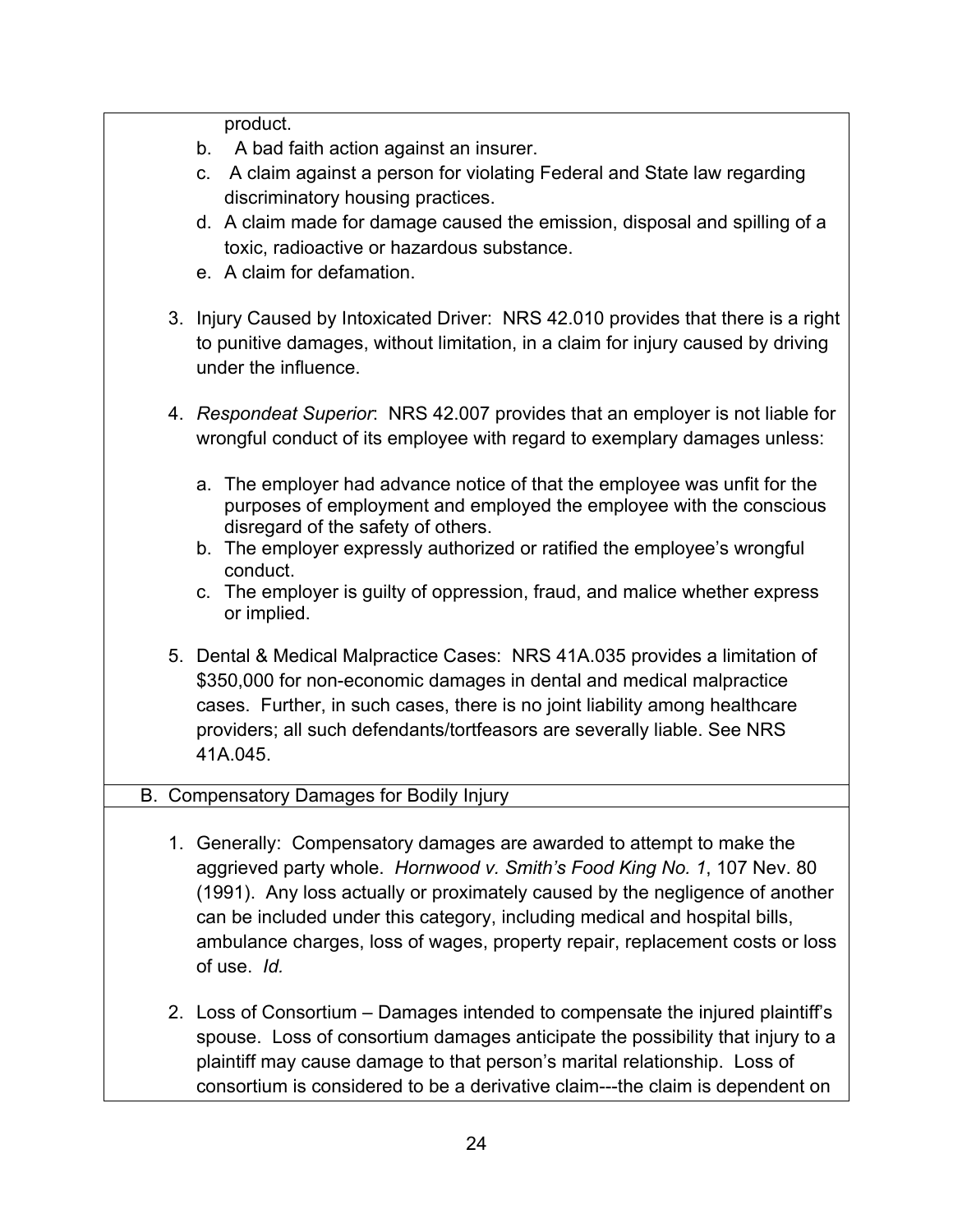and must be joined with the injured person's claim. *General Electric Co. v. Bush*, 88 Nev. 360, 498 P.2d 366 (1972); *Gunlock v. New Frontier Hotel*, 78 Nev. 182, 185 n.1, 370 P.2d 682, 684 n.1 (1962). Therefore, the same defenses available against the injured person's claim (e.g. the statute of limitations, comparative negligence, assumption of risk) can be brought to defeat a derivative claim.

- a. Requirements:
	- (1) Must be a valid marriage. A meretricious relationship is insufficient.
	- (2) The claim is only valid if it is joined with a claim for damages by the injured party.
- b. Children may not recover under this theory. *General Electric Co. v. Bush*, 88 Nev. 360, 368, 498 P.2d 366 (1972).

### C. Collateral Source

1. Admission Barred *Per Se*: Nevada has adopted a *per se* rule that bars the admission of a collateral source of payment for a loss or injury into evidence for any purpose. *Proctor v. Castelletti*, 112 Nev. 88, 90, 911 P.2d 853, 854 (1996). Under this rule a plaintiff may claim the entire amount billed by their treating physician. However, Nevada has a pattern jury instruction, NEV J.I. 10.02, which limits recovery to the amount plaintiff **incurred** as a result of the accident. Generally, this rule could allow a plaintiff to recover medical bills that were written off by a medical provider. In a case where a third-party carrier paid medical bills, the plaintiff would only recover for the amount that was not paid by the third-party carrier.

However, the Nevada Supreme Court recently noted that the issue of whether or not a medical provider's discounts fall within the scope of the collateral source rule is an unresolved legal question left for future analysis. *Tri-County Equip. & Leasing, LLC v. Klinke*, 128 Nev. Adv. Rep. 33 (June 28, 2012). Further, Nevada jury instruction 1.07 seems to indicate that plaintiffs can only recover for actual paid amounts. Trial courts have not, however, interpreted it that way.

2. Exception for Worker's Compensation: The Nevada Legislature has carved out a small exception to the collateral source rule with regards to worker's compensation payments. NRS 616C.215(10) required that in all cases involving injuries incurred through third person parties at the workplace specific jury instruction were to be supplied to inform the jury that an injured employee would be required to repay any worker's compensation benefits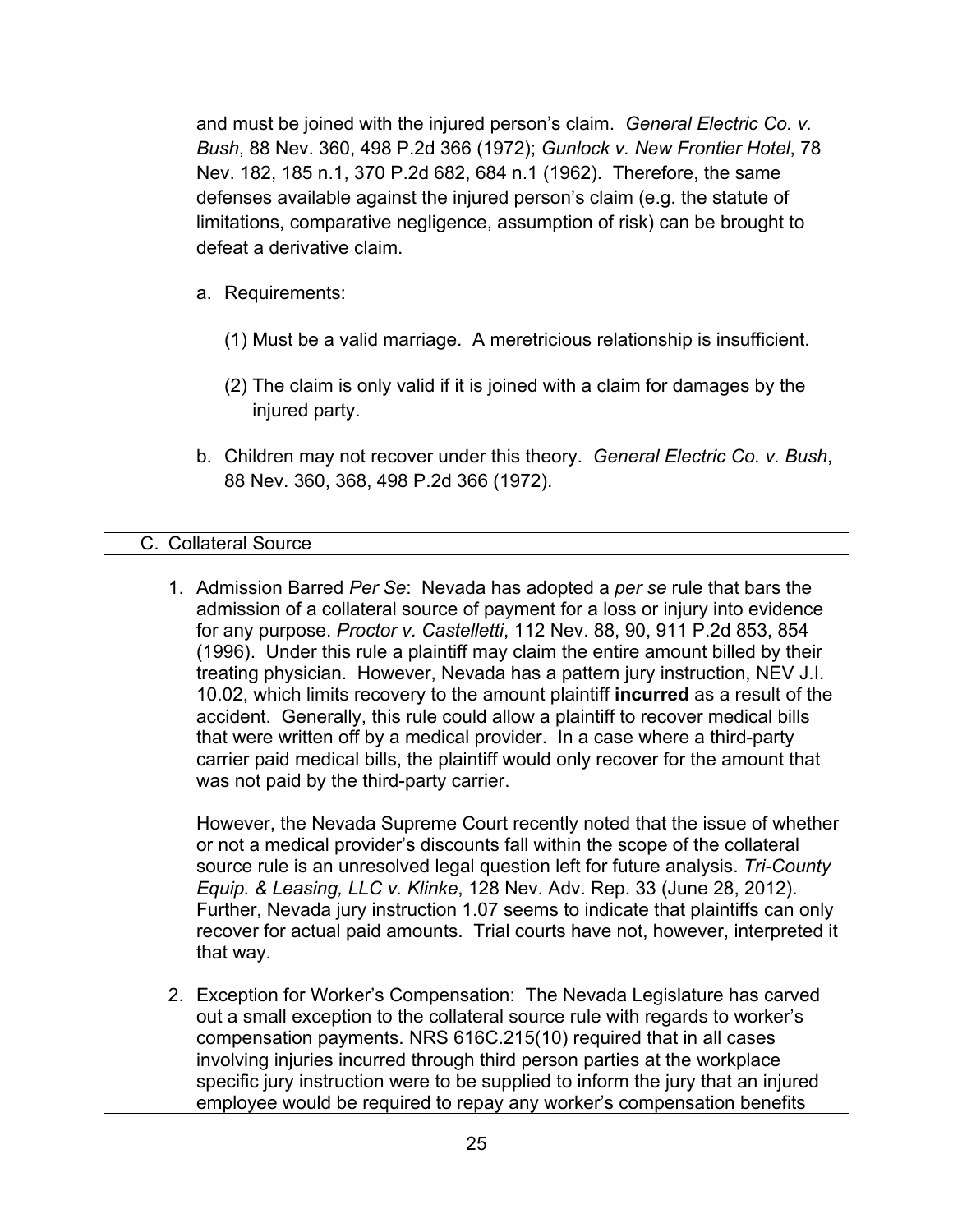received. See *Cramer v. Peavy.* 116 Nev. 575, 580, 3 P.3d 665, 669 (2000). NRS 616C.215(10) prohibits a jury from deducting the amount of any compensation benefits paid to or for the plaintiff.

#### D. Pre-Judgment/Post judgment Interest

- 1. Pre-Judgment Interest
	- a. Generally:

Pursuant to NRS 17.130(1) prejudgment interest is awarded on judgments "for any debt, damages, or costs." *Schiff v. Winchell*, 237 P.3d 99 (2010). Further, NRS 17.130(2) allows for the award of prejudgment interest, and provides that "When no rate of interest is provided by contract or otherwise by law, or specified in the judgment, the judgment draws interest from the time of service of the summons and complaint until satisfied, except for any amount representing future damages, which draws interest only from the time of the entry of the judgment until satisfied, at a rate equal to the prime rate at the largest bank in Nevada as ascertained by the Commissioner of Financial Institutions on January 1 or July 1, as the case may be, immediately preceding the date of judgment, plus 2 percent. The rate must be adjusted accordingly on each January 1 and July 1 thereafter until the judgment is satisfied." *Id*.

This court has said that "until satisfied" in NRS 17.130(2) occurs upon the entry of the judgment in the District Court. *Id*., citing *Lee v. Ball*, 121 Nev. 391, 396, 116 P.3d 64, 67 (2005).

- b. Calculating the Time for Pre-Judgment Interest: Under NRS 17.130(2), "the judgment draws interest from the time of service of the summons and complaint until satisfied, except for any amount representing future damages." *Albios v. Horizon Communities, Inc*., 132 P. 3d 1022, 1034-35 (Nev. 2006). The general rule is that it is error to award prejudgment interest on an entire verdict if "it is impossible to determine what part of the verdict represented past damages." *Id.* But when there is nothing in the record to suggest that future damages were included in the verdict, prejudgment interest on the entire verdict is allowed. *Id.*
- c. Pre-Judgment Interest on Judgments Awarding Costs: Under the plain language of NRS 17.130(1), prejudgment interest is recoverable on judgments awarding costs. *Id.* at 1035. Prejudgment interest runs on costs from the time when the costs were incurred. Therefore, the recovering party must prove when the costs were incurred and, if the party fails to do so, interest on the costs is awarded only from date of the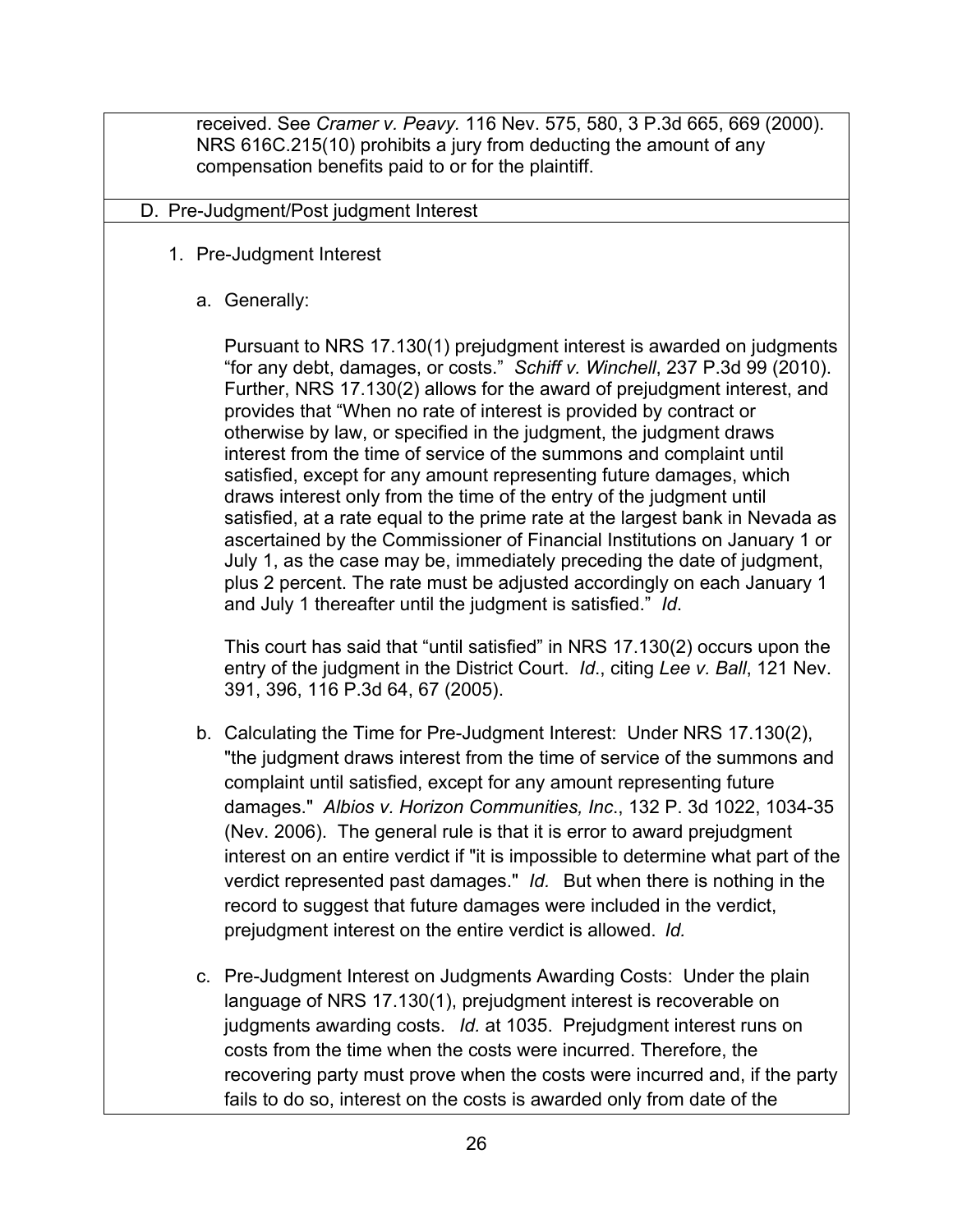judgment. *Id.*

- d. Pre-Judgment Interest on Attorney's Fees: The plain language of NRS 17.130(1) states that prejudgment interest is awarded on judgments "for any debt, damages or costs." *Id.* at 1036. Thus, when attorney fees are awarded as damages, they fall within the plain language of NRS 17.130(1). *Id.* Thus, when attorney fees are awarded as an element of damages, the prevailing party is entitled to recover prejudgment interest on the attorney fees. *Id*. As the attorney fees are awarded as an element of past damages, attorney fees draw interest from the time of service of the summons and complaint, as specified in NRS 17.130(2). *Id*.
- e. Date of Judgment:

In *Winchell*, the Nevada Supreme Court first looked to statutory authority to determine which judgment date triggers the applicable interest rate. *Winchell,* 237 P.3d at 101. NRS 17.130(2) provides, in relevant part, that the interest rate to be applied to any prejudgment interest is the rate that is established "immediately preceding the date of judgment."

Appeals: NRAP 37 establishes the judgment date for purposes of the accrual of post-judgment interest when an appeal has been decided by a court. The judgment date is the same for purposes of determining the appropriate rate of prejudgment interest. Pursuant to NRAP 37(a), "[u]nless the law provides otherwise, if a money judgment in a civil case is affirmed, whatever interest is allowed by law is payable from the date when the District Court's judgment was entered."

Further, NRAP 37(b) states, "[i]f the Court modifies or reverses a judgment with a direction that a money judgment be entered in the District Court, the mandate must contain instructions about the allowance of interest."

Turning to the issue of whether a modification to the amount of a money judgment constitutes an affirmation or a reversal of the original judgment, the Court then analyzed the law of neighboring states and adopted their determination that when a judgment is modified on appeal, the modification is treated as an affirmation of judgment and interest accrues from the date of entry of the original judgment. Any modification on appeal, whether upward or downward, is considered as an affirmation of the original judgment. *Id*. at 101-02.

f. Damage Award: Prejudgment interest on a damage award is only allowed where the damage award is known or ascertainable at a time prior to entry of judgment, either by reference to amounts fixed by the contract, or from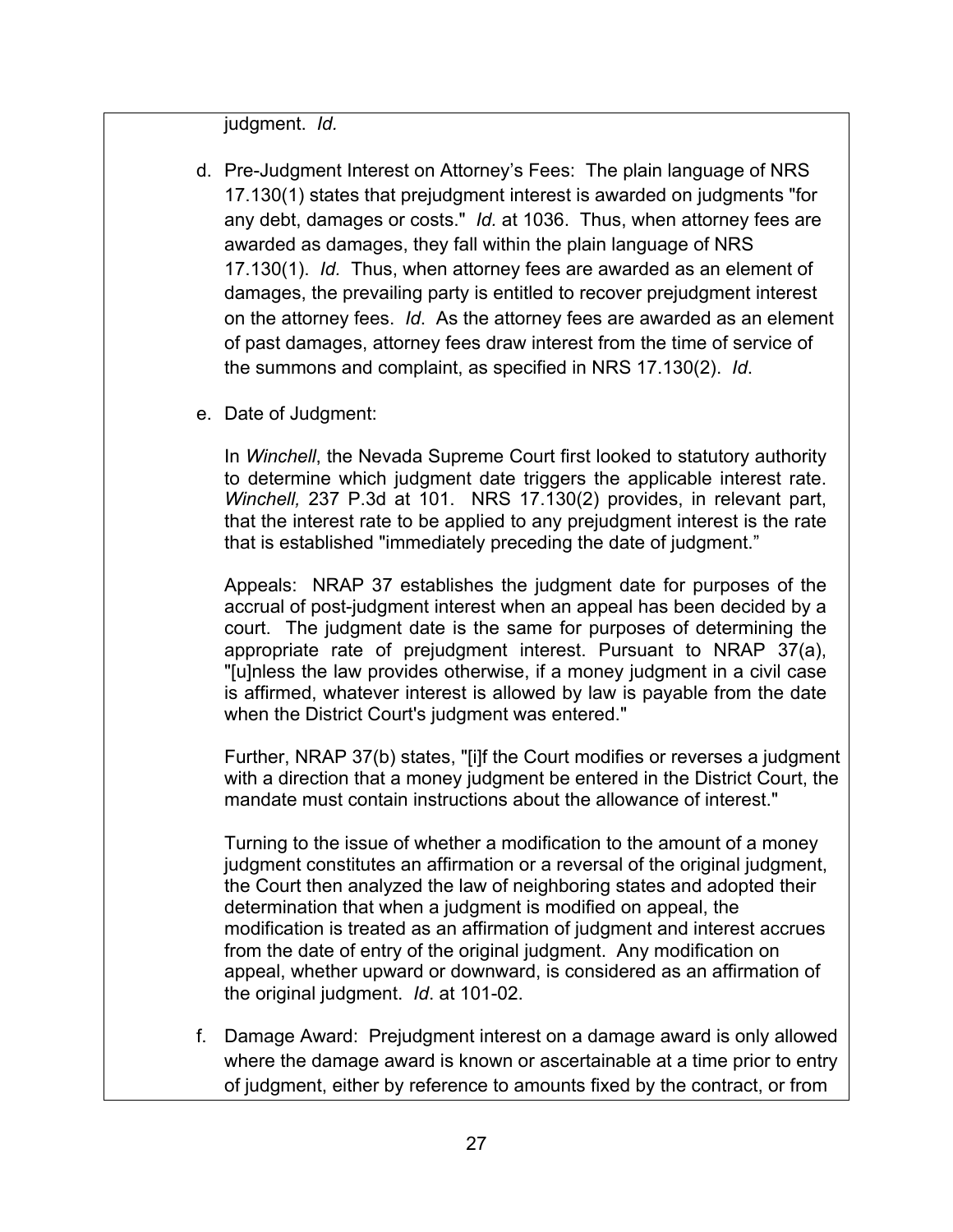established market prices. *Jeaness v. Besnilian,* 101 Nev. 536, 541, 706 P.2d 143, 147 (1985).

- 2. Post-Judgment Interest: NRAP 37, which provides:
	- a. When the Court Affirms. Unless the law provides otherwise, if a money judgment in a civil case is affirmed, whatever interest is allowed by law is payable from the date when the District Court's judgment was entered.
	- b. When the Court Reverses. If the Court modifies or reverses a judgment with a direction that a money judgment be entered in the District Court, the mandate must contain instructions about the allowance of interest.

### E. Damages for Emotional Distress

1. Emotional Distress: In order to recover for intentional infliction of emotional distress, a plaintiff must show that the defendant committed an extreme and outrageous conduct with either intention or reckless disregard, resulting in emotional distress. *Luckett v. Doumani*, 121 Nev. 44, 110 P.3d 30 (2005). Nevada also allows an award for damages even if the emotional distress was negligently caused and if the defendant's actions result in physical symptoms caused by apprehending the death or serious injury of a loved one due to the defendant's negligence. *State v. Eaton,* 101 Nev. 705, 718, 710 P.2d 1370, 1379 (1985). General physical or emotional discomfort are insufficient damage to satisfy the requirement for physical symptoms. *Chowdhry v. NLVH,* 109 Nev. 478, 482-83, 851 P.2d 459, 462 (1993) (citations omitted).

In *State v. Eaton,* 101 Nev. 705, 710 P.2d 1370 (1985), the Nevada Supreme Court first recognized a cause of action for *negligent* infliction of emotional distress where a bystander suffers "serious emotional distress which results in physical symptoms caused by apprehending the death or serious injury of a loved one due to the negligence of the defendant." 101 Nev. at 718, 710 P.2d at 1379. The Court then recognized that other jurisdictions require "physical impact" where the negligent act is alleged to have been committed directly against the plaintiff. *Id.*

In the context of *intentional* infliction of emotional distress, Nevada case law dictates that "[t]he less extreme the outrage, the more appropriate it is to require evidence of physical injury or illness from the emotional distress." *Nelson v. City of Las Vegas,* 99 Nev. 548, 555, 665 P.2d 1141, 1145 (1983). Insomnia and general physical or emotional discomfort are insufficient to satisfy the physical impact requirement. *Chowdhry v. NLVH,* 109 Nev. 478, 482-83, 851 P.2d 459, 462 (1993) (citations omitted). In cases where emotional distress damages are not secondary to physical injuries, but rather, precipitate physical symptoms, either a physical impact must have occurred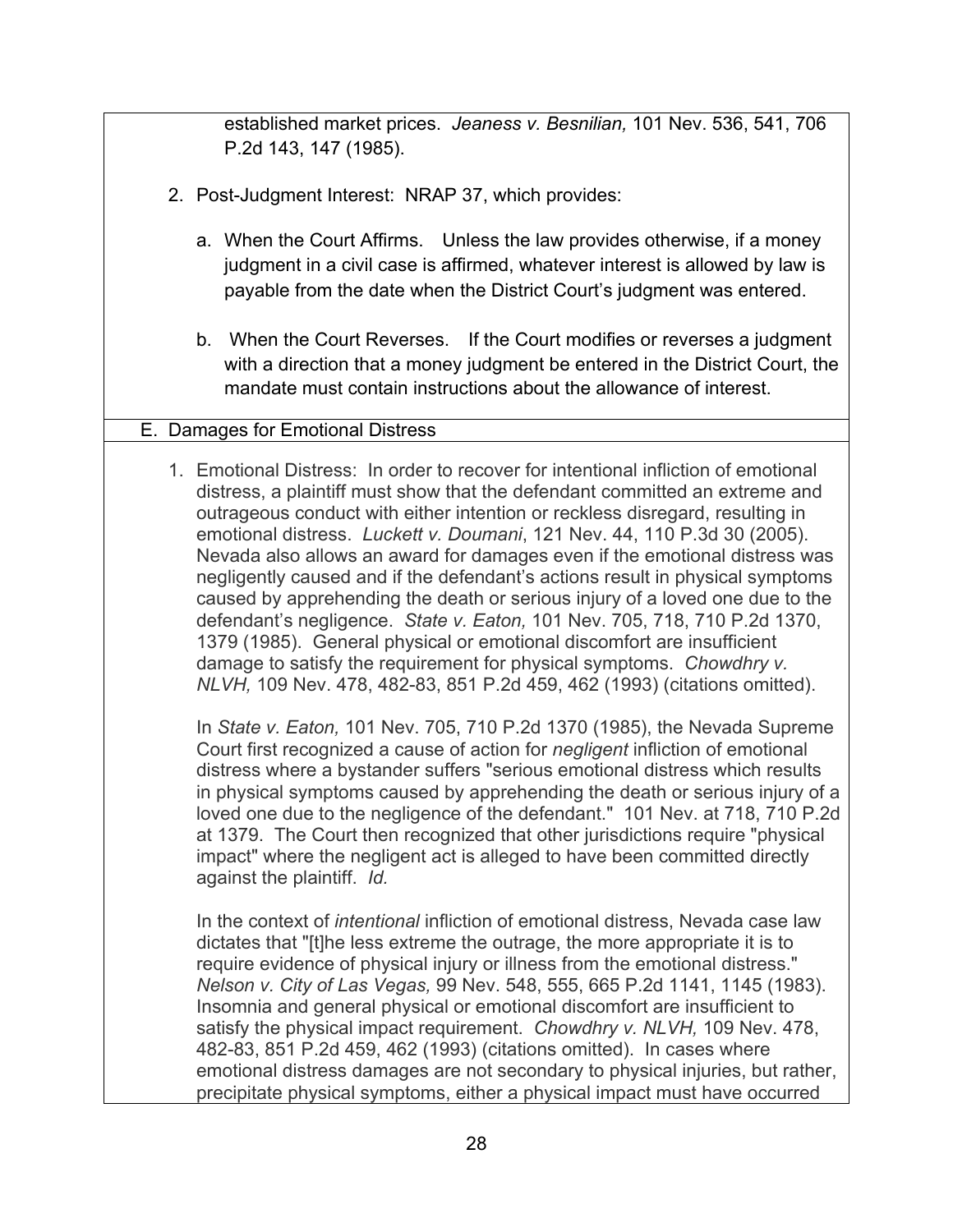or, in the absence of physical impact, proof of "serious emotional distress" causing physical injury or illness must be presented. *Id.* at 447-48, 956 P.2d at 1386-87.

2. If a plaintiff can prove these elements of emotional distress, the plaintiff may be awarded special damages to compensate for the cost of going to the doctor to treat the physical symptoms and may also recover general damages for the pain and suffering caused by the injury and the treatment.

#### F. Wrongful Death and/or Survival Action Damages

- 1. Wrongful Death Actions: Governed by NRS 41.085.
	- a. Generally: Wrongful death is a cause of action created by statute, having no roots in the common law. *Wells, Inc. v. Shoemake*, 64 Nev. 57, 66, 177 P.2d 451, 456 (1947). In Nevada, such causes of action are governed by NRS 41.085. *Alsenz v. Clark Co. School District*, 864 P.2d 285, 286 (Nev. 1993). Under this statute, both the decedent's heirs and representatives can maintain a cause of action for wrongful death. In this respect, NRS 41.085 is bifurcated. *Id.* The act also separately describes the types of damages available to the heirs and the estate respectively. In pertinent part, NRS 41.085 lists damages as follows:

The heirs may prove their respective damages in the action brought pursuant to subsection 2 and the court or jury may award each person pecuniary damages for his grief or sorrow, loss of probable support, companionship, society, comfort and consortium, and damages for pain, suffering or disfigurement of the decedent. The proceeds of any judgment for damages awarded under this subsection are not liable for any debt of the decedent.

- b. Recoverable Damages: The damages recoverable by the personal representatives of a decedent on behalf of his estate include:
	- (1) Any special damages, such as medical expenses, which the decedent incurred or sustained before his death, and funeral expenses; and
	- (2) Any penalties that the decedent would have recovered if he had lived, but do not include damages for pain, suffering or disfigurement of the decedent. The proceeds of any judgment for damages awarded under this subsection are liable for the debts of the decedent unless exempted by law.
- 2. Survival Actions: Governed by NRS 41.100, which provides that:
	- a. No cause of action is lost by reason of the death of any person, but may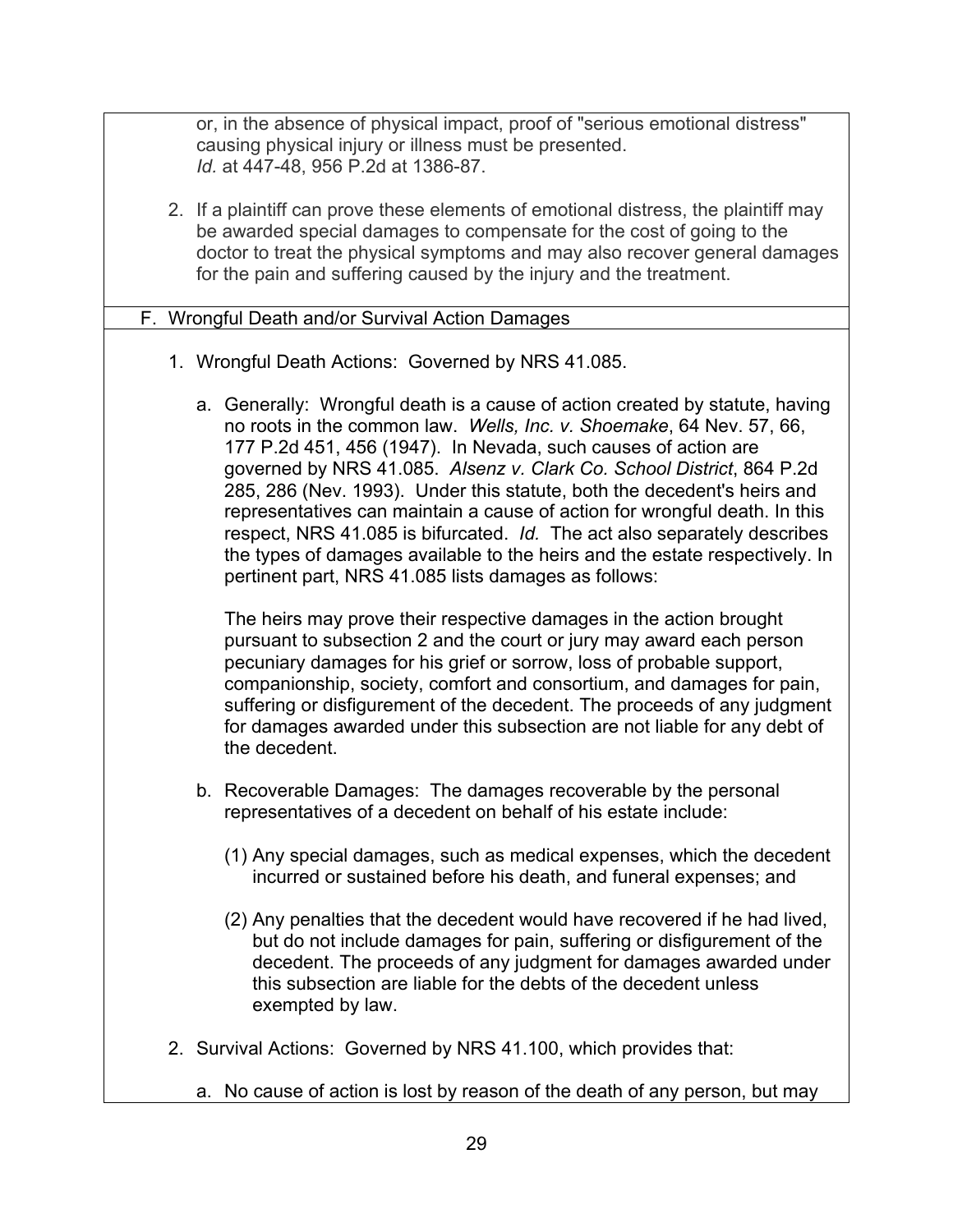be maintained by or against the person's executor or administrator.

- b. In an action against an executor or administrator, any damages may be awarded which would have been recovered against the decedent if the decedent had lived, except damages awardable under NRS 42.005 or 42.010 or other damages imposed primarily for the sake of example or to punish the defendant.
- c. Except as otherwise provided in this subsection, when a person who has a cause of action dies before judgment, the damages recoverable by the decedent's executor or administrator include all losses or damages which the decedent incurred or sustained before the decedent's death, including any penalties or punitive and exemplary damages which the decedent would have recovered if the decedent had lived, and damages for pain, suffering or disfigurement and loss of probable support, companionship, society, comfort and consortium. This subsection does not apply to the cause of action of a decedent brought by the decedent's personal representatives for the decedent's wrongful death.
- d. The executor or administrator of the estate of a person insured under a policy of life insurance may recover on behalf of the estate any loss, including, without limitation, consequential damages and attorney's fees, arising out of the commission of an act that constitutes an unfair practice pursuant to subsection 1 of NRS 686A.310.
- e. This statute does not prevent subrogation suits under the terms and conditions of an uninsured motorists' provision of an insurance policy.

In an action where an estate brought both a wrongful death cause of action and survival actions, the Nevada Supreme Court determined that under Nevada law, wrongful death actions must proceed under Nevada's wrongful death statute, NRS 41.085. *Alsenz v. Clark Co. School Dist*., 864 P.2d 285, 288 (1993). Furthermore, because NRS 41.085 provides that the decedent's heirs are entitled to wrongful death type damages (e.g., "loss of probable support, companionship, society, comfort and consortium, and *damages for pain, suffering or disfigurement of the decedent*...." (emphasis added)), allowing the estate to recover these same damages outside NRS 41.085 would result in double recovery because statutory interpretation does not allow for such an unreasonable proposition. *Id*.

#### G. Punitive Damages

1. Generally: NRS 42.005 dictates that in an action for the breach of an obligation not arising from contract, where it is proven by clear and convincing evidence that the defendant has been guilty of oppression, fraud or malice, express or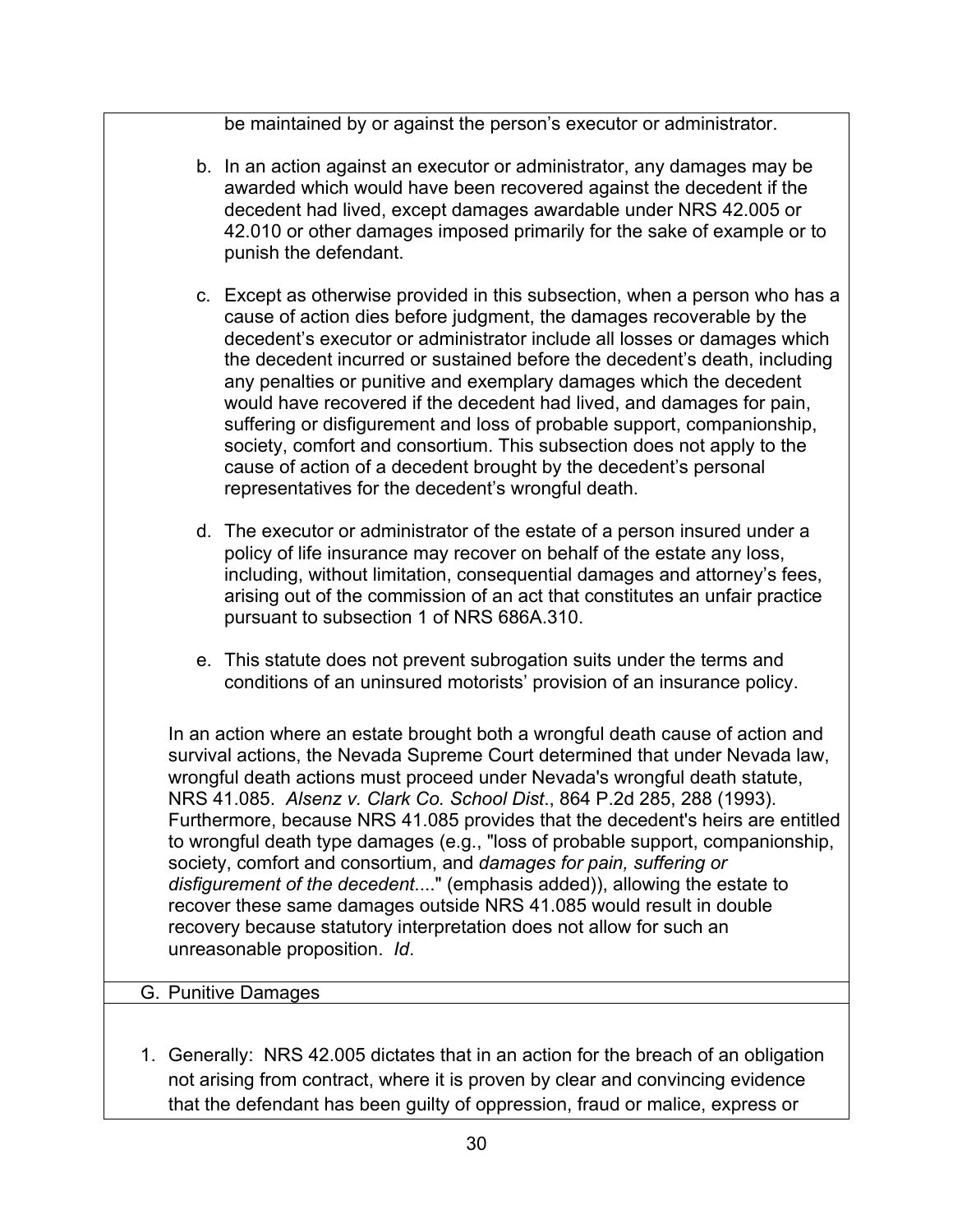implied, the plaintiff, in addition to the compensatory damages, may recover damages for the sake of example and by way of punishing the defendant.

### 2. Case Law:

In Nevada, a plaintiff is not entitled to punitive damages as a matter of right. *Dillard Department Stores v. Beckwith*,115 Nev. 372, 980 P.2d 882 (1999). Instead, a plaintiff must offer substantial evidence of malice or oppression, express or implied, to support a claim for punitive damages. *Countrywide Home Loans, Inc. v. Thitchner*, 192 P.3d 243, 254-55 (2008).

NRS 42.005 requires a plaintiff to prove by clear and convincing evidence that the defendant has been guilty of oppression, fraud, or malice in order to obtain an award of punitive damages. *Id*. at 245. Pursuant to NRS 42.001(3), malice, express or implied, is defined as "conduct which is intended to injure a person or despicable conduct which is engaged in with a conscious disregard of the rights or safety of others." With respect to oppression, NRS 42.001(4) defines it as "despicable conduct that subjects a person to cruel and unjust hardship and conscious disregard of the rights of the person." Both definitions utilize conscious disregard as a common mental element. NRS 42.001(1) defines conscious disregard as "the knowledge of the probable harmful consequences of a wrongful act and a willful and deliberate failure to act to avoid those consequences."

Thus, the *Countrywide* Court determined that the defendant must act "with a culpable state of mind" and his conduct "*must exceed mere recklessness or gross negligence*." *Countrywide Home Loans v. Thitchner*, (2008) 192 P.3d 243, 255. (emphasis added). Therefore, in simple, or even gross negligence cases, the plaintiff cannot seek punitive damages unless he or she pleads that defendant's actions were malicious and oppressive and exceeded that of mere negligence or gross negligence.

Employer's Liability for an Employee's Wrongful Acts: NRS 42.007 governs claims for punitive or exemplary damages against an employer for the wrongful acts of its employee. The statute also specifically addresses claims for punitive or exemplary damages against an employer that is a corporation. NRS 42.007 provides, in pertinent part:

Except as otherwise provided in subsection 2, in an action for the breach of an obligation in which exemplary or punitive damages are sought pursuant to subsection 1 of NRS 42.005 from an employer for the wrong act of his employee, the employer is not liable for the exemplary or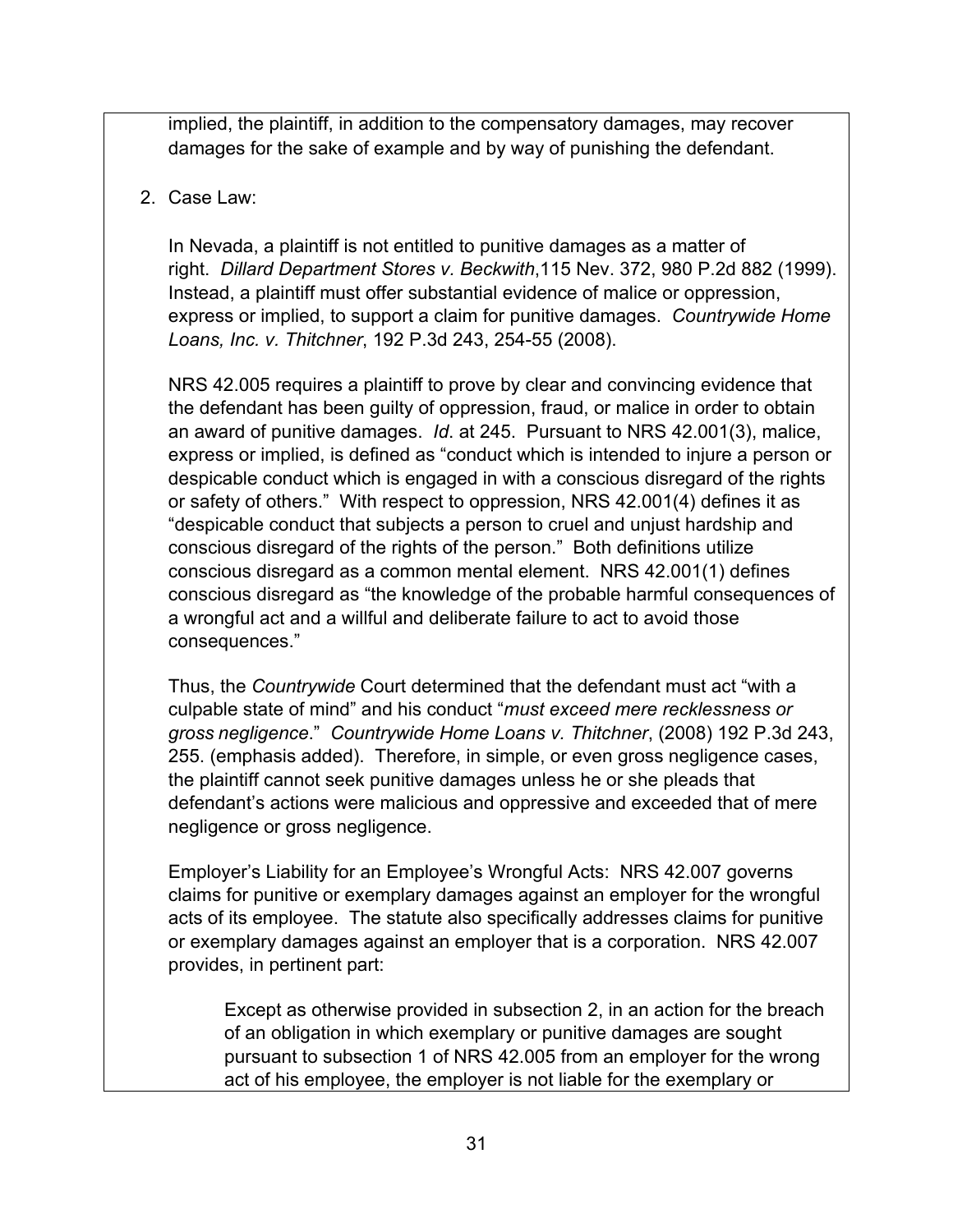punitive damages unless:

- (a) The employer had advance knowledge that the employee was unfit for the purposes of the employment and employed him with a conscious disregard of the rights or safety of others;
- (b) The employer expressly authorized or ratified the wrongful act of the employee for which the damages are awarded; or
- (c) The employer is personally guilty of oppression, fraud or malice, express or implied. If the employer is a corporation, the employer is not liable for exemplary or punitive damages unless the elements of paragraph (a), (b) or (c) are met by an officer, director or managing agent of the corporation who was expressly authorized to direct or ratify the employee's conduct on behalf of the corporation.

NRS 42.007 (emphasis added).

In *Countrywide*, the Nevada Supreme Court determined that the director or managing agent of a corporation *must act with conscious disregard* for punitive damages to be appropriate. *Countrywide Home Loans, Inc. v. Thitchener* (2008) 192 P.3d 243, 254-55. Further, the director or managing agent of a corporation must possess a culpable state of mind and conduct must exceed mere recklessness or gross negligence. *Id*.

- 3. Limitations on Award Amount: Except as otherwise provided in this section or by specific statute, an award of exemplary or punitive damages made pursuant to this section may not exceed:
	- a. Three times the amount of compensatory damages awarded to the plaintiff if the amount of compensatory damages is \$100,000 or more;
	- b. Three hundred thousand dollars if the amount of compensatory damages awarded to the plaintiff is less than \$100,000.
	- c. The limitations on the amount of an award of exemplary or punitive damages do not apply to an action brought against:
		- (1) A manufacturer, distributor or seller of a defective product;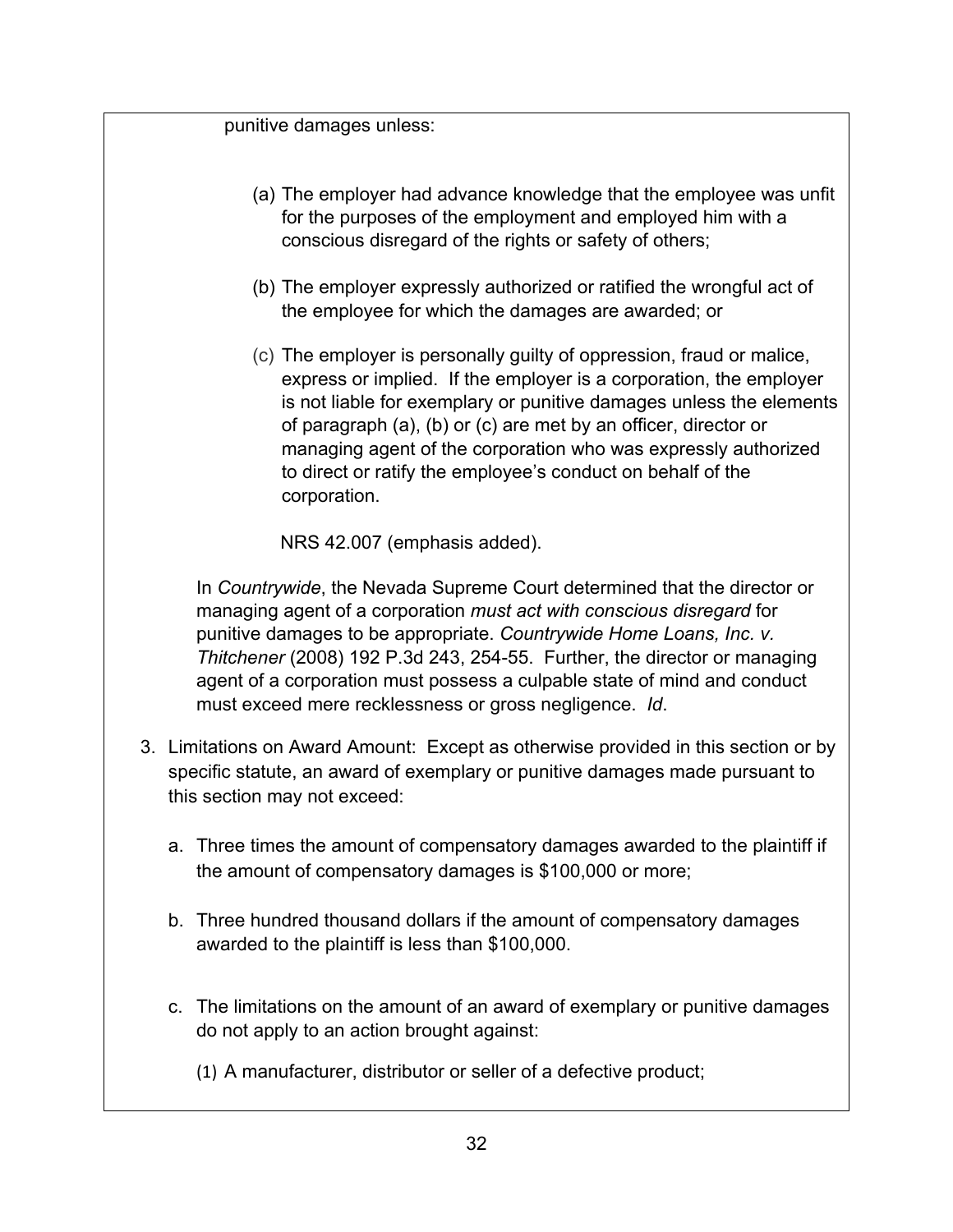- (2) An insurer who acts in bad faith regarding its obligations to provide insurance coverage;
- (3) A person for damages or an injury caused by the emission, disposal or spilling of a toxic, radioactive or hazardous material or waste; or
- 4. Trier of Fact Determines Whether to Assess Punitive Damages: If punitive damages are claimed, the trier of fact shall make a finding of whether such damages will be assessed. If such damages are to be assessed, a subsequent proceeding must be conducted before the same trier of fact to determine the amount of such damages to be assessed. The trier of fact shall make a finding of the amount to be assessed according to the provisions of this section. The findings required by this section, if made by a jury, must be made by special verdict along with any other required findings. The jury must not be instructed, or otherwise advised, of the limitations on the amount of an award of punitive damages.
- 5. Evidentiary Limitations: Evidence of the financial condition of the defendant is not admissible for the purpose of determining the amount of punitive damages to be assessed until the commencement of the subsequent proceeding to determine the amount of exemplary or punitive damages to be assessed.
- 6. Bad Faith Actions: For the purposes of an action brought against an insurer who acts in bad faith regarding its obligations to provide insurance coverage, the statutory definitions of fraud, malice, and oppression are not applicable and the corresponding provisions of the common law apply.

### H. Diminution in Value of Damaged Vehicle

- 1. Nevada has no case law or statute directly dealing with diminution in value of a damaged vehicle.
- 2. However, the Nevada Pattern Jury Instructions provide four methods to calculate damage paid to a plaintiff for loss of property:
	- a. If the property has no market value after the loss, then the amount paid to plaintiff would be the fair market value of the property before it was destroyed. NPJI 10.10.
	- b. If the property can be repaired, but the repairs will cost more than the fair market value, then the amount to be paid will be the fair market value prior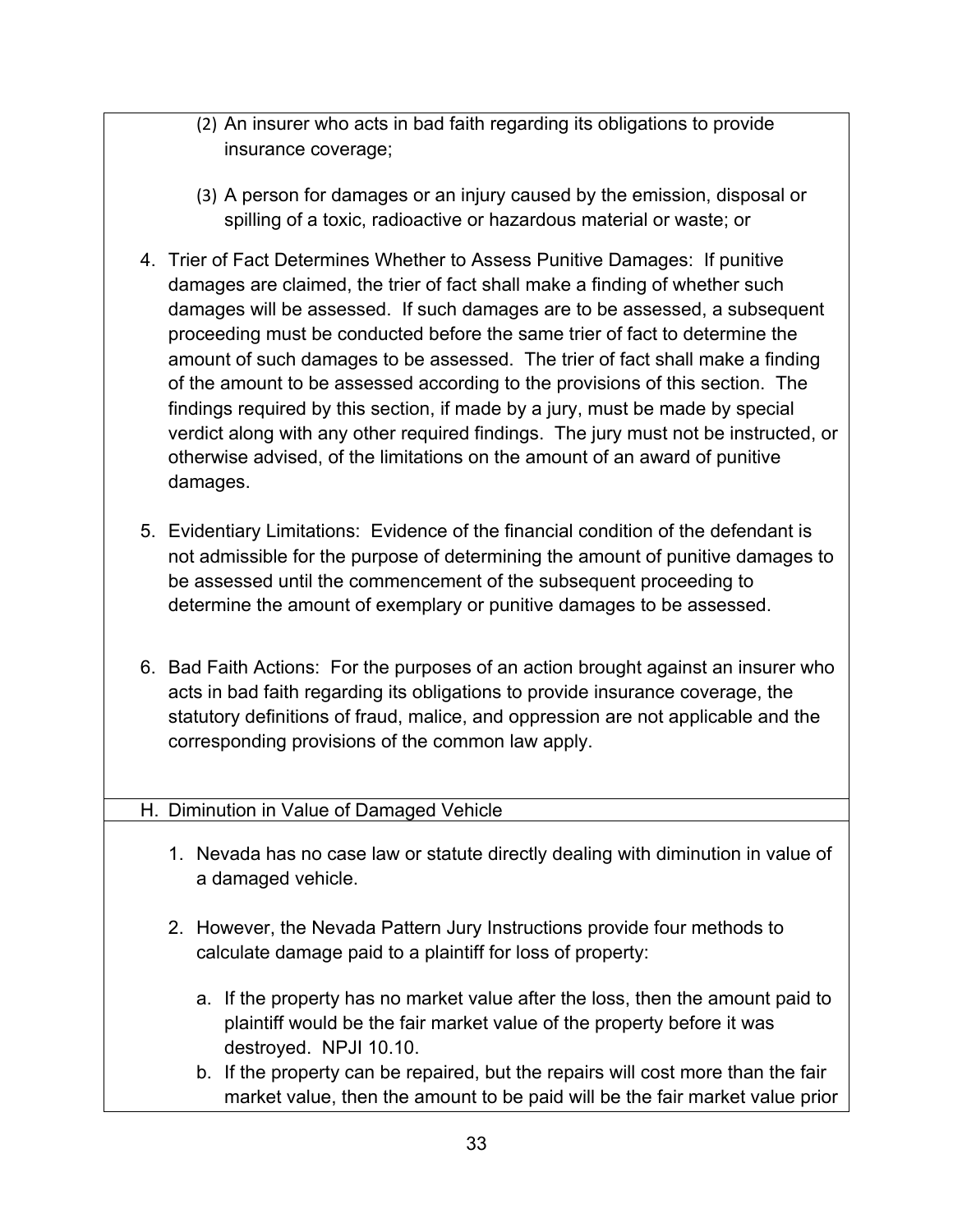| to the loss. NPJI 10.08.                                                          |
|-----------------------------------------------------------------------------------|
| c. If the repairs will cost less than the fair market value and the repairs will  |
| fully restore the value of the item, then amount to be paid is the costs of       |
| the repairs. NPJI 10.08.                                                          |
| d. Finally, if the repairs will not fully restore the value of the property, then |
|                                                                                   |
| amount paid is the difference between pre-loss fair market value and post-        |
| repair fair market value, plus the costs of repairs. NPJI 10.09.                  |
|                                                                                   |
| I.<br>Loss of Use of Motor Vehicle                                                |
|                                                                                   |
| 1. Recovery Generally: In Nevada, a party may recover loss of use damages for     |
| the time period in which that party has lost use of her personal vehicle as a     |
| result of damages to the automobile. Dugan v. Gotsopoulos, 117 Nev. 285,          |
| 289, 22 P.3d 205, 207-208 (2001).                                                 |
|                                                                                   |
| a. Measure: These damages may be measured by reasonable rental car                |
| costs for a reasonable period within which to repair the vehicle. Id. A           |
| party need not actually rent a vehicle to recover loss of use damages if          |
| that party is financially unable to rent a substitute vehicle. Id. "The owner     |
|                                                                                   |
| has suffered compensable inconvenience and deprivation of the right to            |
| possess and use her chattel whether or not a substitute was obtained." Id.        |
| (quoting Graf v. Don Rasmussen Co., 39 Or. App. 311, 592 P.2d 250, 254            |
| (1979).                                                                           |
|                                                                                   |
| b. Expert Testimony Not Required: To establish loss of use damages, expert        |
| testimony is not required. Id. None of the cases involving loss of use            |
| damages requires expert testimony to establish value, and courts have             |
| permitted the party to testify about rental car rates as long as that person      |
| had some basis for the valuation. Id. Loss of use damages may also be             |
| awarded for the inconvenience of loss of use based on individual                  |
| circumstances, to which the party can testify. Id. Thus, a party may              |
| testify to establish the value of rental car rates as long as an adequate         |
| basis for her knowledge was presented. Id.                                        |
|                                                                                   |
| <b>Evidentiary Issues</b>                                                         |
| A. Preventability Determination                                                   |
| Nevada Courts have not directly addressed the admissibility of preventability     |
| However, such evidence may not be admissible under Nevada<br>determinations.      |
| evidentiary rules as a subsequent remedial measure (NRS 48.095) or because of the |
| danger of unfair prejudice (NRS 48.035).                                          |
| Generally, safety measures taken after an accident by a defendant are             |
| inadmissible to prove antecedent negligence or an admission of negligence.<br>See |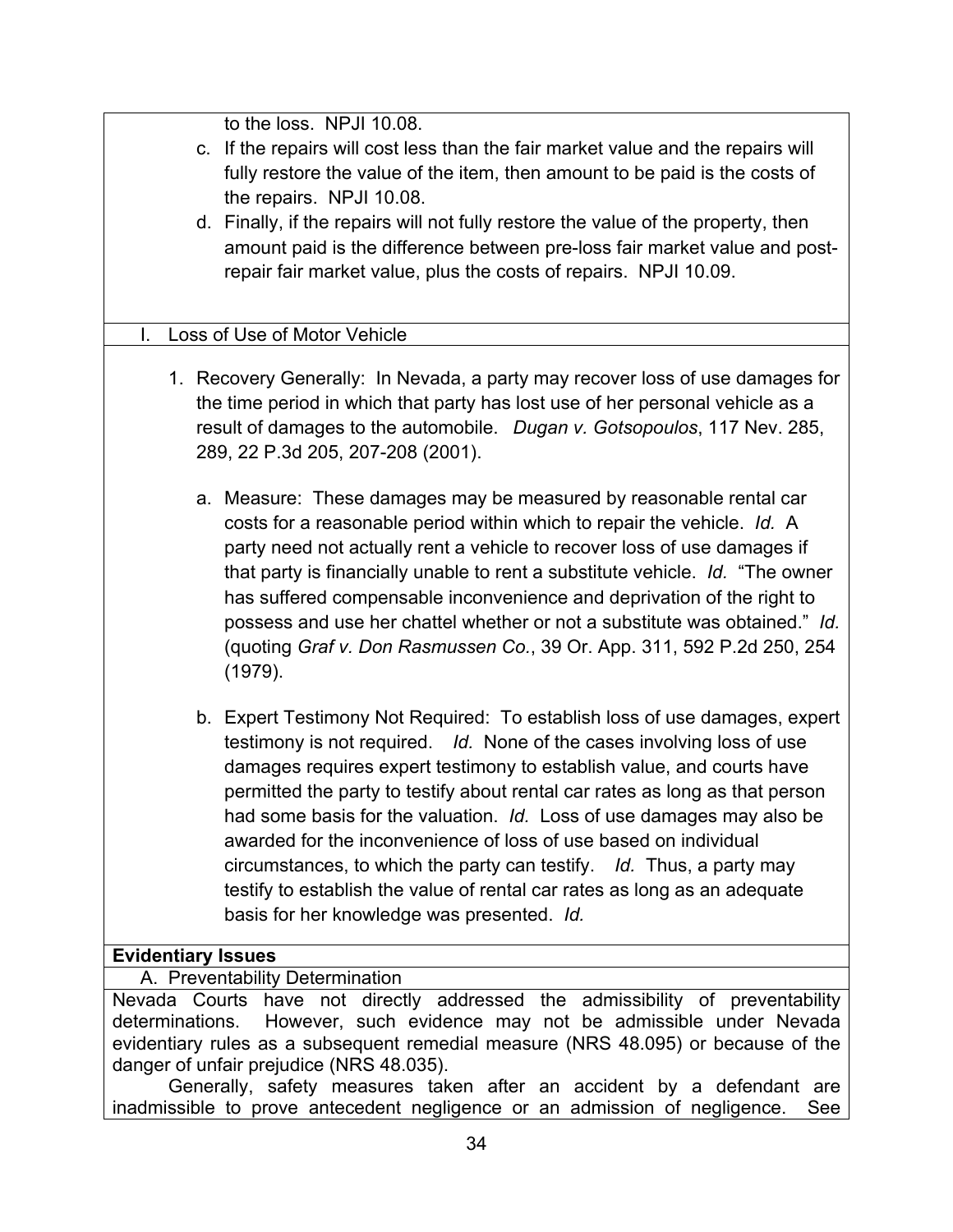*Bomar v. United Resort Hotels*, 88 Nev. 344 (Nev. 1972). "The rationale underlying this statute, which is similar to others adopted in many jurisdictions, is that tort-feasors will be deterred from taking remedial measures after an accident if they believe that evidence of such measures may later be used against them." *Jeep Corporation v. Murray*, 101 Nev. 640, 708 P.2d 297 (1985), superseded by statute on other grounds as stated in *Countrywide Home Loans v. Thitchener*, 124 Nev. 725, 192 P.3d 243 (2008).

Because preventability determinations involve consideration of a multitude of causal factors, the analysis of which likely goes far beyond the applicable standard of care for torts, admissibility of this evidence carries with it the danger of unfair prejudice and could potentially be excluded under NRS 48.035. However, the production of any preventability determinations would not constitute privileged material under Nevada law. See NRS 49.015(1) (providing that there are no testimonial privileges other than those required by the United States or Nevada Constitutions or provided by statute).

#### B. Traffic Citation from Accident

1. Generally Inadmissible:

The trier of fact determines who and what caused the motor vehicle accident. *Frias v. Valle*, 101 Nev. 219 (1985). In *Frias*, a taxicab owned and operated by ABC Union Cab rear-ended a small pick-up truck. The trial court admitted the traffic accident report into evidence, which was prepared by the investigating officer. The jury awarded the truck driver damages and ABC Cab appealed.

On appeal, ABC Cab argued that the trial court erred in admitting the officer's traffic accident report into evidence. The Nevada Supreme Court ultimately agreed with ABC Cab and ruled that "the conclusions of [the] Officer, based upon statements of third parties and a cursory inspection of the scene, did not qualify him to testify as to who was at fault." *Frias*, at 221. The Court went on to rule that "evidence of the traffic citation was also inadmissible." *Id*. Regarding the investigating officer's statements, the Court determined that they are still admissible as percipient witness testimony. *Frias,* however, places limits on an officer's testimony as to who was at fault when the officer's conclusions rely on hearsay statements and not based on first-hand knowledge.

In *Langon v. Matamoros*, 121 Nev. 142 (2005), plaintiff sued defendant for personal injuries stemming from a motor vehicle accident. The police issued defendant a citation for failure to yield the right of way. At trial, defendant pleaded no contest, forfeited bail, and paid a fine in connection with the citation. *Id*. at 142. The jury returned a defense verdict in favor of defendant and plaintiff appealed.

On appeal, plaintiff argued that under NRS 41.133, defendant's no contest plea and forfeiture of bail is conclusive evidence that she is liable for Langon's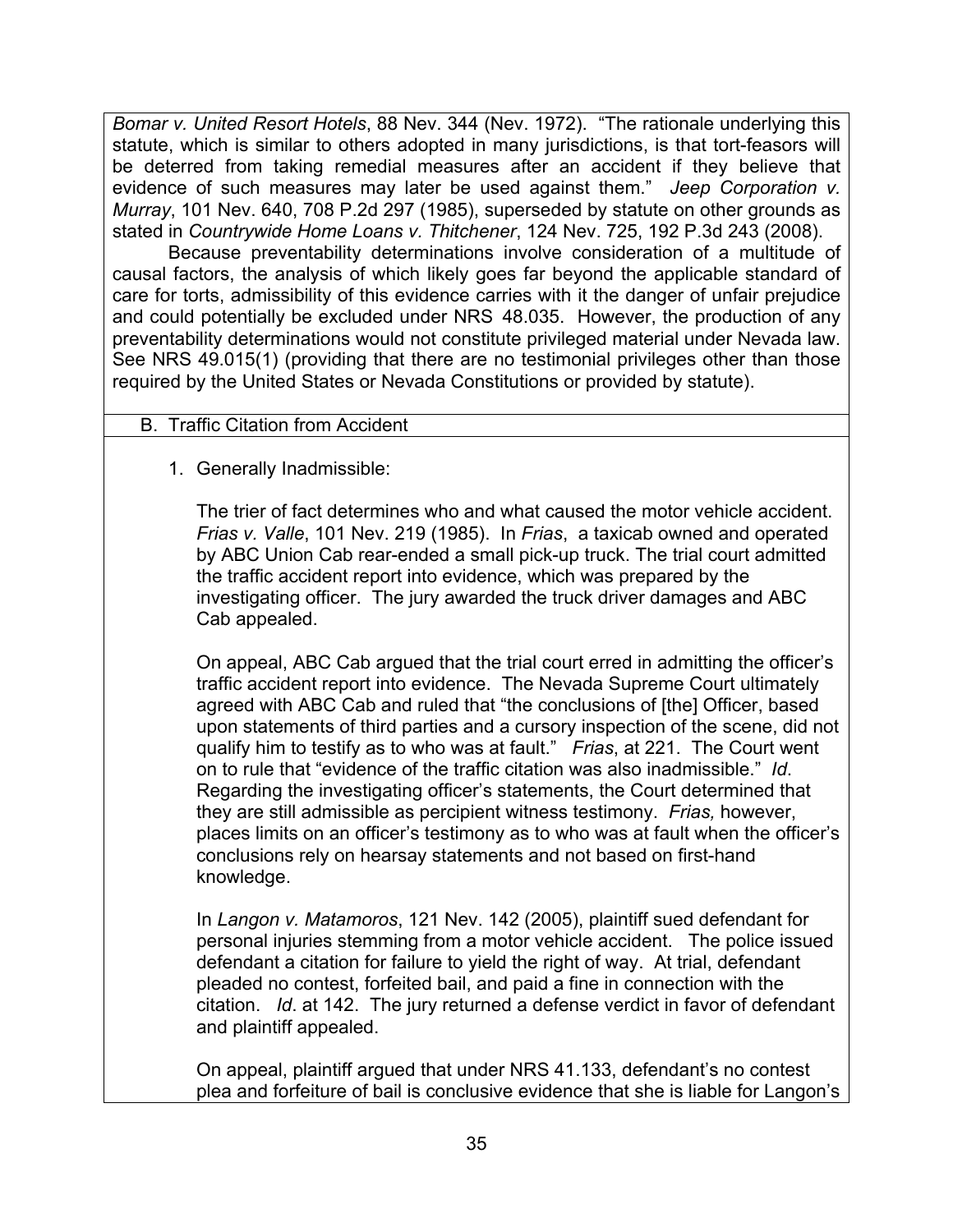alleged injuries. NRS 41.133 states, "If an offender has been convicted of a crime which resulted in the injury to the victim, the judgment of conviction is conclusive evidence of all facts necessary to impose civil liability for the injury." The Court did not agree with plaintiff, finding that plaintiff's interpretation was not consistent with the Legislative intent of NRS §41.133, which was intended to protect victims of violent crimes, and directly conflicted with NRS §41.141, Nevada's modified comparative negligence statute that insulates a defendant from liability when the plaintiff's comparative negligence is ruled more than 50%. *Id*. at 145. The Court determined that if NRS 41.133 were applied as plaintiff suggested, discretionary police decisions to issue traffic citations, regardless of potential evidence of comparative negligence, would serve to conclusively override the basic statutory construct governing the law of negligence. Such an approach would render the comparative negligence scheme of NRS 41.141 meaningless in this context.

The Court then held that because NRS §41.133 does not apply to misdemeanor traffic offenses, convictions entered upon traffic citations may not be used to conclusively establish civil liability.

Although NRS 41.133 cannot be used to establish civil liability as a matter of law for misdemeanor traffic convictions, opposing counsel may still comment on the misdemeanor at the time of trial.

C. Failure to Wear a Seat Belt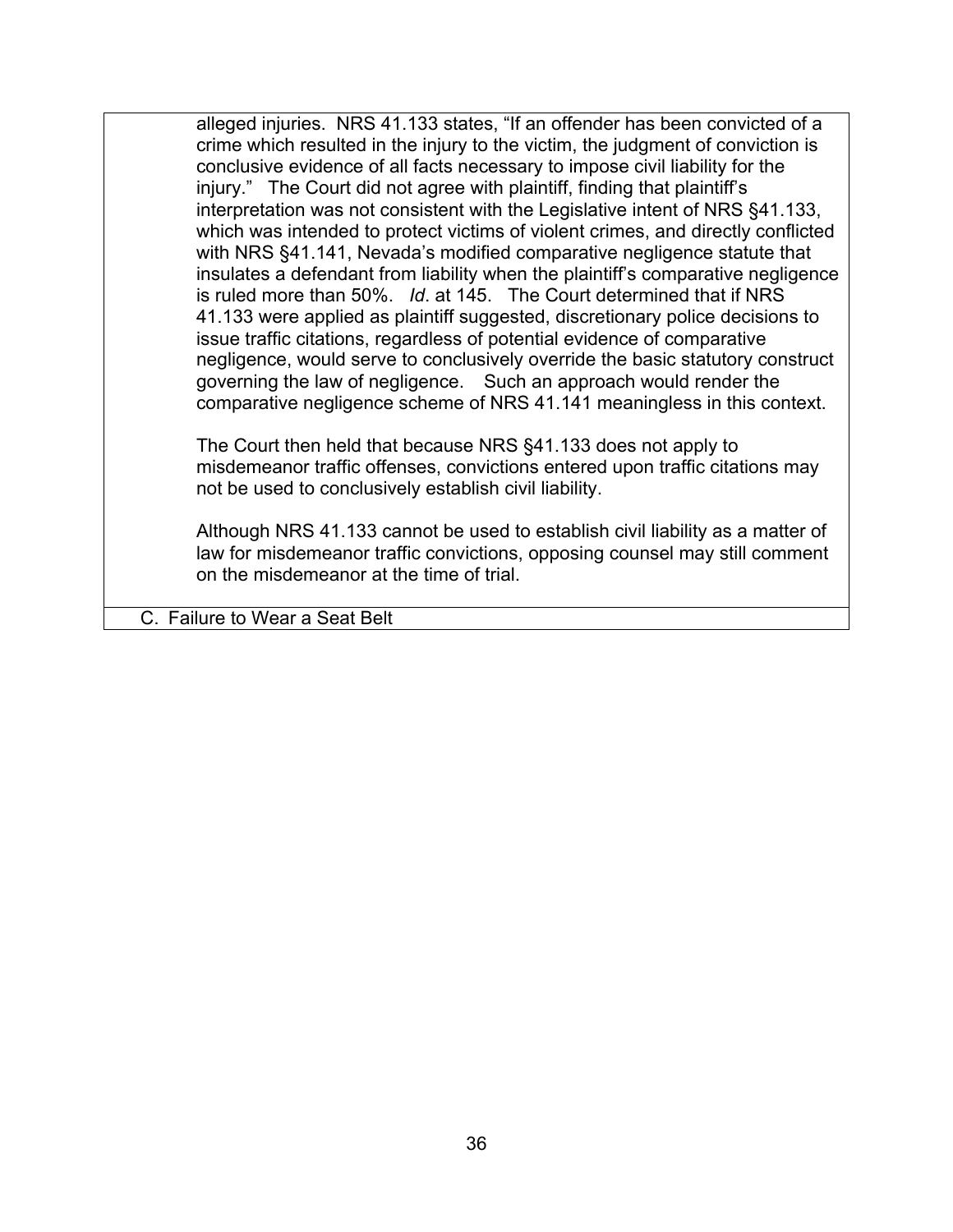|  | 1. Nevada law requires the driver and all passengers who are 6 years of age or<br>older or who weigh more than 60 pounds, regardless of age, to wear a<br>seatbelt in the front and back seats of a motor vehicle. NRS 484D.495(2).                                                                                                                                                                                                                                                                                                                                                                                                                                                                                                                                                                                                                                                                                                                                           |
|--|-------------------------------------------------------------------------------------------------------------------------------------------------------------------------------------------------------------------------------------------------------------------------------------------------------------------------------------------------------------------------------------------------------------------------------------------------------------------------------------------------------------------------------------------------------------------------------------------------------------------------------------------------------------------------------------------------------------------------------------------------------------------------------------------------------------------------------------------------------------------------------------------------------------------------------------------------------------------------------|
|  | 2. Failure to wear a seatbelt is not admissible as evidence. NRS 484D.495(4)<br>provides:                                                                                                                                                                                                                                                                                                                                                                                                                                                                                                                                                                                                                                                                                                                                                                                                                                                                                     |
|  | A violation of [Nevada's seat belt law]:<br>(a) Is not a moving traffic violation under NRS 483.473.[2]<br>(b) May not be considered as negligence or as causation in any civil action or<br>as negligent or reckless driving under NRS 484B.653.<br>(c) May not be considered as misuse or abuse of a product or as causation in<br>any action brought to recover damages for injury to a person or property<br>resulting from the manufacture, distribution, sale or use of a product.                                                                                                                                                                                                                                                                                                                                                                                                                                                                                      |
|  | Although not directly interpreting the statute, the Nevada Supreme Court<br>considered this statute in BMW v. Roth, 127 Nev. Adv. Op. 11 (2011). The<br>Court recognized that NRS 484D.495(4) addresses causation, in addition to<br>negligence and abuse or misuse of product. However, unlike some seatbelt<br>statutes, NRS 484D.495(4) does not say that "evidence of failure to wear a<br>seat belt shall not be admissible" in any proceeding. Id. (quoting Barron v.<br>Ford Motor Co. of Canada, Ltd., 965 F.2d 195, 198 (7th Cir.1992) (quoting<br>N.C. Gen. Stat. § 20-135.2A(d) and noting that, read literally, that statute<br>would hold that, "if an irate passenger ripped off his seat belt, tore it from its<br>moorings, and used it to strangle the driver, in the ensuing murder trial the<br>prosecution would be forbidden to identify the murder weapon because to do<br>so would be to show that the defendant had not been wearing his seatbelt")). |
|  | Rather, NRS 484D.495(4)(b) and (c) say that "[a] violation of section 2" (the<br>vehicle code provision requiring adults to wear seatbelts when riding in cars)<br>"[m]ay not be considered as negligence or as misuse or abuse of a product or<br>as causation" in any civil action. The Court determined that this wording<br>suggests that NRS 484D.495(4)(b) and (c) only bar evidence in a civil action<br>that a party's conduct constituted a statutory violation of law, not evidence of<br>the underlying conduct and that this would prevent use of the seatbelt statute<br>to establish duty or fault but not the admissibility of the underlying fact the<br>seatbelt was not being worn. The Court, however, declined to resolve these<br>issues.                                                                                                                                                                                                                |
|  |                                                                                                                                                                                                                                                                                                                                                                                                                                                                                                                                                                                                                                                                                                                                                                                                                                                                                                                                                                               |

D. Failure of Motorcyclist to Wear a Helmet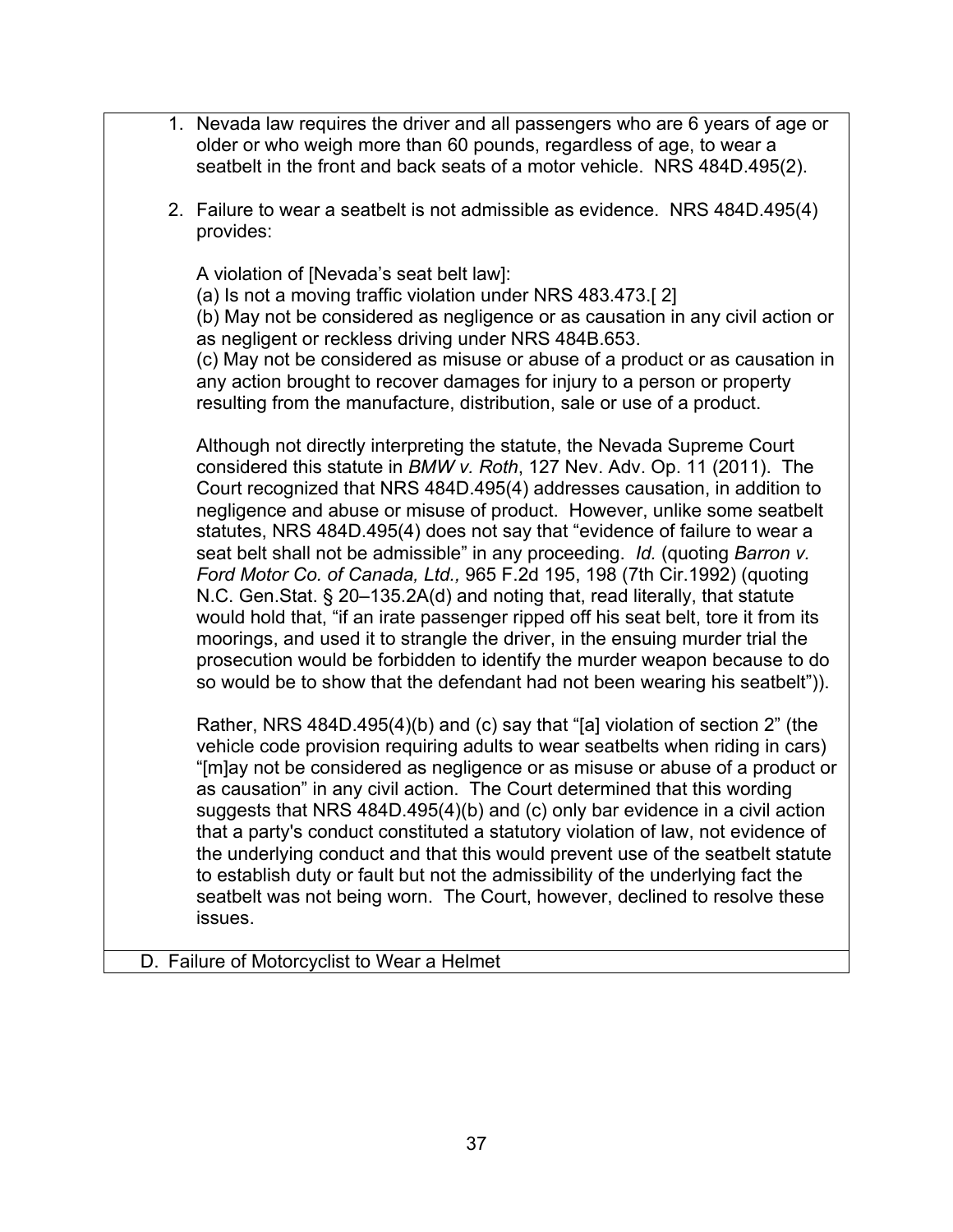- 1. NRS 486.231 requires the driver and passenger of any motorcycle (except a trimobile or moped) to wear protective headgear securely fastened on the head and protective glasses or face shields.
- 2. Minors and Vicarious Liability: NRS 486.101 dictates that the application of any person under the age of 18 years for a motorcycle driver's license must be signed and verified, before a person authorized to administer oaths, by either or both the father or mother of the applicant, if either or both are living and have custody of him, or if neither parent is living, then by the guardian having custody, or by an employer of the minor, or if there is no guardian or employer, then by any responsible person who is willing to assume the obligation imposed pursuant to NRS 486.011 to 486.381, inclusive, upon a person signing the application of a minor.

Any negligence or willful misconduct of a minor under the age of 18 years when driving a motorcycle upon a highway is imputed to the person who signed the application of the minor for a license. That person is jointly and severally liable with the minor for any damages caused by negligence or willful misconduct.

### E. Evidence of Alcohol or Drug Intoxication

NRS 484C.150(1)(a)(b) states that:

"Any person who drives or is in actual physical control of a vehicle on a highway or on premises to which the public has access shall be deemed to have given his or her consent to a preliminary test of his or her breath to determine the concentration of alcohol in his or her breath when the test is administered at the direction of a police officer at the scene of a vehicle accident or collision or where the police officer stops a vehicle, if the officer has reasonable grounds to believe that the person to be tested was:

- (a) Driving or in actual physical control of a vehicle while under the influence of intoxicating liquor or a controlled substance; or
- (b) Engaging in any other conduct prohibited by NRS 484C.110, 484C.120, 484C.130 or 484C.430."

NRS 484C.150(3) states that:

"The result of the preliminary test must not be used in any criminal action, except to show there were reasonable grounds to make an arrest."

NRS 484C.250 discusses admissibility of results of blood tests in hearing or criminal action:

1. The results of any blood test administered under the provisions of NRS 484C.160 or 484C.180 are not admissible in any hearing or criminal action arising out of acts alleged to have been committed by a person who was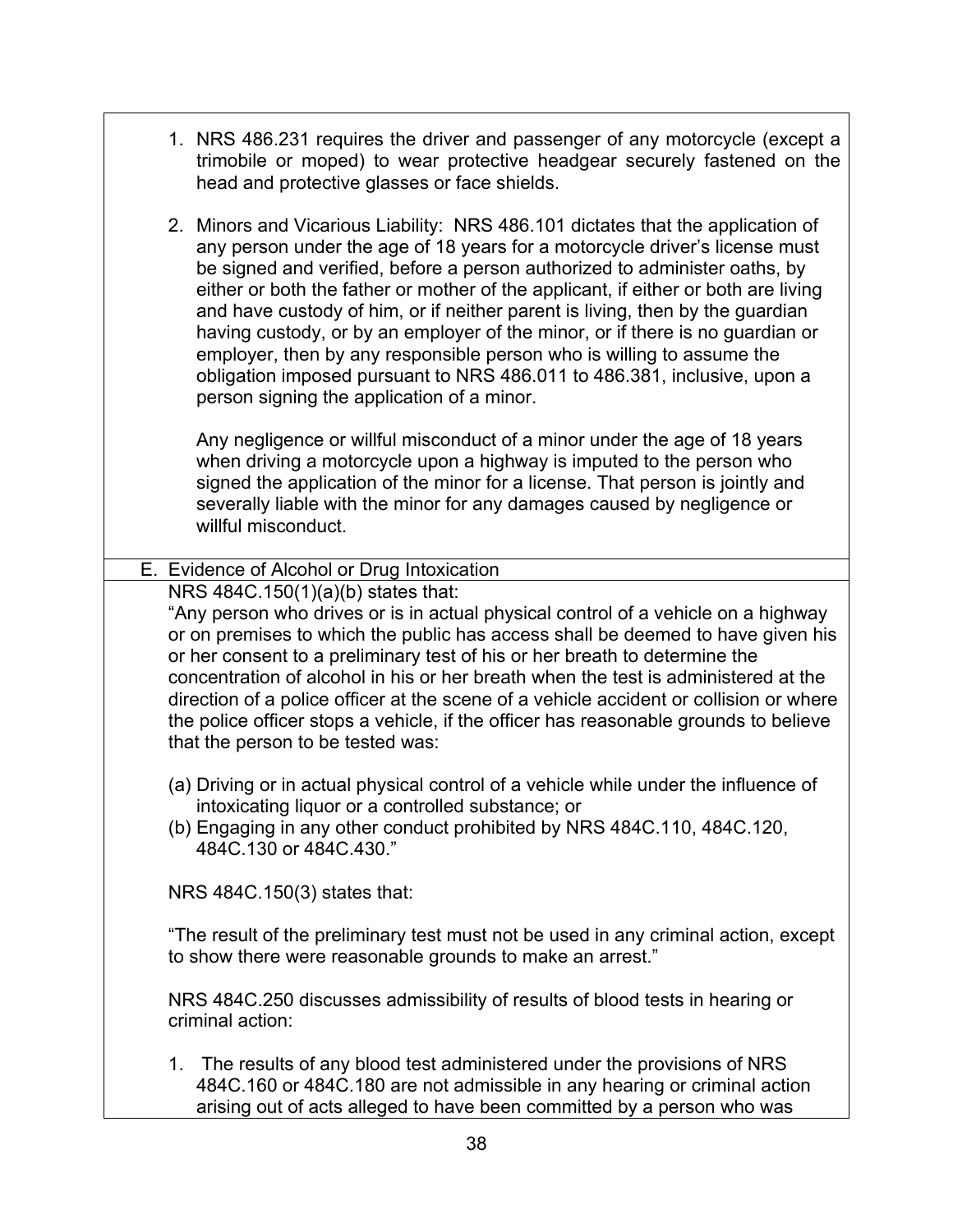driving or in actual physical control of a vehicle while under the influence of intoxicating liquor or a controlled substance or who was engaging in any other conduct prohibited by NRS 484C.110, 484C.120, 484C.130 or 484C.430 unless:

- (a) The blood tested was withdrawn by a person, other than an arresting officer, who:
	- (1) Is a physician, physician assistant licensed pursuant to chapter 630 or 633 of NRS, registered nurse, licensed practical nurse, emergency medical technician or a phlebotomist, technician, technologist or assistant employed in a medical laboratory; or
	- (2) Has special knowledge, skill, experience, training and education in withdrawing blood in a medically acceptable manner, including, without limitation, a person qualified as an expert on that subject in a court of competent jurisdiction or a person who has completed a course of instruction described in subsection 2 of NRS 652.127; and
- (b) The test was performed on whole blood, except if the sample was clotted when it was received by the laboratory, the test may be performed on blood serum or plasma.
- 2. The limitation contained in paragraph (a) of subsection 1 does not apply to the taking of a chemical test of urine, breath or other bodily substance.
- 3. No person listed in paragraph (a) of subsection 1 incurs any civil or criminal liability as a result of administering of a blood test when requested by a police officer or the person to be tested to administer the test.

Evidence of a party's possible intoxication may be probative of the issues of causation and comparative negligence; however, evidence of intoxication should not be admitted if there is no support for finding a causal link between the alleged impairment and the injury. *FGA, Inc. v. Giglio*, 278 P.3d 490 (Nev. 2012); *Holderer v. Aetna Cas. & Sur. Co.*, 114 Nev. 845 (Nev. 1998). Evidence of intoxication is also relevant to a person's ability to perceive and, thus, may be "admissible to attack a witness on [his or] her ability to perceive and remember." *FGA, Inc. v. Giglio*, 278 P.3d 490 (Nev. 2012). This evidence need not be limited to expert testimony. See *FGA, Inc.*, 278 P.3d 490 (Nev. 2012); *Holderer*, 114 Nev. 845 (Nev. 1998); *Sheriff v. Burcham*, 124 Nev. 1247 (Nev. 2008).

In worker's compensation cases, NRS 616C.230(1)(d) provides that any amount of a controlled substance creates a rebuttable presumption that the controlled substance was a proximate cause of a claimant's injuries. *Constr. Indus. Workers' Comp. Group v. Chalue*, 119 Nev. 348 (Nev. 2003). However, the Nevada Supreme Court has determined the statute does not require expert testimony to rebut the presumption. *Id*.

The Nevada Supreme Court has held that "[o]ther criminal acts of a defendant are admissible if substantially relevant and if not offered for the purpose of showing the likelihood that he committed the act of which he is accused in conformity with a trait of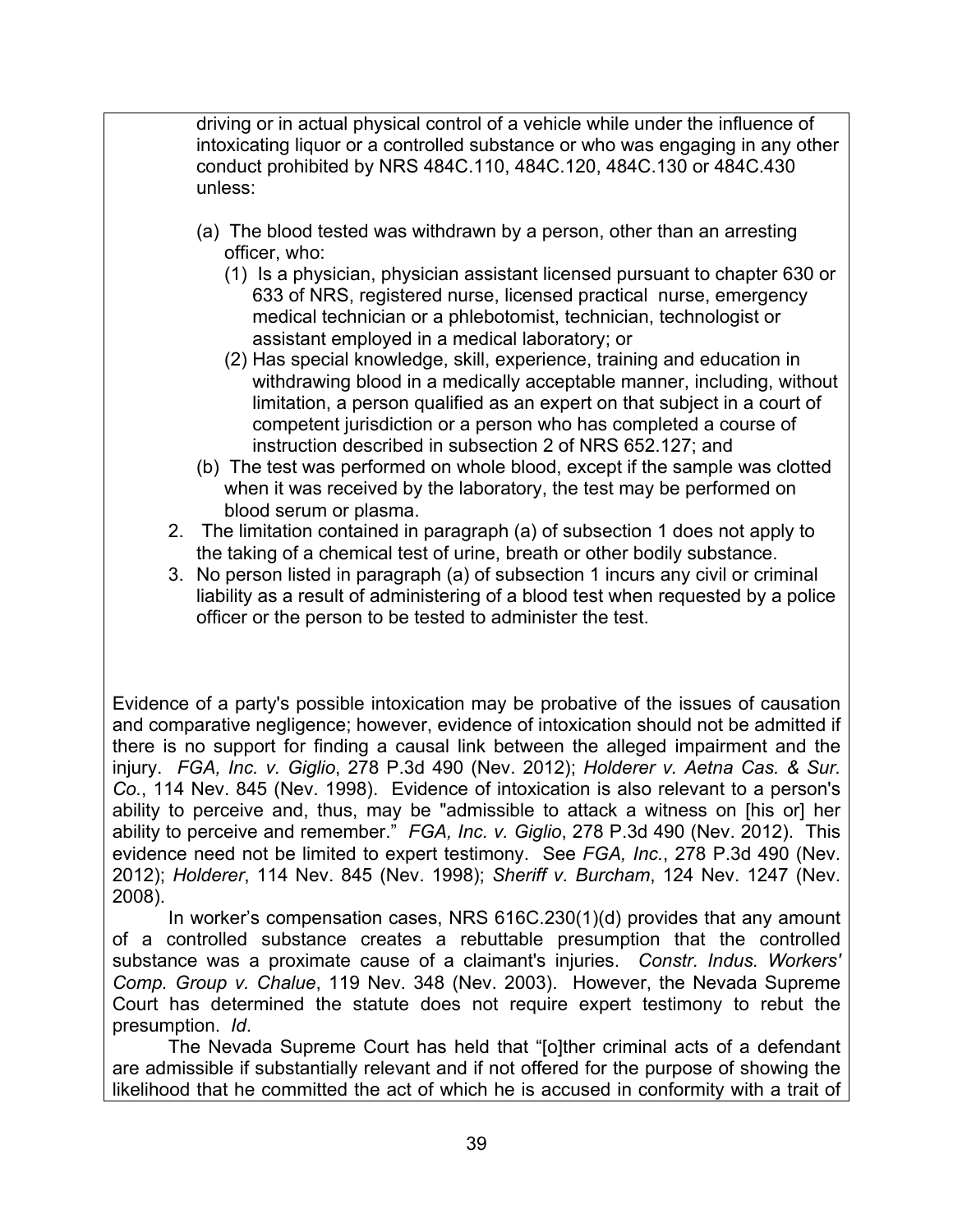character. " *Santillanes v. State*, 104 Nev. 699 (Nev. 1988) Thus, evidence of possession of illegal narcotics may be admissible where there is no proof of intoxication if its probative value must outweighs any prejudicial effect. *Id*.

F. Testimony of Investigating Police Officer

In *Frias v. Valle*, 101 Nev. 219, 221 (1985), the Nevada Supreme Court ruled that the conclusions of an Officer, based upon statements of third parties and a cursory inspection of the scene, did not qualify him to testify as to who was at fault." The Court determined that the investigating officer's statements are still admissible as percipient witness testimony; however, *Frias* places limits on an officer's testimony as to who was at fault when the officer's conclusions rely on hearsay statements and are not based on first-hand knowledge.

### G. Expert Testimony

- 1. NRS 50.275 dictates that "If scientific, technical or other specialized knowledge will assist the trier of fact to understand the evidence or to determine a fact in issue, a witness qualified as an expert by special knowledge, skill, experience, training or education may testify to matters within the scope of such knowledge."
- 2. Nevada adherence to any Federal standard: In *Higgs v. Nevada*, 222 P.3d 648 (Nev. 2010), the Nevada Supreme Court expressly disavowed adherence to the *Daubert* standard. The Court further stated that although it looks favorably to Federal cases as a limitation on the factors considered for admissibility of expert witness testimony, NRS 50.275 provides the standard for admissibility of expert witness testimony in Nevada.

To testify as an expert under NRS 50.275, the expert must first satisfy three requirements: (1) the qualification requirement, (2) the assistance requirement, and (3) the limited scope requirement. *Hallmark v. Eldridge,* 124 Nev. 492, 497, 189 P.3d 646, 650 (2008).

- (a) Qualification Requirement -- To testify as an expert, the District Court must first determine whether the expert is qualified in an area of scientific, technical, or other specialized knowledge. Id. at 650-651. In determining whether a person is properly qualified, the court considers such factors as: (1) formal schooling and academic degrees, (2) licensure, (3) employment experience, and (4) practical experience and specialized training. *Id*.
- (b) Assistance Requirement -- Regarding the assistance requirement, the expert's specialized knowledge must "assist the trier of fact in understanding the evidence or determining a fact in issue." *Id.* at 651. The *Hallmark* Court further explained that to assist the trier of fact, the expert's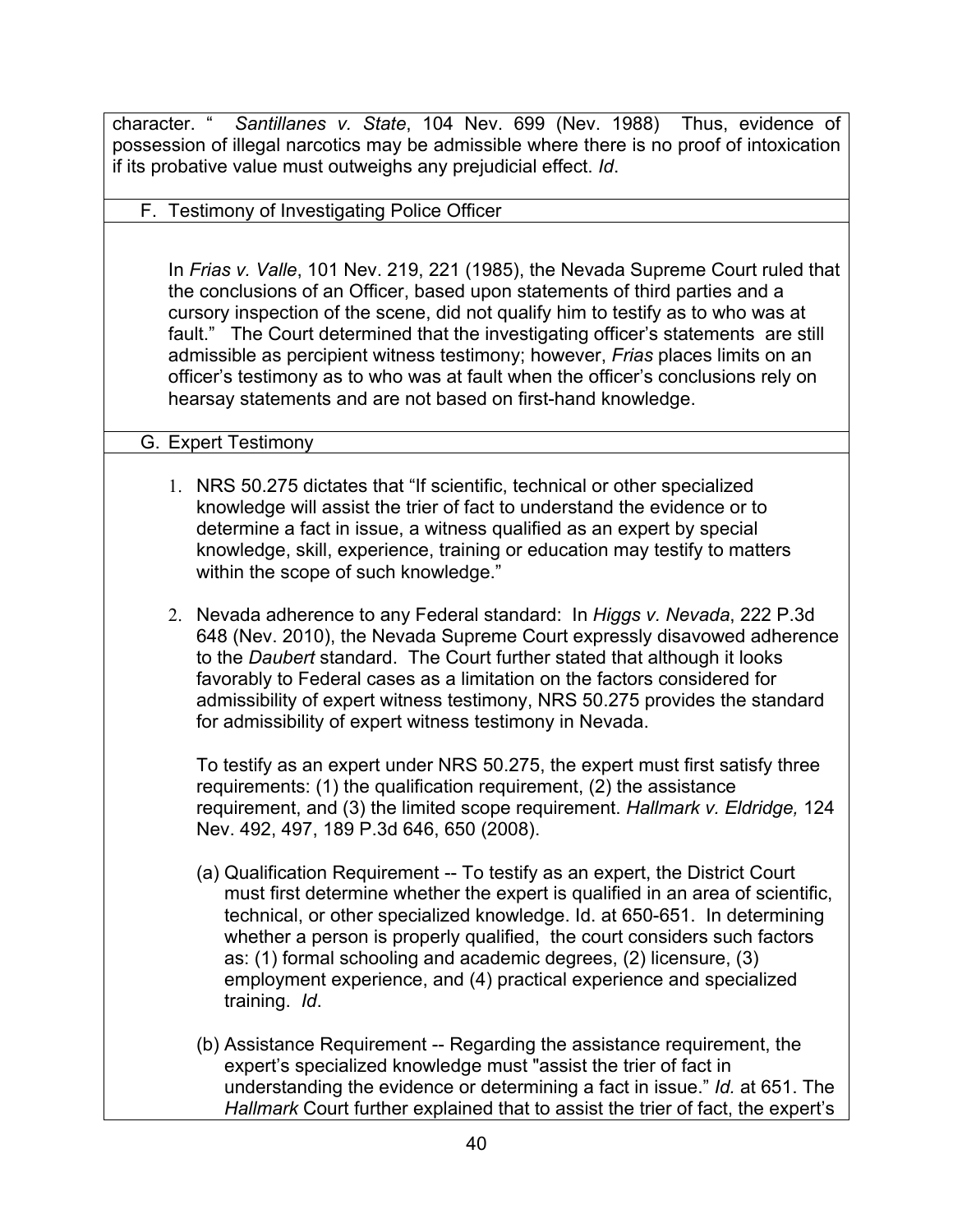| opinion must be based upon reliable methodology:                                                                                                                                                                                                                                                                                                                                                                                                                                                                                                                                                                                                                                              |
|-----------------------------------------------------------------------------------------------------------------------------------------------------------------------------------------------------------------------------------------------------------------------------------------------------------------------------------------------------------------------------------------------------------------------------------------------------------------------------------------------------------------------------------------------------------------------------------------------------------------------------------------------------------------------------------------------|
| An expert's testimony will assist the trier of fact only when it is relevant<br>and the product of reliable methodology. In determining whether an<br>expert's opinion is based upon reliable methodology, a District Court<br>should consider whether the opinion is: (1) within a recognized field of<br>expertise; (2) testable and has been tested; (3) published and subjected to<br>peer review; (4) generally accepted in the scientific community (not always<br>determinative); and (5) based more on particularized facts rather than<br>assumption, conjecture, or generalization. Id. at 651-52.                                                                                  |
| (c) Limited Scope Requirement -- The final Hallmark requirement<br>necessitates that a witness' testimony be limited "to matters within the<br>scope of [his or her specialized] knowledge" (the limited scope<br>requirement)." Hallmark v. Eldridge, 189 P.3d at 650.                                                                                                                                                                                                                                                                                                                                                                                                                       |
| H. Collateral Source                                                                                                                                                                                                                                                                                                                                                                                                                                                                                                                                                                                                                                                                          |
| 1. Generally: The collateral source rule provides that where "an injured party<br>received some compensation for his injuries from a source wholly<br>independent of the tortfeasor, such payment should not be deducted from the<br>damages which the plaintiff would otherwise collect from the tortfeasor."<br>Proctor v. Castelletti, 911 P.2d 853, 854 (Nev. 1996) (quoting Hrnjak v.<br>Graymar, Incorporated, 484 P.2d 599, 602 (Cal. 1971)). A tortfeasor cannot<br>claim an offset or credit for medical bills paid by the injured party's own<br>insurance. That insurance is considered a collateral source. Proctor v.<br>Castelletti, 112 Nev. 88, 90, 911 P.2d 853, 854 (1996). |
| 2. NRS 42.021 governs the introduction of certain evidence relating to collateral<br>benefits and restrictions on source of collateral benefits.                                                                                                                                                                                                                                                                                                                                                                                                                                                                                                                                              |
| 3. Nevada has adopted a per se rule that bars the admission of a collateral<br>source of payment for a loss or injury into evidence for any purpose. Proctor,<br>911 P.2d at 854. The purpose of the collateral source rule is to prevent "the<br>jury from reducing the plaintiff's damages on the ground that he received<br>compensation for his injuries from a source other than the tortfeasor." Bass-<br>Davis v. Davis, 134 P.3d 103, 110 (Nev. 2006).                                                                                                                                                                                                                                |
| 4. Worker's Compensation Exception: The Nevada Legislature has carved out a<br>small exception to the collateral source rule with regards to worker's<br>compensation payments. The statute required that in all cases involving<br>injuries incurred through third person parties at the workplace specific jury<br>instruction were to be supplied. The instruction informs the jury that an injured<br>employee would be required to repay any SIIS benefits received.                                                                                                                                                                                                                     |
| In Cramer v. Checker Cab, the Nevada Supreme Court explored the impact                                                                                                                                                                                                                                                                                                                                                                                                                                                                                                                                                                                                                        |

41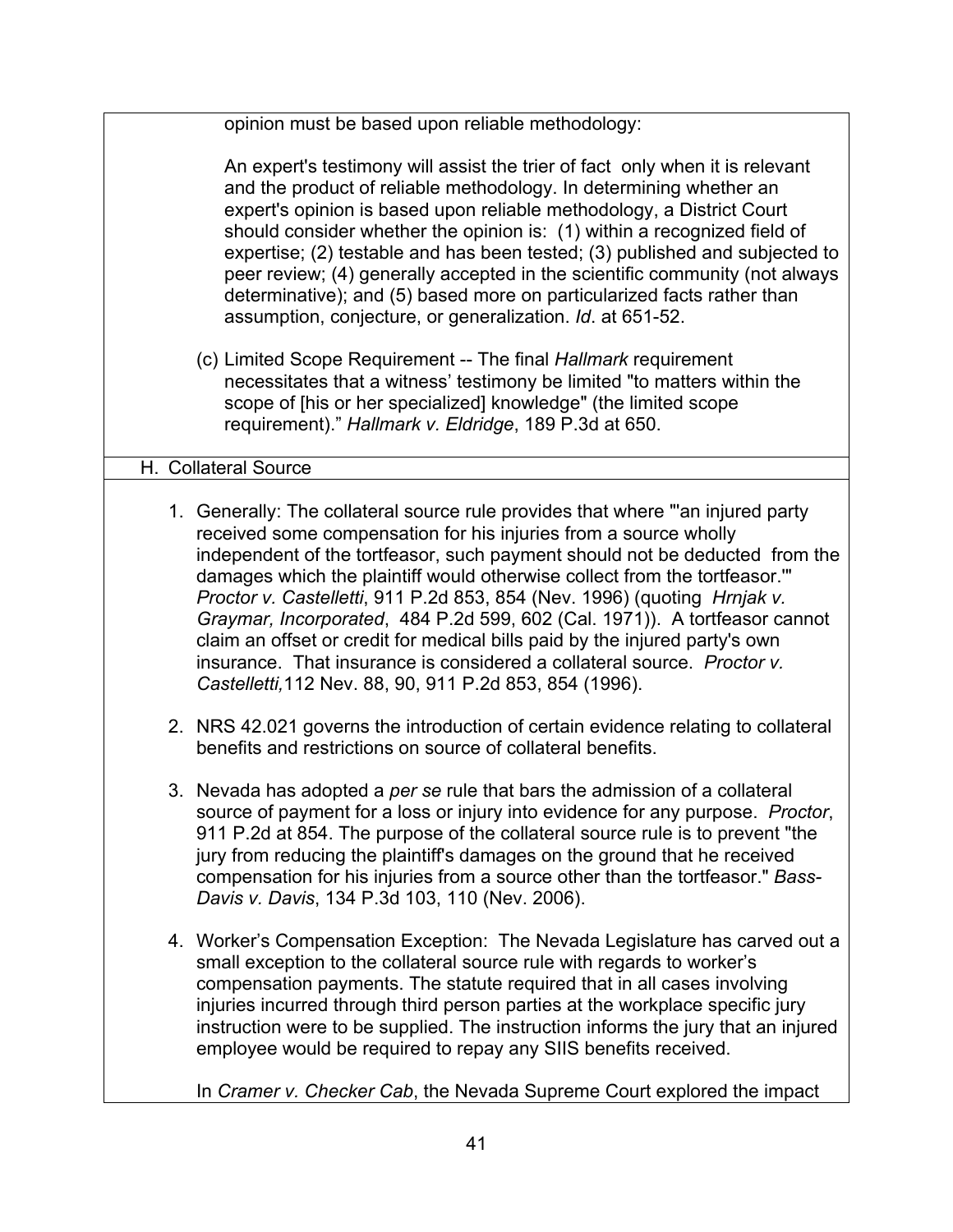| NRS 616C.215(10) had on the collateral source rule. Cramer, 3 P.3d 665,<br>669 (Nev. 2000). The Court noted the legislature's concern for injured<br>workers. They explained that cases involving SIIS benefits are unique from<br>other insurance cases because the jury already knew that the plaintiff had<br>received SIIS benefits when the injury was work related. The Legislature<br>considered evidence that the jury was usually under the mistaken belief that<br>the plaintiff was not required to repay SIIS from any damage award. Thus, the<br>Legislature instituted NRS 616C.215(10) to dispel erroneous jury speculation<br>that may ultimately cause them to reduce an award. |
|--------------------------------------------------------------------------------------------------------------------------------------------------------------------------------------------------------------------------------------------------------------------------------------------------------------------------------------------------------------------------------------------------------------------------------------------------------------------------------------------------------------------------------------------------------------------------------------------------------------------------------------------------------------------------------------------------|
| Accordingly, NRS 616C.215(10) cannot be used by the defense to imply that<br>the plaintiff has already been compensated, or will receive a double recovery<br>if awarded a judgment.                                                                                                                                                                                                                                                                                                                                                                                                                                                                                                             |
| <b>Recorded Statements</b><br>L.                                                                                                                                                                                                                                                                                                                                                                                                                                                                                                                                                                                                                                                                 |
| NRS 47.120 states that when any part of a writing or recorded statement is<br>introduced by a party, the party may be required at that time to introduce<br>any other part of it which is relevant to the part introduced, and any party<br>may introduce any other relevant parts. The statute does not limit cross-<br>examination.                                                                                                                                                                                                                                                                                                                                                            |
| <b>Prior Convictions</b><br>J.                                                                                                                                                                                                                                                                                                                                                                                                                                                                                                                                                                                                                                                                   |
| NRS 50.095(1) states: For the purpose of attacking the credibility of a witness,<br>evidence that he has been convicted of a crime is admissible but only if the crime<br>was punishable by death or imprisonment for more than 1 year under the law<br>under which he was convicted.                                                                                                                                                                                                                                                                                                                                                                                                            |
| Mere arrests and convictions for misdemeanors may not ordinarily be admitted<br>even for the limited purpose of attacking a witness's credibility. Sheriff, Washoe<br>County v. Hawkins, 752 P.2d 769 (1998).                                                                                                                                                                                                                                                                                                                                                                                                                                                                                    |
| Conviction of a felony may be admitted to attack credibility, but even as to felony<br>convictions, a trial court may properly exercise discretion to exclude such<br>evidence. See NRS 48.035(1), (2).                                                                                                                                                                                                                                                                                                                                                                                                                                                                                          |
| K. Driving History                                                                                                                                                                                                                                                                                                                                                                                                                                                                                                                                                                                                                                                                               |
| NRS 48.045(2) provides: Evidence of other crimes, wrongs or acts is not<br>admissible to prove the character of a person in order to show that the person acted in<br>conformity therewith. It may, however, be admissible for other purposes, such as proof<br>of motive, opportunity, intent, preparation, plan, knowledge, identity, or absence of<br>mistake or accident.<br>Before admitting prior bad act evidence, the District Court must determine                                                                                                                                                                                                                                      |
| whether the evidence is relevant and proven by clear and convincing evidence.<br>Bongiovi v. Sullivan, 122 Nev. 556 (Nev. 2006). However, the evidence is inadmissible<br>"if its probative value is substantially outweighed by the danger of unfair prejudice." Id.                                                                                                                                                                                                                                                                                                                                                                                                                            |

L. Fatigue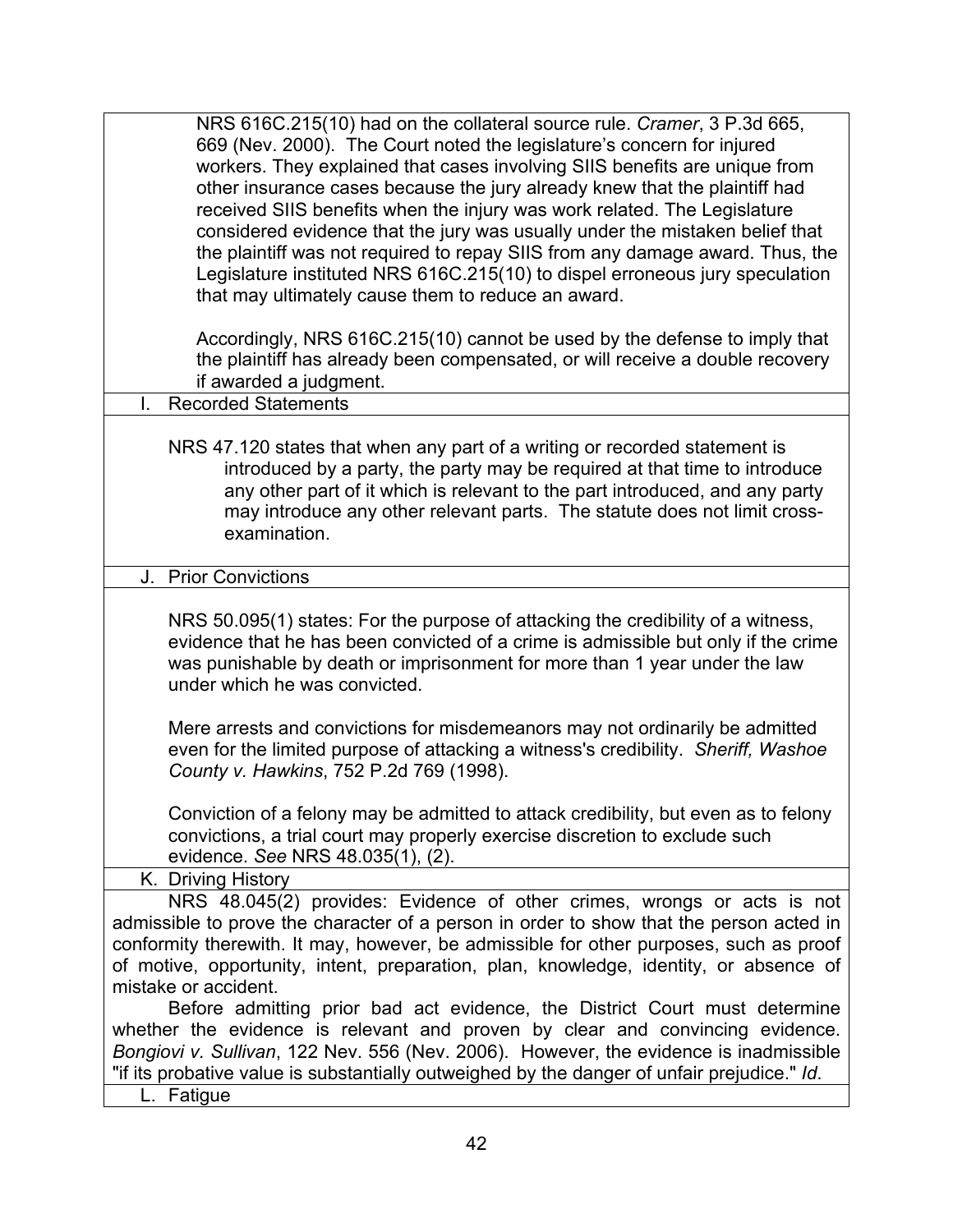No Nevada cases specifically address the admissibility of "hours of service" violations or evidence concerning "fatigue" as a contributing factor to an accident.

#### M. Spoliation

NRS 47.250(3), which governs disputable presumptions, includes one for the willful destruction of evidence.: "That evidence willfully suppressed would be adverse if produced

In *Bass-Davis v. Davis*, 134 P.3d 103 (Nev. 2006), the Nevada Supreme Court articulated the standard for a jury assessing negligent or intentional spoliation of evidence relevant to litigation. The Court held that the jury was entitled to an instruction permitting a negative inference that the missing evidence was unfavorable to the defendants who negligently lost it. The Court held further that where an opposing party demonstrates that evidence was intentionally lost or destroyed to cause harm or gain a tactical advantage in litigation, a rebuttable presumption arises that the evidence is unfavorable to the party who destroyed it or intentionally lost it. The party that intentionally lost/destroyed the evidence bears then bears a shifted burden of rebutting the presumption of adverseness by a preponderance of the evidence. The Court concluded that because the evidence was apparently negligently lost in the case, the jury could infer it was unfavorable to the defense and should be instructed as such at a new trial; however, the burden of disproving adverseness would not shift to the defense.

#### **Settlement**

A. Offer of Judgment

- 1. Purpose: The purpose of an Offer of Judgment ("OOJ") is to promote and encourage settlement. *Mujie v. A N. North Las Vegas Cab Co.*, 106 Nev. 664, 667, 799 P.2d 559, 561 (1990). OOJs reward a party who makes a reasonable offer to settle and punish the party who refuses to accept such an offer. *Dillard Dep't Stores, Inc. v. Beckwith*, 115 Nev. 372, 382, 989 P.2d 882, 888 (1999).
- 2. Statutory Relief: In Nevada, Offers of Judgment can be made pursuant to NRS 17.115, NRCP 68 or both:
	- a. NRS 117.115 expressly governs judgment offers, but varies from NRCP 68 in that it allows the recovery of only costs and expert witness fees and not attorney's fees. *Beattie v. Thomas*, 99 Nev. 579, 668 P.2d 268 (1983).

Once made, the offeree has 10 days to accept or reject the offer. This is designed to give the offeree time to carefully consider the likely value of pursuing a claim in light of the Offer of Judgment and the possible penalties that flow from rejections *Nava v. Second Jud. Dist. Ct. ex rel. County of Washoe*, 118 Nev. 396, 46 P.3d 60 (2002).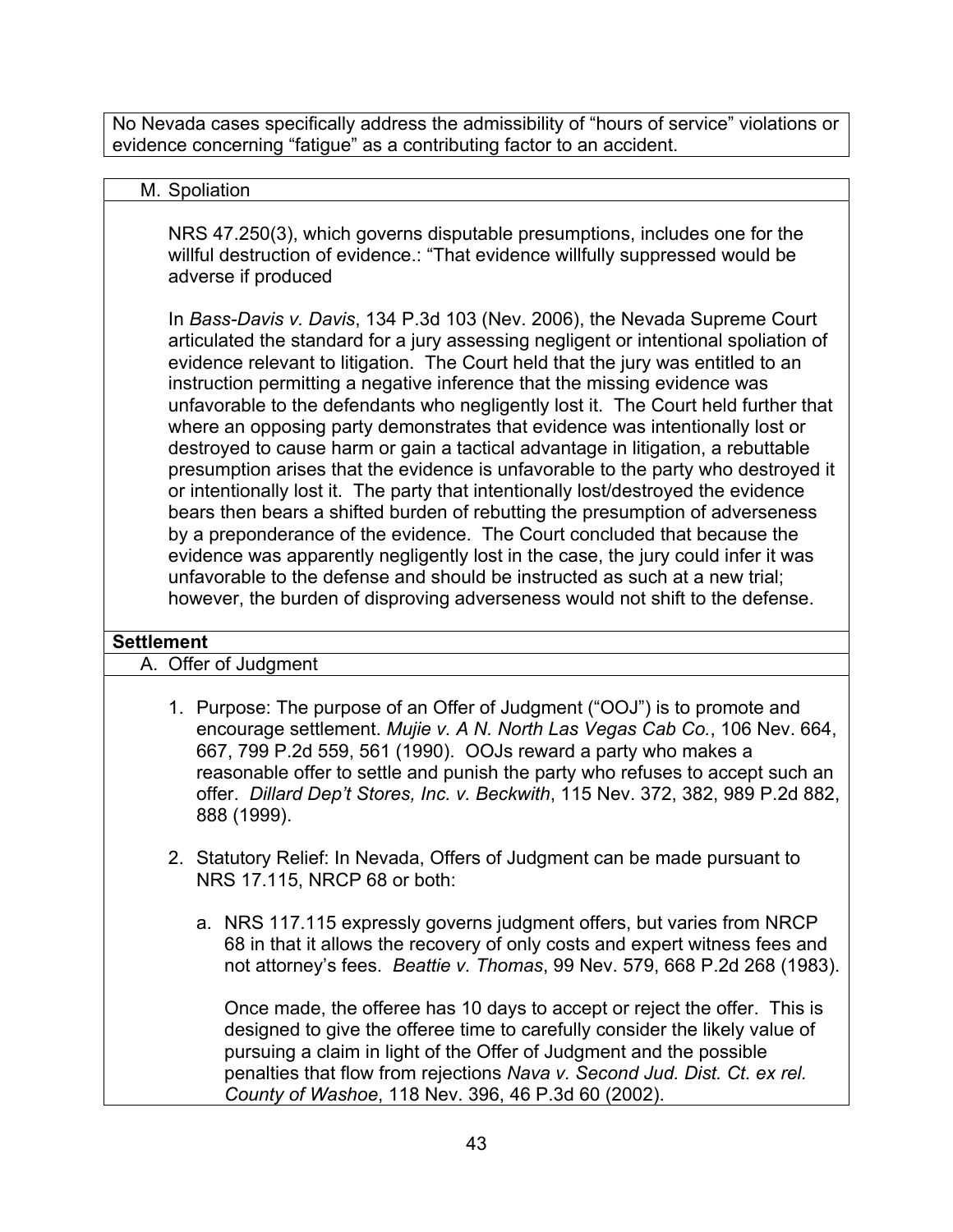- 3. Prejudment Interest and Costs: An Offer of Judgment may include or exclude prejudgment interests and costs. When an Offer of Judgment is silent regarding prejudgment interest, the assumption is that the offer includes prejudgment interest. See *State Drywall v. Rhodes Design & Dev.*, 122 Nev. 111, 119, 127 P.3d 1082 (2006); *Albios v. Horizon Communities, Inc.*, 122 Nev. 409, 426, 132 P.3d 1022, 1033 (2006); *McCrary v. Bianco*, 122 Nev. 102, 110 n. 16, 131 P.3d 573, 578 n. 16 (2006). Although NRCP 68 is silent regarding prejudgment interest, it should be considered harmoniously with the more specific provisions of NRS 117.115. *Bowyer v. Taack*, 107 Nev. 625, 817 P.2d 1176 (1991). The Offer of Judgment must specifically preclude a separate award of costs. If the offer excludes costs or is silent regarding costs, the party accepting the offer can then move the court for an award of costs. NRS 17.115(2)(b); NRCP 68(g).
- 4. Attorney's Fees: When attorney fees are recovered as a cost of litigation, as opposed to special damages, attorney fees are not typically added to the judgment to determine whether a more favorable judgment is obtained*. Bowyer v. Taack*, 107 Nev. 625, 817 P.2d 1176 (1991). If there are independent grounds to recover attorney fees, the same presumptions that apply to costs and interest should apply to attorney fees.
- 5. Construction Defect Actions: In order for an offer of judgment to be valid in construction defect cases governed by NRS 40.600, the offer must consider all the damages that a claimant is entitled to under NRS 40.655. In *Albios*, The court reasoned that the attorney fees were proximately caused by the construction defects and the court treated attorney's fees as special damages. Thus, in construction defect cases the attorney fees need to be calculated as being part of the principal judgment to determine the appropriate amount of the offer of judgment.
- 6. Joint Unapportioned Offers: Joint unapportioned Offers of Judgment are generally invalid because an individual party cannot properly evaluate the risks and benefits of rejecting or accepting the offer without knowing the individual amount. *Parodi v. Budetti*, 115 Nev. 236, 984 P.2d 172 (1999). A joint unapportioned offer is only valid if: (1) there is a single common theory of liability; (2) the liability or recovery of damages of one or more of the parties is entirely derivative of the liability of the remaining parties; (3) the liability or recovery of damages is entirely derivative of an act or injury to another person; or (4) the same person or entity is authorized to decide whether to settle the claims. *See* NRS.115(9) and NRCP 68(c).

Joint apportioned offers may be made where each party is assigned a specific amount. There is an option to make the acceptance of the offer contingent on the other parties accepting their separate Offers of Judgment.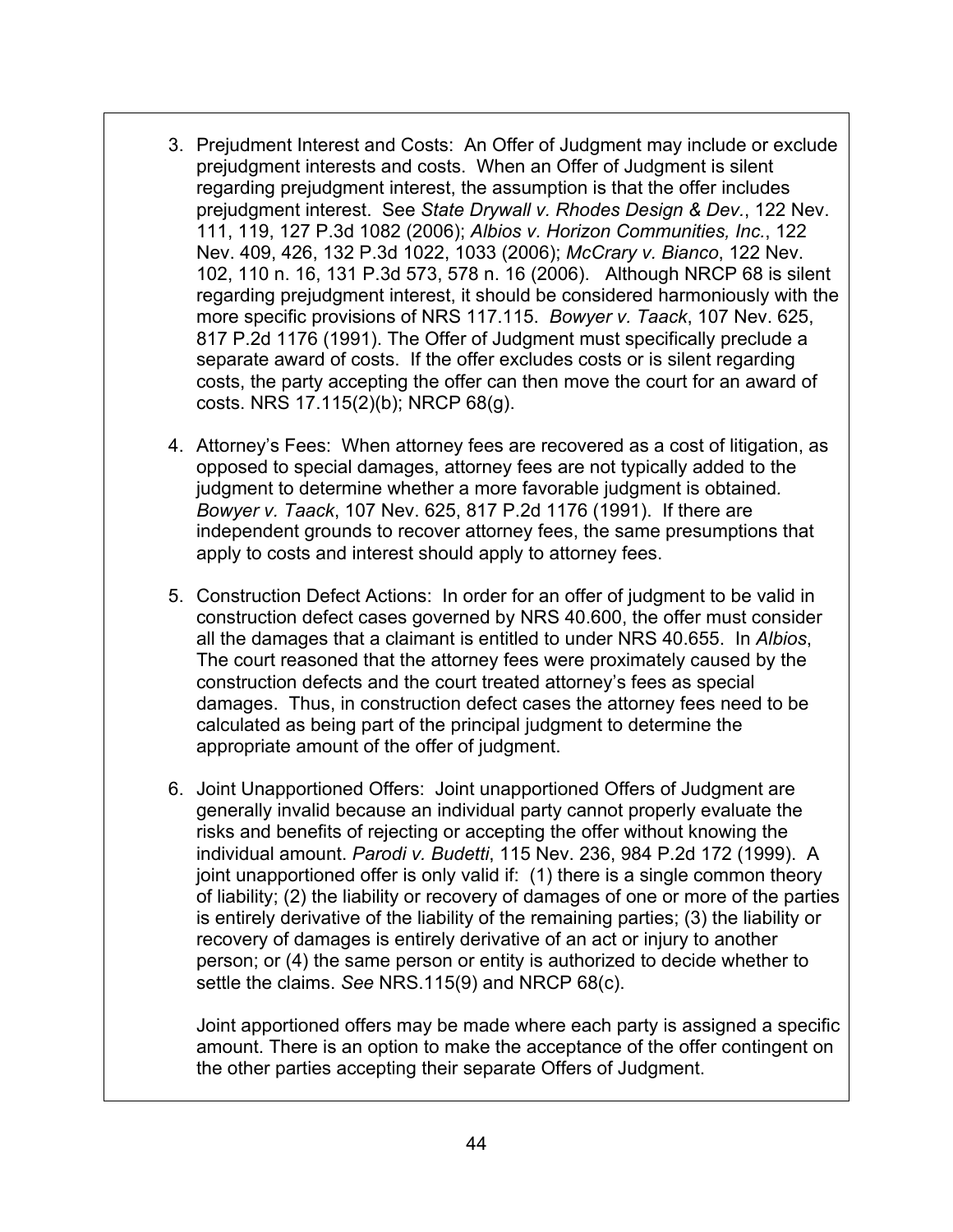- 7. Timing: An Offer of Judgment must be served at least 10 days prior to trial. Service must be made pursuant to NRCP 5(b). However, the offer must not be too soon or in an unreasonable amount. In considering whether to award fees and costs pursuant to an offer of judgment, the court must consider the following factors: 1) whether the claim was brought in good faith; 2) whether the defendants' offer of judgment was reasonable and in good faith in both its timing and amount; 3) whether the plaintiff's decision to reject the offer and proceed to trial was grossly unreasonable or in bad faith; and 4) whether the fees sought by the offeror are reasonable and justified in amount. *Beattie v. Thomas*, 99 Nev. 579 (Nev. 1983); *Uniroyal Goodrich Tire Co. v. Mercer*, 111 Nev. 318 (Nev. 1995); *Yamaha Motor Co., U.S.A. v. Arnoult*, 114 Nev. 233 (Nev. 1998).
- 8. Effect: A party that obtains a judgment can compare its Offer of Judgment to determine if the judgment was more favorable that the offer. If the offer included, or was silent regarding prejudgment interest, the pre-offer amount of the pre-offer prejudgment interest must be added to the judgment. The same must be done with the pre-offer prejudgment costs in accordance with NRS 18.110 and the pre-offer, prejudgment attorney fees. When the rejected offer of judgment is greater than the final judgment including the applicable attorney's fees, costs and interest, the trial judge is authorized to make awards of attorney fees, costs and interest on the judgment to the offeror. *Uniroyal Goodrich Tire Co. v. Mercer*, 111 Nev. 318, 891 P.2d 785 (1995).
- 9. Last in Time Offer Controls: Although a party may make successive Offers ofJjudgment, the Supreme Court determined that a successive Offer of Judgment will extinguish all prior Offers of Judgment. See *Albios*, 132 P.3d at 1032-33.

# B. Liens 1. Hospital Liens: NRS 108.590 dictates that whenever any person receives hospitalization on account of any injury, and the injured person, or a personal representative after the person's death, claims damages from the person responsible for causing the injury, the hospital has a lien upon any sum

- awarded the injured person or the personal representative by judgment or obtained by a settlement or compromise to the extent of the amount due the hospital for the reasonable value of the hospitalization rendered before the date of judgment, settlement or compromise.
	- a. A notice of the lien must be recorded and a certified copy of the notice of lien must be sent by registered or certified mail upon the alleged tortfeasor before the date of judgment, settlement or compromise. NRS 108.160.
	- b. In Nevada, attorney liens take priority over those of medical service providers. NRS 108.600(2); *Michel v. Eighth Judicial District Ct.,* 117 Nev.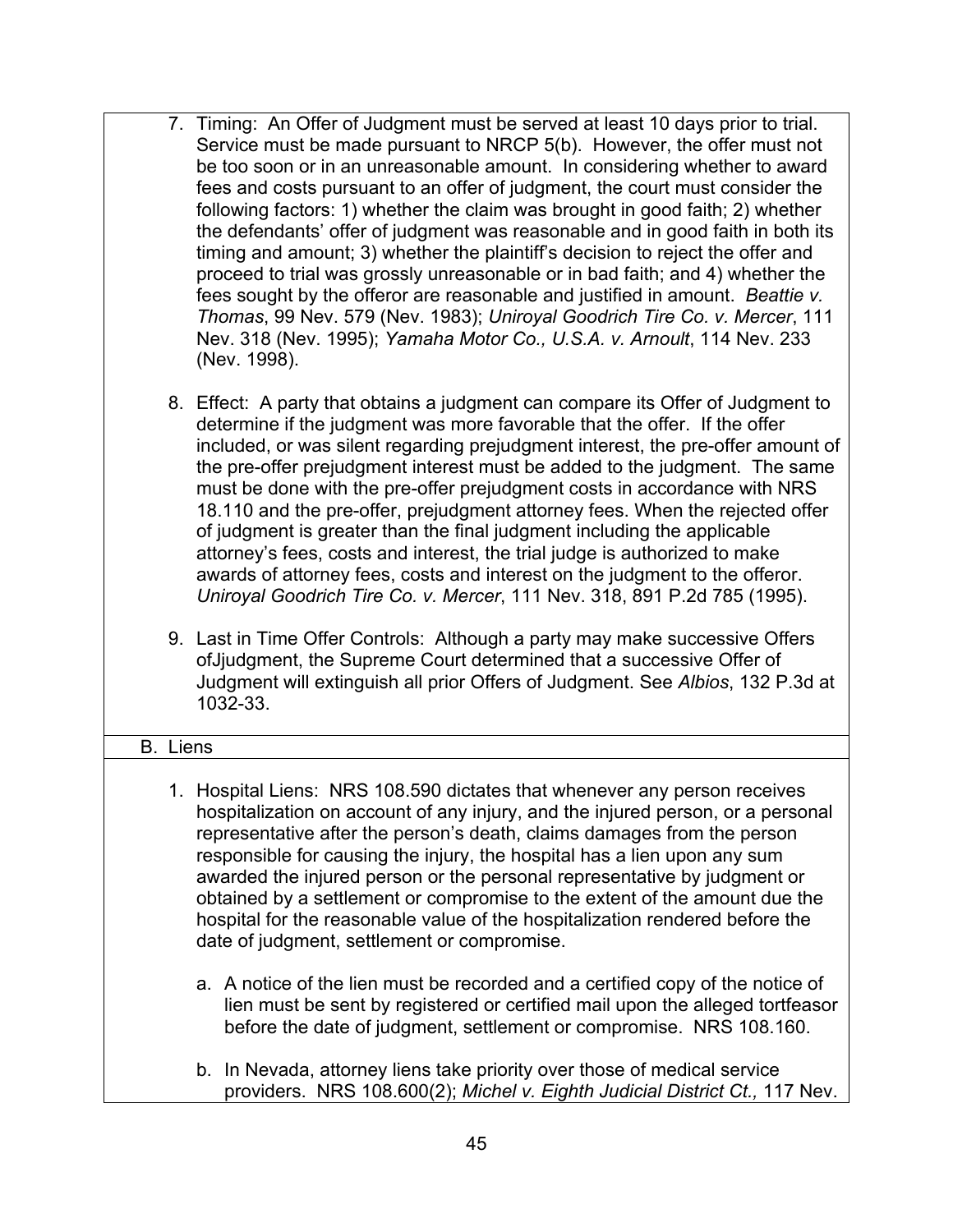Adv. Op. No. 16 (February 22, 2001).

- c. This statutory lien provision does not extend to underinsured motorist coverage. *Washoe Medical Center, Inc. v. Reliance Ins. Co.*, 112 Nev. 494 (1996). The Court noted that the express language of NRS 108.590 does not authorize attachment to UM coverage, instead referring to "damages from the person responsible for causing the injury." An injured party's own insurance provider, through which it received UM coverage, cannot be included as a person responsible for causing the injury. The Court concluded that "hospital liens do not attach unless an injured person claims damages from the third-party tortfeasor and the injured person is subsequently awarded damages pursuant to a judgment, settlement or compromise with the third-party tortfeasor or the third-party tortfeasor's insurance carrier."
- 2. Motor Vehicle Repair/Towing Liens NRS 108.300 dictates that any insurance company, having outstanding and in effect appropriate insurance coverage therefor, which has been given notice in writing of a debt or obligation incurred for the towing or repair of any motor vehicle damaged by an insured of the company for which the insured is legally responsible becomes, subject to the conditions and provisions of the insurance policy, indebted to the claimant for such towing or repair services, for the reasonable expenses incurred for towing or repair of the vehicle, if the claimant has given notice to the company or its agent at least 3 days before the date of any settlement or award effected by the company in connection therewith.

### C. Minor Settlement

NRS 41.200 sets out the procedure for compromising the claims of a minor. Subsection 1 of the statute provides that when a minor has a claim for money against a third person, either of the minor's parents or a guardian *ad litem* has the right to compromise the claim. NRS 41.200(1); *Haley v. Eighth Judicial District Court*, 273 P.3d 855 (Nev. 2012). A compromise is not effective until approved by the District Court upon a verified petition in writing. *Id*.

NRS 41.200(1) grants the District Court broad authority to approve the proposed compromise of a minor's claim. This approval process expressly encompasses a review of the statutory requirements for the petition and the documentation required for court approval of the compromise. Additionally, NRCP 17(c) provides the District Court with general authority to issue any "order as it deems proper for the protection" of a minor. Thus, there is no minimum settlement amount that triggers the duty to petition for court approval, the duty to seek court approval is present in all cases where a third party seeks to compromise the damage claim of a minor.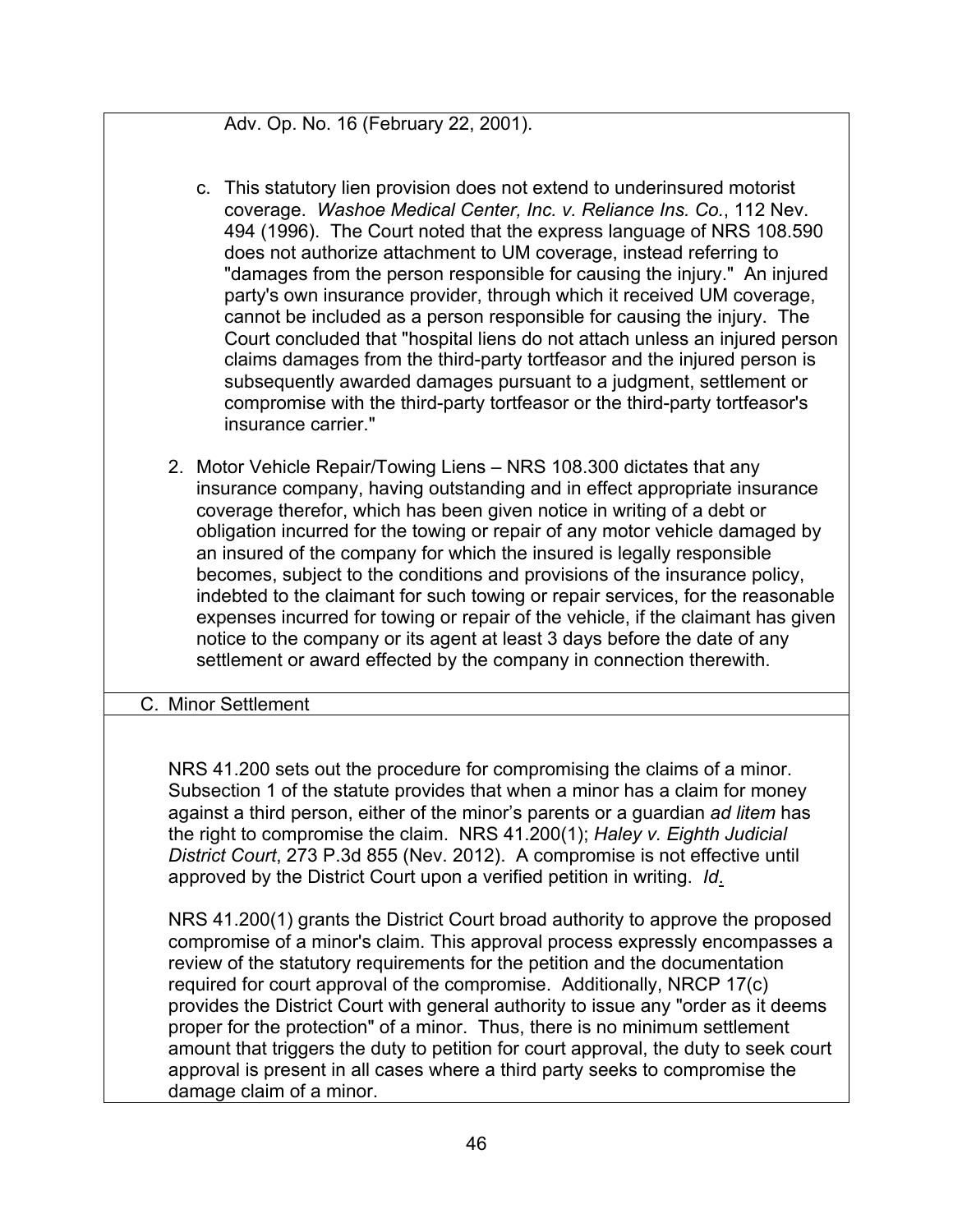Taking into account Nevada's preference to consider a minor's best interest, the Nevada Supreme Court has concluded that NRS 41.200 allows the District Court to assess the reasonableness of a petition to approve the compromise of a minor's claim and to ensure that approval of the proposed compromise is in the minor's best interest. This review necessarily entails the authority to review each portion of the proposed compromise for reasonableness and to adjust the terms of the settlement accordingly, including the fees and costs to be taken from the minor's recovery. *Haley v. Eighth Judicial District Court*, 273 P.3d 855 (Nev. 2012).

- D. Negotiating Directly With Attorneys
	- 1. In representing a client, a lawyer shall not communicate about the subject of the representation with a person the lawyer knows to be represented by another lawyer in the matter, unless the lawyer has the consent of the other lawyer or is authorized to do so by law or a court order. Nevada Rules of Professional Conduct 4.2.
	- 2. However, settlement negotiations with persons other than parties' attorneys have been held by the Nevada Supreme Court to be the unauthorized practice of law under certain circumstances. In *Re Discipline of Lerner*, 197 P.3d 1067, 1074 (Nev. 2008) (holding that an Arizona attorney unlicensed in Nevada had engaged in the unauthorized practice of law sending settlement demand letters to insurance carriers and negotiating with adjusters).

#### E. Confidentiality Agreements

- 1. NRS 613.200(4)(b) provides that a person, association, company, corporation, agent or officer may negotiate, execute, and enforce an agreement with an employee of the person, association, company or corporation which, upon termination of the employment, prohibits the employee disclosing any trade secrets, business methods, lists of customers, secret formulas or processes or confidential information learned or obtained during the course of his or her employment with the person, association, company or corporation.
- 2. However, the agreement must be supported by valuable consideration and be reasonable in its scope and duration.

| F. Releases                                                                   |
|-------------------------------------------------------------------------------|
|                                                                               |
|                                                                               |
| 1. NRS 17.245 dictates that when a release or a covenant not to sue or not to |
|                                                                               |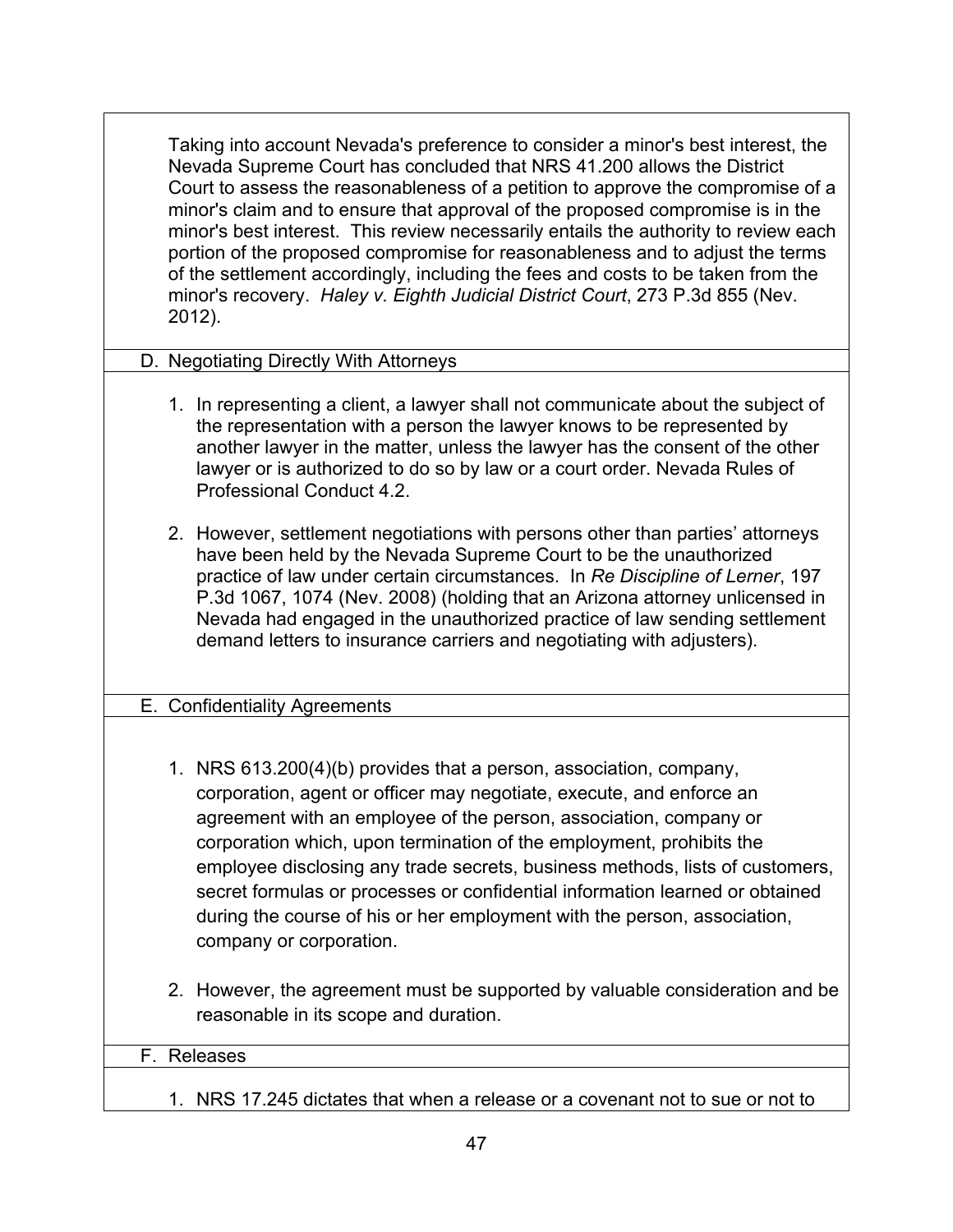enforce judgment is given in good faith to one of two or more persons liable in tort for the same injury or the same wrongful death:

- a. It does not discharge any of the other tortfeasors from liability for the injury or wrongful death unless its terms so provide, but it reduces the claim against the others to the extent of any amount stipulated by the release or the covenant, or in the amount of the consideration paid for it, whichever is the greater; and
- b. It discharges the tortfeasor to whom it is given from all liability for contribution and for equitable indemnity to any other tortfeasor.
- 2. The determination of good faith is a matter left to the trial court's discretion based upon all relevant facts available, and that, in the absence of an abuse of that discretion, the trial court's findings will not be disturbed on appeal. *The Doctors Company v. Vincent,* 98 P.3d 681, 686 (Nev. 2004) (citing In *re MGM Grand Hotel Fire Litigation*, 570 F. Supp. 913, 927 (D. Nev. 1983); *Velsicol Chem. Corp. v. Davidson*, 811 P.2d 561, 563 (Nev. 1991).
- 3. Factors to be considered by the Court in assessing whether a settlement is in good faith are:
	- a. The amount paid in settlement;
	- b. The allocation of the settlement;
	- c. The proceeds among plaintiffs;
	- d. The insurance policy limits of the settling defendants;
	- e. The financial condition of the settling defendants; and
	- f. The existence of collusion, fraud or tortious conduct aimed to injure the interests of non-settling defendants. *Id.*

# G. Voidable Releases

Under Nevada law, settlement agreements are contracts and are governed by principles of contract law. *Kahn v. Dodds (In re AMERCO Derivative Litig.)*, 252 P.3d 681 (Nev. 2011). Nevada courts have reasoned that a release agreement may be rescinded if obtained by mutual mistake or inadequate consideration. *Chwialkowski v. Sachs*, 108 Nev. 404 (Nev. 1992). Moreover, a unilateral mistake can be the basis of a rescission if the other party had reason to know of the mistake. Oh v. Wilson, 112 Nev. 38 (Nev. 1996). In *Oh v. Wilson*, the Nevada Supreme Court identified the following factors as relevant in determining whether a party knew or should have known of a misunderstanding by the other party: (1) the haste (or lack thereof) with which the release was obtained, (2) the amount of consideration, (3) the circumstances surrounding the release, including the conduct and intelligence of both the releasor and the releasee, and (4) the actual presence of an issue of liability. *Oh*, 112 Nev. 38 (Nev. 1996).

# **Transportation Law**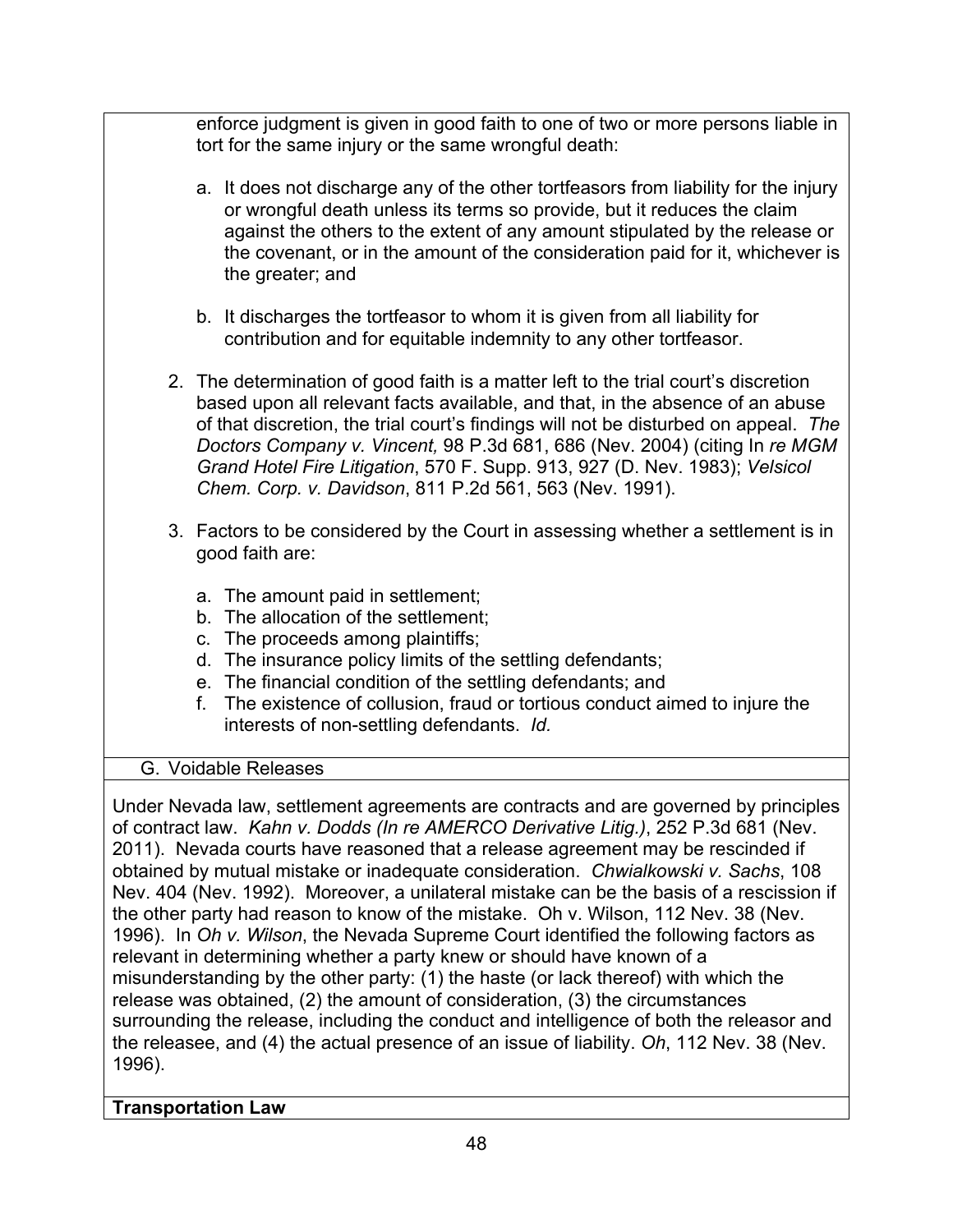| A. State DOT Regulatory Requirements                                                                                                                                                                                         |
|------------------------------------------------------------------------------------------------------------------------------------------------------------------------------------------------------------------------------|
| 1. In 1983 the State of Nevada adopted Federal Motor Carrier Safety<br>Regulations. NAC 706.247.                                                                                                                             |
| 2. Motor Vehicle laws in Nevada are governed by both the Nevada Revised<br>Statutes and the Nevada Administrative Code, which can be found at the<br>following link: http://www.dmvnv.com/codebook.htm                       |
| <b>B.</b> State Speed Limits                                                                                                                                                                                                 |
| 1. Nevada law provides the Nevada Department of Transportation to establish<br>the following speed limits guidelines for motor vehicles, vesting authority to<br>establish speed limits in various public authorities:       |
| a. School Zones - 15 MPH (NRS 484B.363).                                                                                                                                                                                     |
| b. Unincorporated Towns - Varies (NRS484B.610).                                                                                                                                                                              |
| 1) Generally, the town board or county commissioners may limit the<br>speed as may be deemed proper. NRS 484B.610(1).                                                                                                        |
| 2) For highways within the boundaries of any unincorporated town that<br>are constructed and maintained by the Nevada Department of<br>Transportation ("NDOT"), the NDOT may establish the speed limits.<br>NRS 484B.610(2). |
| c. Highways Constructed & Maintained by NDOT - Varies (NRS 484B.617).<br>NDOT may establish speeds not to exceed 75 MPH and may establish a<br>lower speed.                                                                  |
| d. Rural Areas – Varies (NRS 484B.617). Determined by the public authority<br>with control over the portion of the highway being traversed.                                                                                  |
| C. Overview of State CDL Requirements                                                                                                                                                                                        |
| 1. Nevada's CDL Manual may be obtained online at:<br>http://www.dmvnv.com/pdfforms/dlbookcomm.pdf                                                                                                                            |
| 2. Classifications                                                                                                                                                                                                           |
| a. Class A – Any combination of motor vehicles with a gross combination                                                                                                                                                      |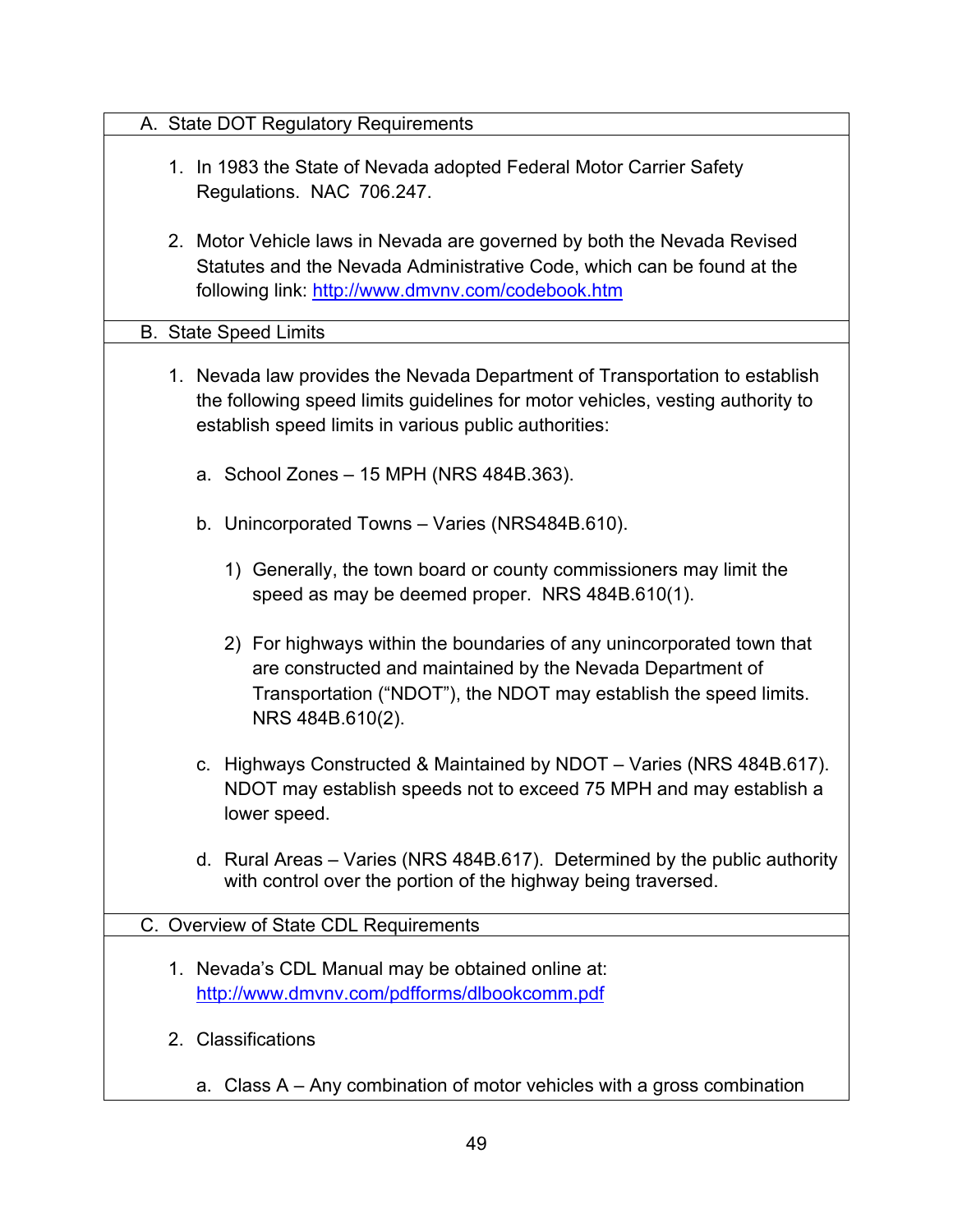weight rating (GCWR) of 26,001 pounds or more provided the vehicle being towed has a gross vehicle weight rating (GVWR) in excess of 10,000 pounds.

- b. Class B Any single vehicle with a GVWR of 26,001 or more pounds, or any such vehicle towing a vehicle not in excess of 10,000 pounds GVWR.
- c. Class C Any single vehicle, or combination of vehicles that does not meet the definition of Class A or Class B, but that either is designed to transport 16 or more passengers including the driver, or is placarded for hazardous materials.
- d. Certain exceptions apply, including some farming vehicles, recreational vehicles used for non-commercial purposes, military vehicles, and firefighter emergency equipment.
- e. Hazard Materials Endorsements -- Hazardous materials endorsement holders are required to pass the hazardous materials test, in addition to passing the Federally required background check or provide documentation evidencing a background check has been completed with an approval from TSA.
- 3. CDL Qualifications:
	- a. Legal Age Must be at least 21 years of age to receive a CDL to operate a commercial motor vehicle in interstate commerce and 25 years of age or older to drive an over-length combination vehicle (over 70 feet).
	- b. Medical Exam Must be physically examined by a U.S. licensed physician every 2 years and issued a signed medical certificate from that doctor, which must then be filed with the DMV
	- c. Driving Record Before issuing the CDL license, the DMV staff must run a nationwide driving record check.
	- d. Instruction Permit A Nevada commercial instruction permit is issued for a 1 year period for the purpose of behind-the-wheel training on public roads or highways.

(1) Applicants for a commercial instruction permit must be at least 21 years of age and pass the vision and written examinations.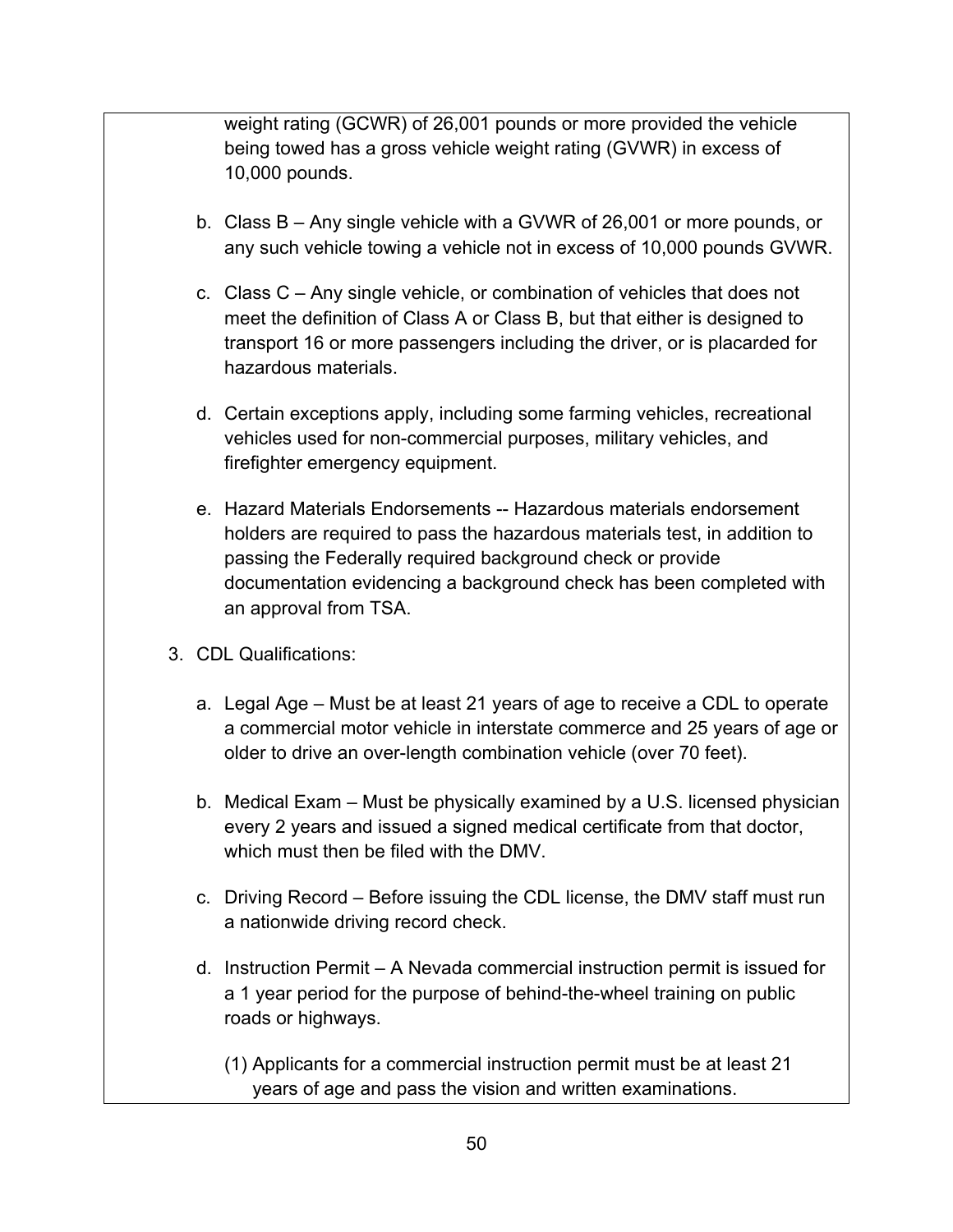- (2) Applicants between 18 and 20 years of age may be granted a CDL instruction permit to operate a CMV in intrastate commerce. However, this age group will not be allowed to transport passengers or hazardous materials requiring placards.
- (3) The holder of an instruction permit must have a medical examiner's certificate in possession dated within 2 years and must be accompanied at all times by a driver who is: (1) At least 25 years of age; (2) Seated next to the driver; and (3) Licensed for the same commercial classification as the permit holder and who has had the license for at least one year.
- e. Air Brake Test As part of the pre-trip inspection portion of the CDL driving examination, the person seeking a CDL license must perform all 3 components of the air brake check correctly or will automatically fail the vehicle inspection test.

## **Insurance Issues**

- A. State Minimum Limits of Financial Responsibility
	- 1. NRS 485.185 dictates that every owner of a motor vehicle that must be registered in Nevada shall continuously provide, while the motor vehicle is present or registered in this State, insurance for the payment of tort liabilities arising from the maintenance or use of a motor vehicle, from a state licensed insurance company authorized to do business in Nevada with the following minimum limits:
		- a. In the amount of \$15,000 for bodily injury to or death of one person in any one accident;
		- b. Subject to the limit for one person, in the amount of \$30,000 for bodily injury to or death of two or more persons in any one accident; and
		- c. In the amount of \$10,000 for injury to or destruction of property of others in any one accident,
	- 2. NRS 485.187 dictates that it is unlawful to operate a motor vehicle without the aforementioned insurance or to operate the vehicle without having evidence of such insurance.

### B. Uninsured Motorist Coverage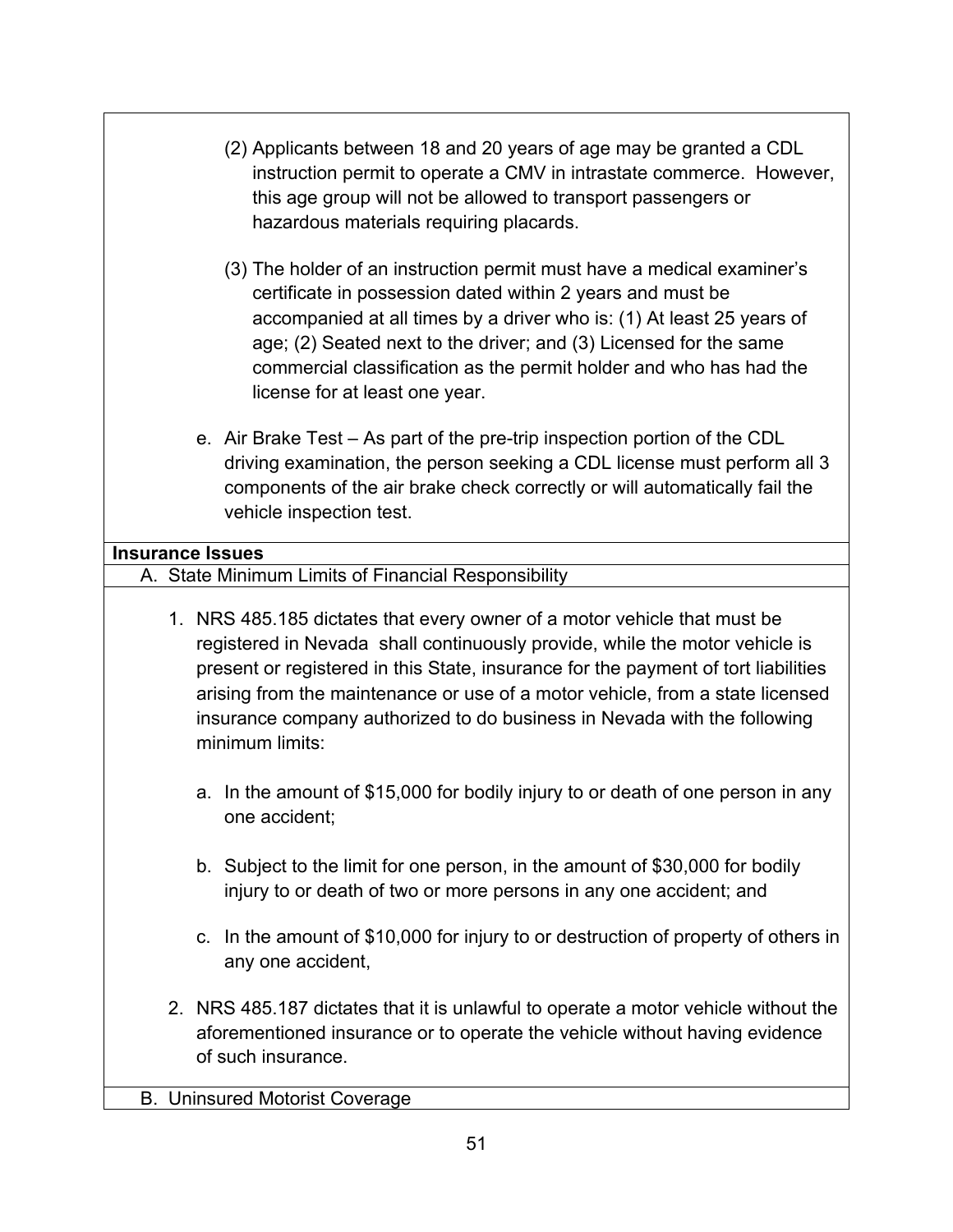- 1. UM/UIM Coverage Permissive, Not Mandatory: Insurance companies transacting motor vehicle insurance in Nevada must offer uninsured and underinsured vehicle coverage in an amount equal to the limits of coverage for bodily injury sold to an insured under a policy of insurance covering the use of a passenger car. NRS 687B.145(2).
	- a. UM and UIM coverage must include a provision that enables the insured to recover up to the limits of his own coverage any amount of damages for bodily injury from his insurer which he is legally entitled to recover from the owner or operator of the other vehicle to the extent that those damages exceed the limits of the coverage for bodily injury carried by that owner or operator.
	- b. If an insured suffers actual damages subject to the limitation of liability provided pursuant to NRS 41.035, underinsured vehicle coverage must include a provision which enables the insured to recover up to the limits of his own coverage any amount of damages for bodily injury from his insurer for the actual damages suffered by the insured that exceed that limitation of liability.
- 2. An insurer who makes a payment to an injured person on account of underinsured vehicle coverage is not entitled to subrogation against the underinsured motorist who is liable for damages to the injured payee. NRS 687B.145(4). This limitation does not affect the right or remedy of an insurer with respect to uninsured vehicle coverage.
- 3. An insurer need not offer, provide or make available uninsured or underinsured vehicle coverage in connection with a general commercial liability policy, an excess policy, an umbrella policy or other policy that does not provide primary motor vehicle insurance for liabilities arising out of the ownership, maintenance, operation or use of a specifically insured motor vehicle. NRS 687B.145(5).

#### C. No Fault Insurance

Nevada is an "at fault" state and does not recognize no fault insurance.

NRCP 16.1(a)(1)(D) mandates that a party provide to the other parties: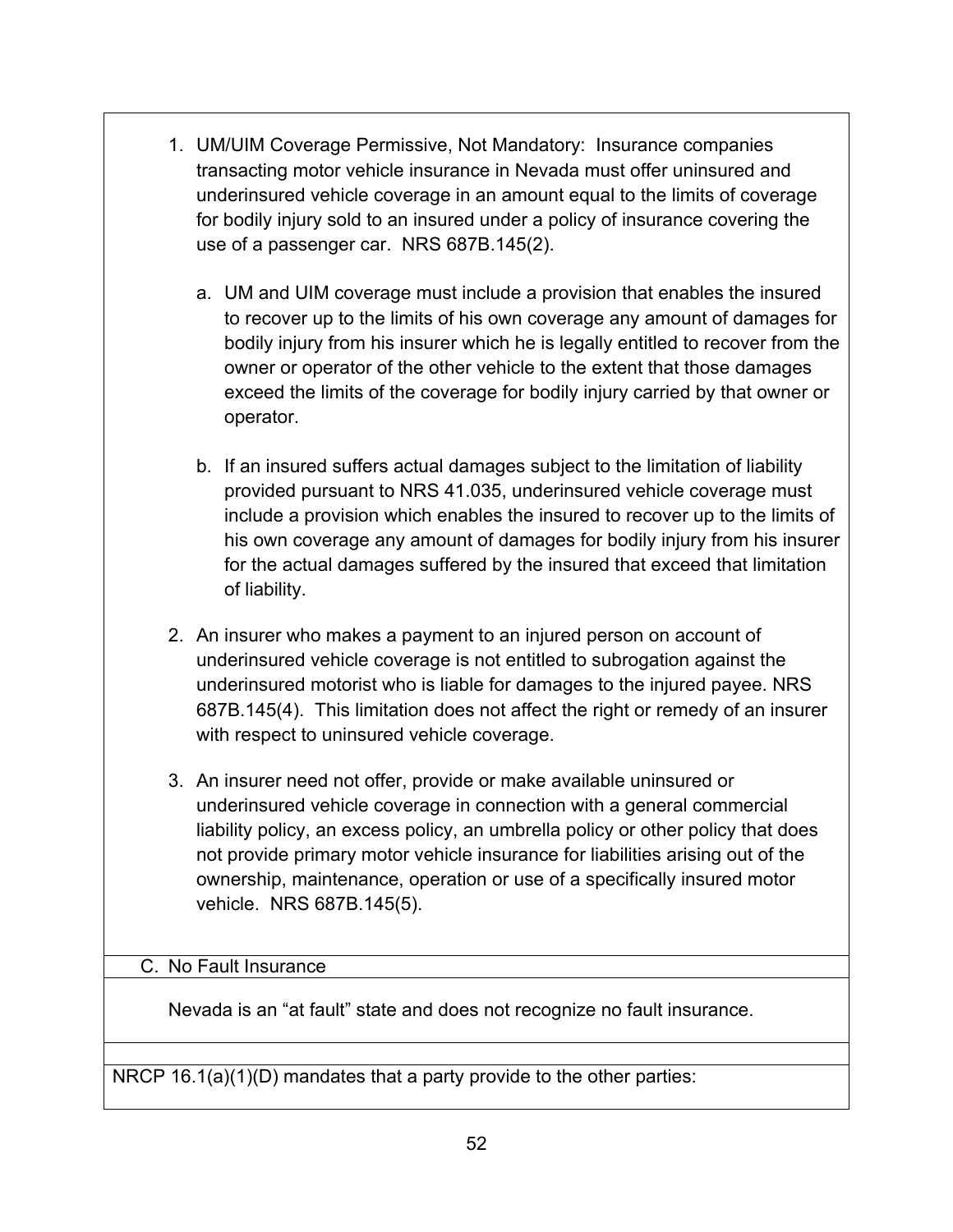For inspection and copying as under Rule 34 any insurance agreement under which any person carrying on an insurance business may be liable to satisfy part or all of a judgment which may be entered in the action or to indemnify or reimburse for payments made to satisfy the judgment and any disclaimer or limitation of coverage or reservation of rights under any such insurance agreement.

However, NRS 48.135(1) specifies that "[e]vidence that a person was or was not insured against liability is not admissible upon the issue whether the person acted negligently or otherwise wrongfully." The evidence may be admissible, however, if "relevant for another purpose, such as proof of agency, ownership or control, or bias or prejudice of a witness." NRS 48.135(2).

### D. Unfair Claims Practices

- 1. Generally: Nevada's Unfair Claims Practices Act (NRS 686A.310(2)) creates a private right of action against an "insurer" for violations of the act.
	- a. The statute provides that an insurer is liable to its insured for any damages sustained by the insured as a result of the commission of any act specified in the statute as an unfair practice.
	- b. Acts that Constitute Unfair Practice:
		- 1) Misrepresenting to insureds or claimants pertinent facts or insurance policy provisions relating to any coverage at issue;
		- 2) Failing to acknowledge and act reasonably promptly upon communications with respect to claims arising under insurance policies;
		- 3) Failing to adopt and implement reasonable standards for the prompt investigation and processing of claims arising under insurance policies;
		- 4) Failing to affirm or deny coverage of claims within a reasonable time after proof of loss requirements have been completed and submitted by the insured;
		- 5) Failing to effectuate prompt, fair and equitable settlements of claims in which liability of the insurer has become reasonably clear;
		- 6) Compelling insureds to institute litigation to recover amounts due under an insurance policy by offering substantially less than the amounts ultimately recovered in actions brought by such insureds, when the insureds have made claims for amounts reasonably similar to the amounts ultimately recovered;
		- 7) Attempting to settle a claim by an insured for less than the amount to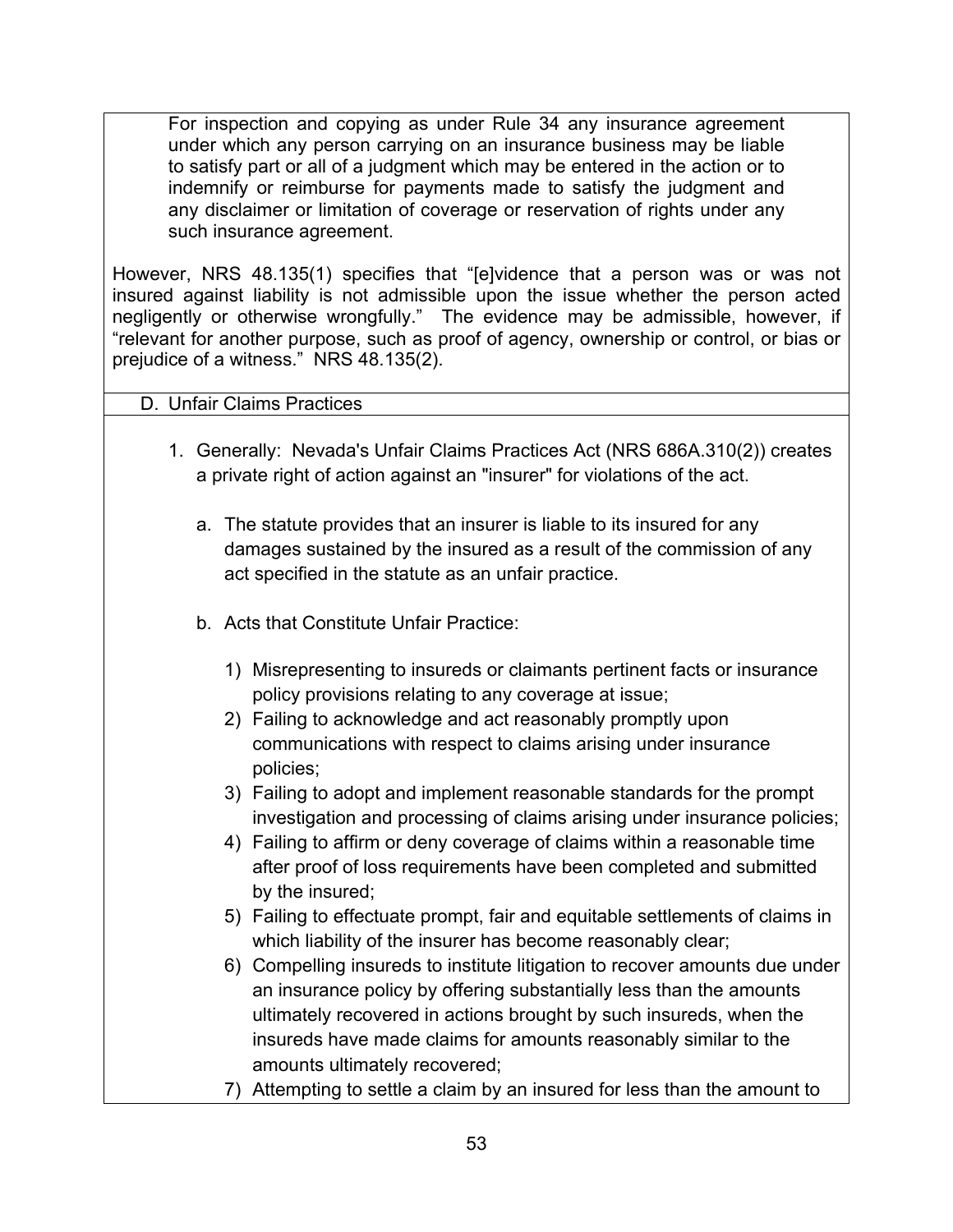which a reasonable person would have believed he or she was entitled by reference to written or printed advertising material accompanying or made part of an application;

- 8) Attempting to settle claims on the basis of an application which was altered without notice to, or knowledge or consent of, the insured, or the representative, agent or broker of the insured;
- 9) Failing, upon payment of a claim, to inform insureds or beneficiaries of the coverage under which payment is made;
- 10)Making known to insureds or claimants a practice of the insurer of appealing from arbitration awards in favor of insureds or claimants for the purpose of compelling them to accept settlements or compromises less than the amount awarded in arbitration;
- 11)Delaying the investigation or payment of claims by requiring an insured or a claimant, or the physician of either, to submit a preliminary claim report, and then requiring the subsequent submission of formal proof of loss forms, both of which submissions contain substantially the same information;
- 12)Failing to settle claims promptly, where liability has become reasonably clear, under one portion of the insurance policy coverage in order to influence settlements under other portions of the insurance policy coverage;
- 13)Failing to comply with the provisions of NRS 687B.310 to 687B.390, inclusive, or 687B.410;
- 14)Failing to provide promptly to an insured a reasonable explanation of the basis in the insurance policy, with respect to the facts of the insured's claim and the applicable law, for the denial of the claim or for an offer to settle or compromise the claim;
- 15)Advising an insured or claimant not to seek legal counsel.
- 16)Misleading an insured or claimant concerning any applicable statute of limitations.
- c. No Third-Party Private Right of Action: In *Gunny v. Allstate Ins. Co.*, 108 Nev. 344, 346 830 P.2d 1335 (1992), the Supreme Court said that a thirdparty "has no private right of action as a third-party claimant under NRS 686A.310." However, the third-party claimant can submit complaints to the Nevada Division of Insurance. The statute does not give third-parties the right to sue the insurer directly to recover damages for those violations.

E. Bad Faith Claims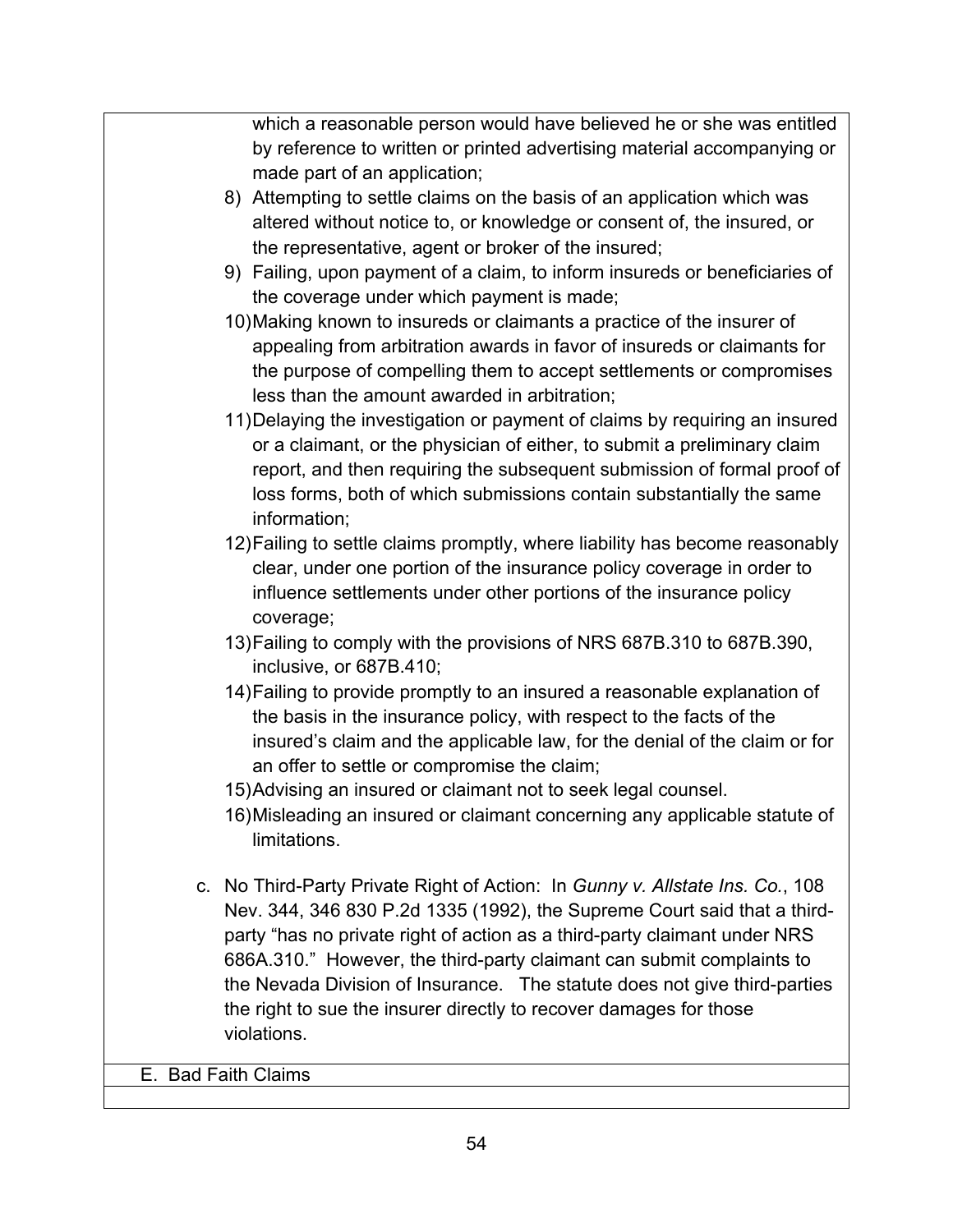- 1. Generally: Nevada law recognizes the existence of an implied covenant of good faith and fair dealing in every contract. An insurer fails to act in good faith when it refuses, without proper cause, to compensate the insured for a loss covered by the policy. Such conduct gives rise to a breach of the covenant of good faith and fair dealing. This breach or failure to perform constitutes bad faith where the relationship between the parties is that of insurer and insured. *Pulley v. Preferred Risk Mut. Ins. Co.*, 111 Nev. 856, 859 (Nev. 1995).
- 2. Cause of Action: A bad-faith claim requires a showing that the insurer acted in deliberate refusal to discharge its contractual duties. Thus, if the insurer's actions resulted from "'an honest mistake, bad judgment or negligence,'" then the insurer is not liable under a bad-faith theory. *Allstate Ins. Co. v. Miller*, 212 P.3d 318, 330 (Nev. 2009) (quoting *Careau & Co. v. Security Pacific Business Credit, Inc.*, 222 Cal. App. 3d 1371, 272 Cal. Rptr. 387 (Ct. App. 1990)); see *Pemberton v. Farmers Ins. Exchange*, 109 Nev. 789, 793, 858 P.2d 380, 382 (1993) (holding that bad faith exists when an insurer acts without proper cause); *Feldman v. Allstate Ins. Co.*, 322 F.3d 660, 669 (9th Cir. 2003) (interpreting and applying California law and holding that to prove bad faith, plaintiff must show insurer unreasonably or without cause withheld benefits due under the policy).
- 3. Refusal to Settle Basis for Bad Faith Claim: A bad-faith action applies to more than just an insurer's denial or delay in paying a claim. *Guaranty Nat'l Ins. Co. v. Potter*, 112 Nev. 199, 206, 912 P.2d 267, 272 (1996). An insurer's failure to adequately inform an insured of a settlement offer may also constitute grounds for a bad-faith claim. *Allstate Ins. Co. v. Miller*, 212 P.3d 318, 325 (Nev. 2009). The following factors address whether the insurer acted in bad faith when refusing to settle: (1) the probability of the insured's liability; (2) the adequacy of the insurer's investigation of the claim; (3) the extent of damages recoverable in excess of policy coverage; (4) the rejection of offers in settlement after trial; (5) the extent of the insured's exposure as compared to that of the insurer; and (6) the nondisclosure of relevant factors by the insured or insurer.
- 4. Third-Party Bad Faith Claims: There is no third party right to assert bad faith claims against insurers in Nevada. The right to assert the claim is founded in the implied covenant of good faith and fair dealing, which arises only from a contract. Because third parties do not have contractual privity with the insurer, no duties are owed under a policy of insurance by the insurer and a third party has no standing to make the claim. See *United Fire Insurance v.*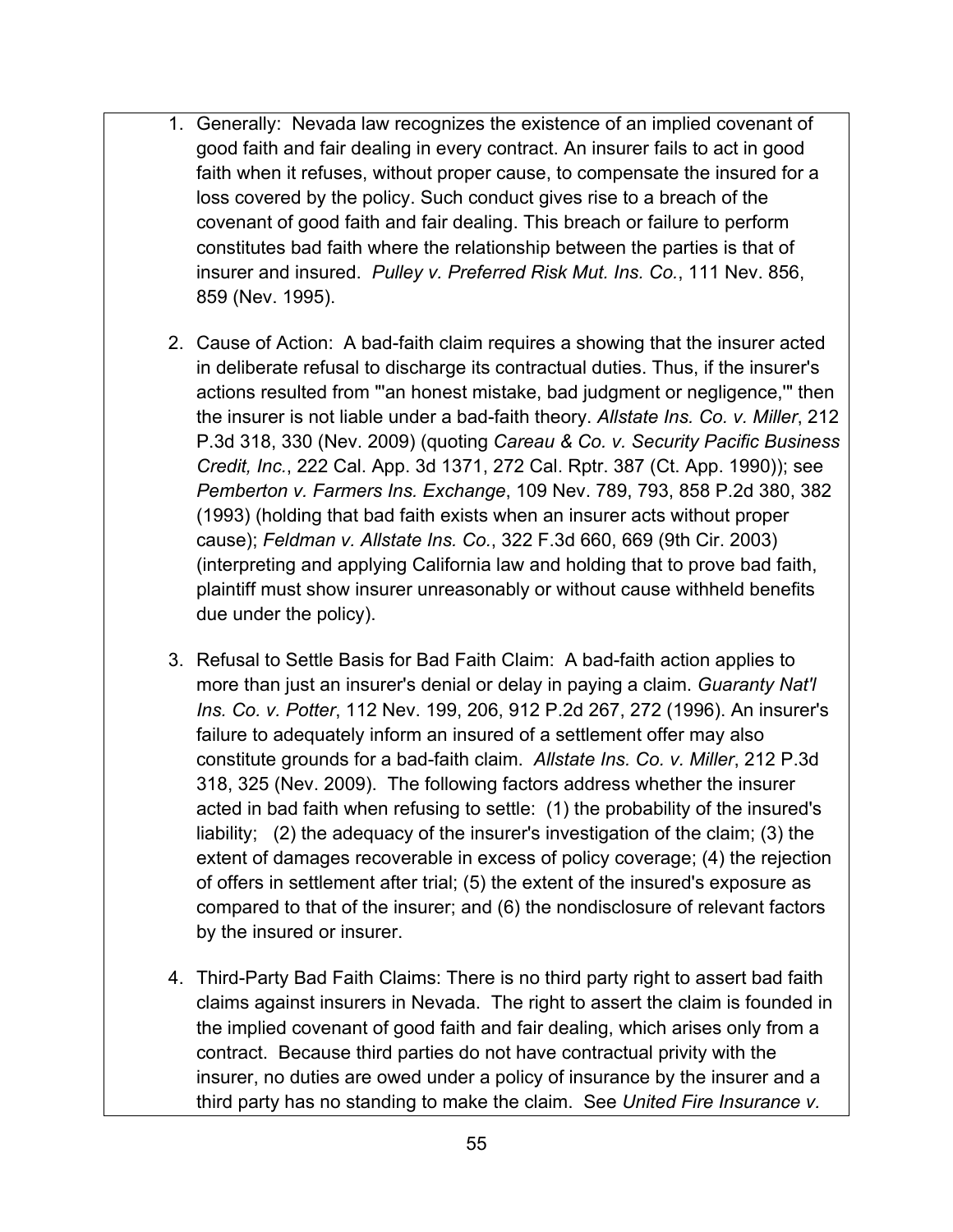*McClelland*, 105 Nev. 504, 780 O.2d 193 (1989); *Gunny v. Allstate Insurance Company*, 108 Nev. 344, 830 P.2d 1335 (1992).

It should be noted, however, that based upon a 2011 decision by the Nevada Supreme Court, a third party may easily obtain a right of action against a tortfeasor's insurer in the event of a verdict in excess of the policy of insurance where the insurer had the opportunity to settle the case within the policy prior to trial. In the past, the third party was required to obtain an assignment of the bad faith right of action against the insurer from the defendant in the case. In August 2011, the Nevada Supreme Court ruled that the plaintiff in such a case may obtain a judicial assignment by motion as part of the process of executing on the judgment. See *Gallegos v. Malco Enterprises*, 255 P.3d 1287 (Nev. 2011).

### F. Coverage – Duty of Insured

- 1. Compliance with Conditions Precedent in Policy: When an insurance policy explicitly makes compliance with a term in the policy a condition precedent to coverage, the insured has the burden of establishing that it complied with that term. *Insurance Co. v. Cassinelli*, 67 Nev. 227, 244–45, 216 P.2d 606, 615 (1950); *Lucini–Parish Ins. v. Buck*, 108 Nev. 617, 620, 836 P.2d 627, 629 (1992).
	- a. Notice: Nevada has adopted the "notice-prejudice" rule. *Las Vegas Metropolitan Police Department v. Coregis Insurance Company*, 127 Nev. Adv. Op. 47, 256 P.3d 958 (2011).

The rule requires that in order for an insurer to deny coverage of a claim based on the insured party's late notice of that claim, the insurer must show: (1) that the notice was late and (2) that it has been prejudiced by the late notice. Prejudice exists "where the delay materially impairs an insurer's ability to contest its liability to an insured or the liability of the insured to a third party." *Id.* (citing *West Bay Exploration v. AIG Specialty Agencies*, 915 F.2d 1030, 1036–37 (6th Cir.1990) (internal quotation omitted)). The issue of prejudice is an issue of fact. *Id*. (citing See *Mutual of Enumclaw Ins. Co. v. USF Ins. Co*., 191 P.3d 866, 876 (Wash.2008)).

The Court placed the burden to show prejudice on the insurer because it determined that it is more practical and equitable to require the insurer to prove it has been prejudiced than it would be to place that burden on the insured party and require him or her to prove a negative, namely, that the insured had not been prejudiced. Additionally, because insurance policies are generally adhesion contracts, equity principles support placing the burden to prove prejudice on the insurer because it is trying to deny its obligations under a contract of adhesion.